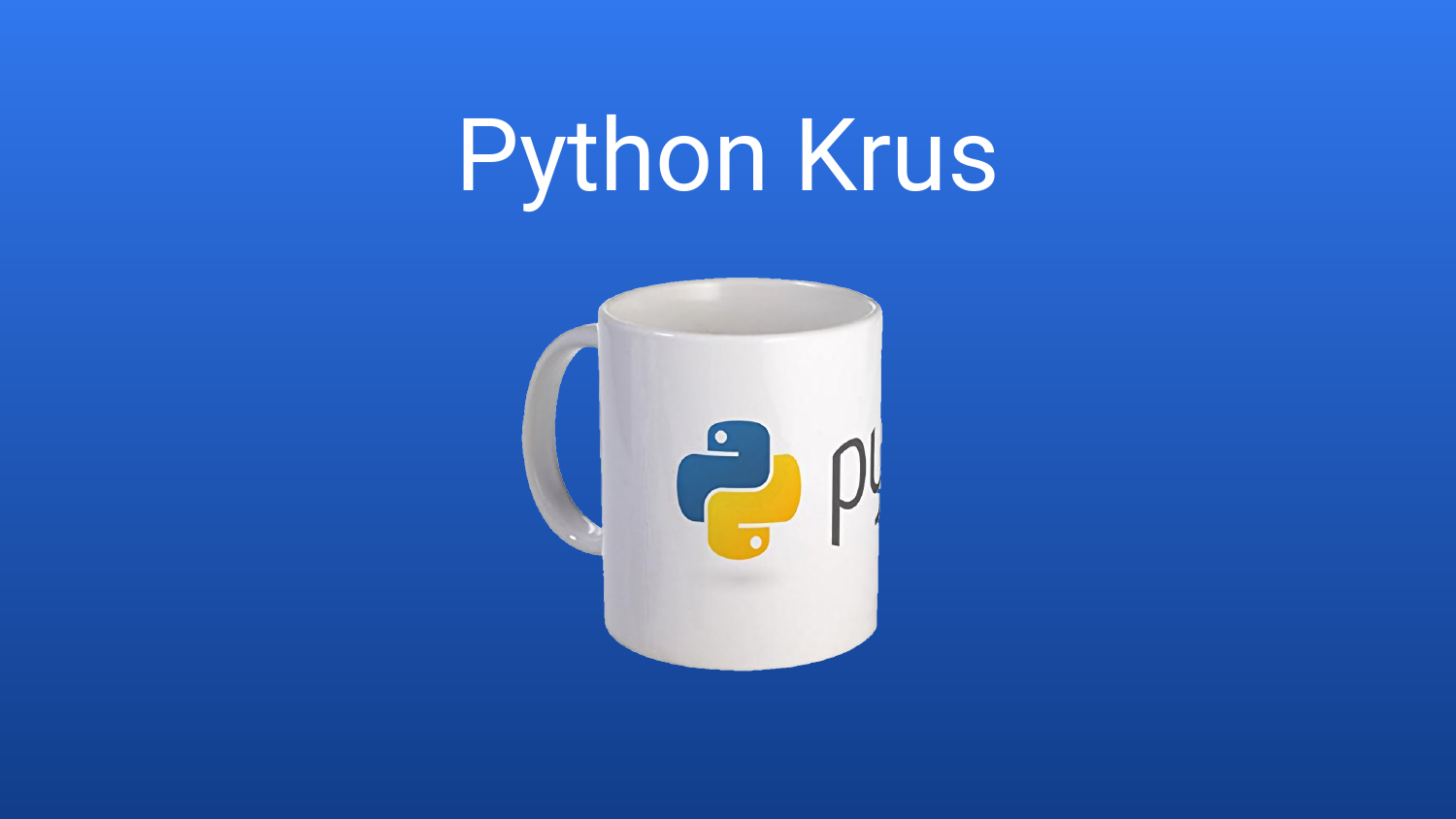# Advanced Python

By Peder Bergebakken Sundt



Programvareverstedet www.pvv.ntnu.no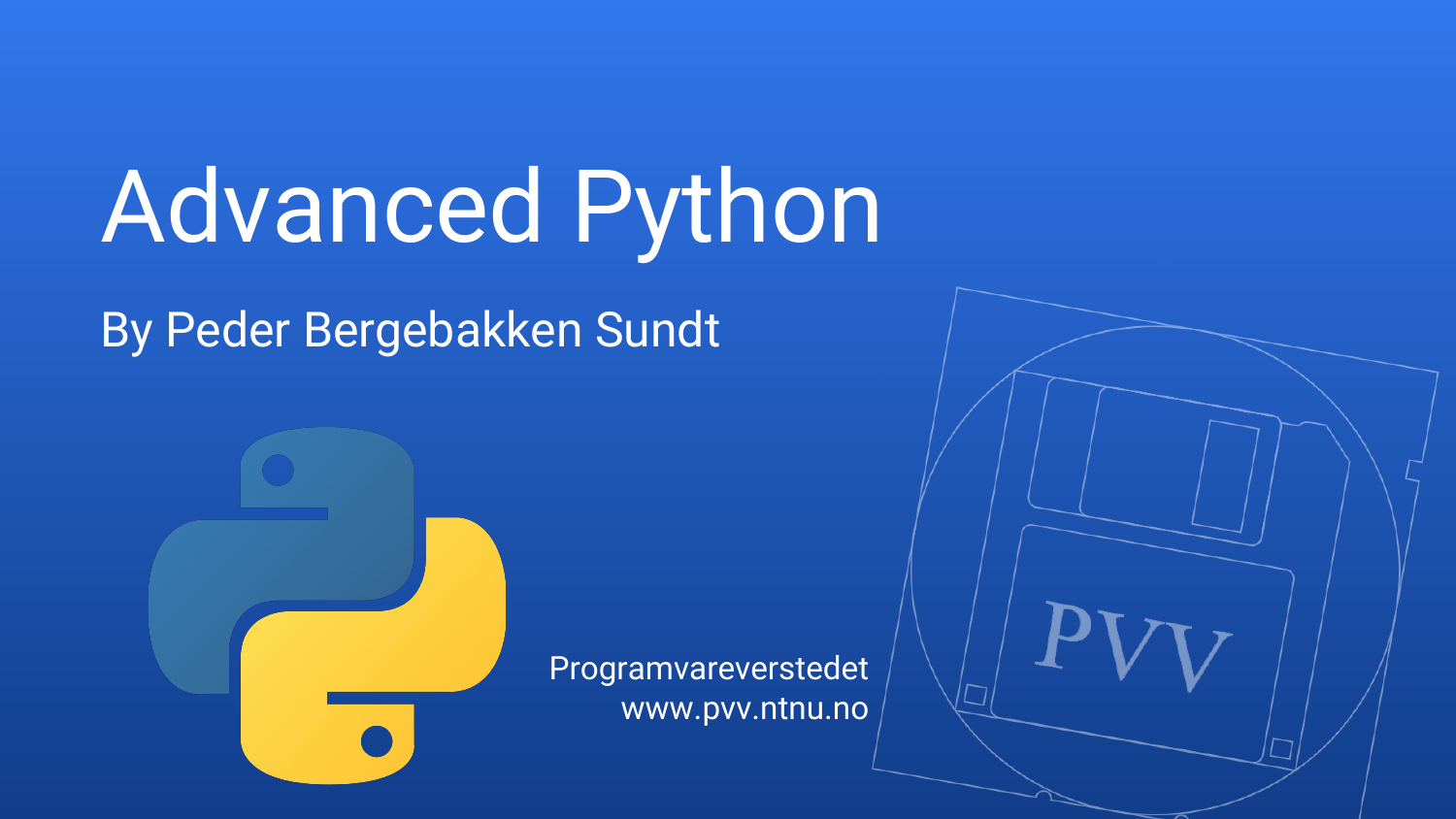### self.bio

- Peder Bergebakken Sundt
- 21 years old
- In my third year for a Master of Science in Communication technology
- Worked with Python for  $\sim$ 9 years
- Hangs out on Programvareverkstedet on Stripa on my spare time

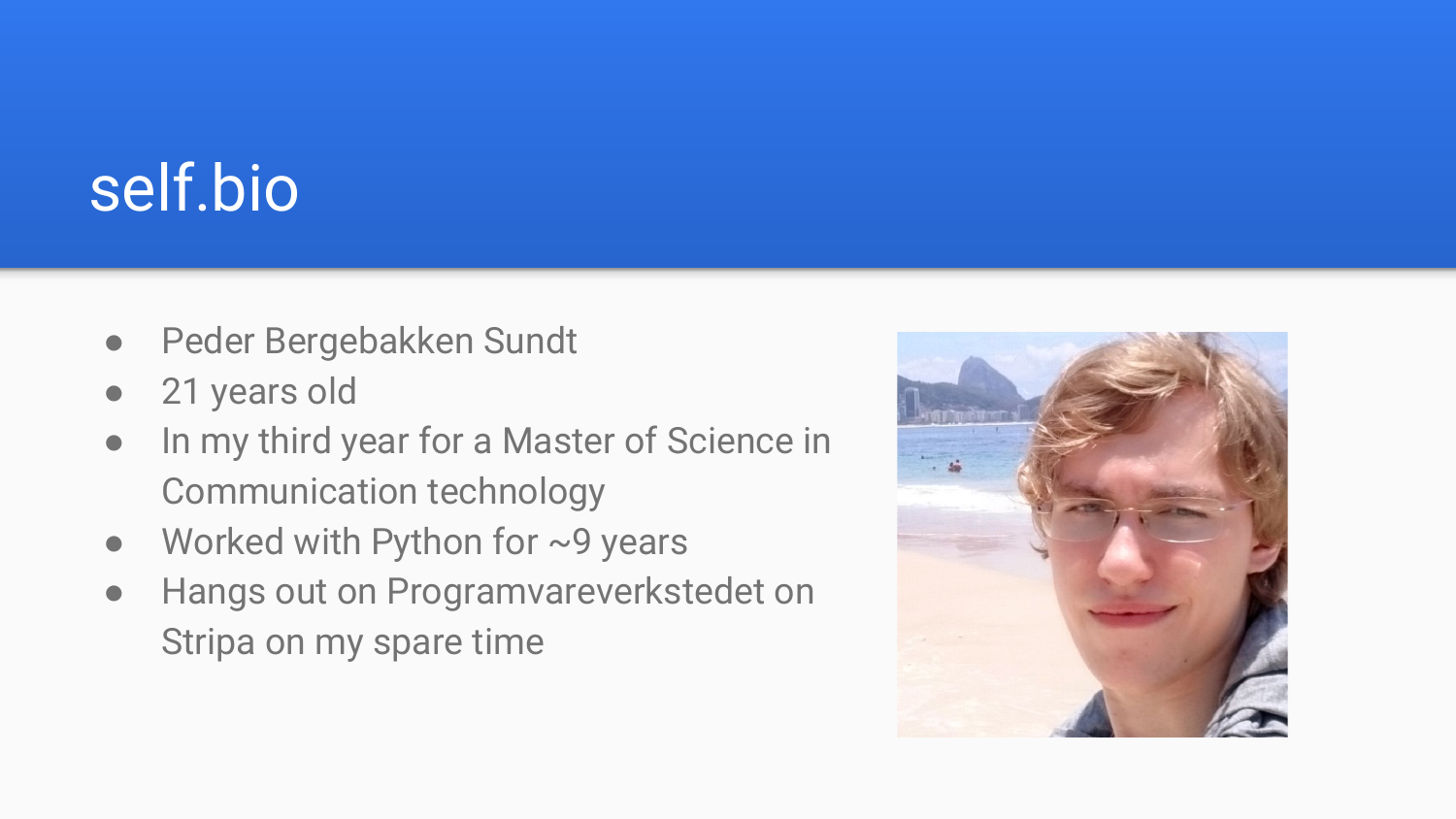### This course

- This course with briefly touch upon many cool concepts in higher level Python programming.
- We will mainly use vanilla Python 3 for these slides
- Many of these tricks and methods can be used in Python 2 as well
- Python 3 introduces the new print method, advanced unpacking, parameter annotations and the **yield from** statement among many other things.
- You're going to see the character "\_" **a lot**.
- Please don't be afraid to ask if you have any questions or didn't quite catch something.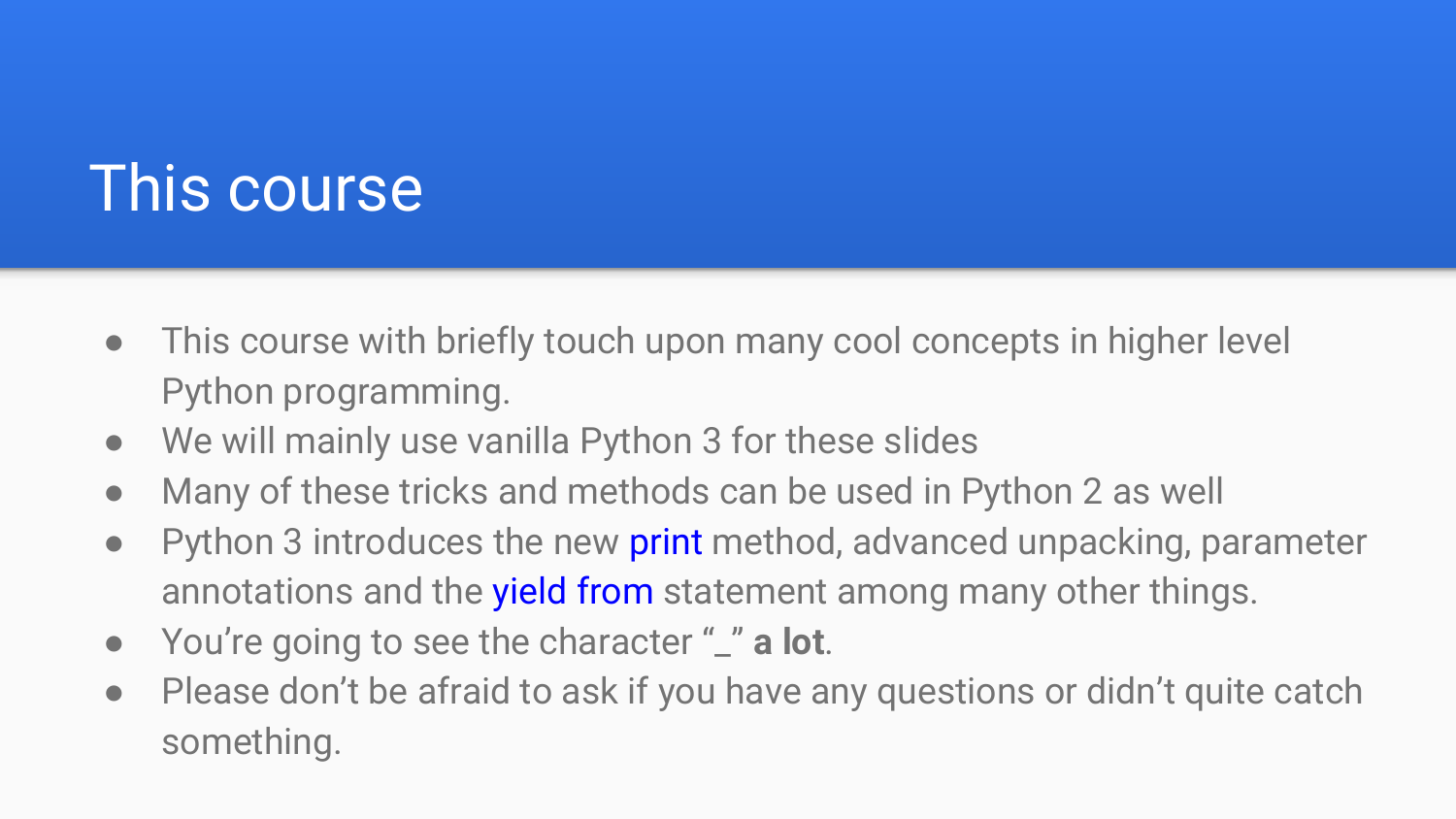### The Interactive Interpreter

- The interactive interpreter runs Python code one line at a time.
- Any returned value is printed out, formatted using the **repr()** method
- The code on the left of this slide is how i'll display most of the examples

```
>>> i return a value()
5
>>> 5
5
>>> None
>>> i_return_None()# None is the default return value
>>> 2 + 2
4
>>> "foobar"# return values are printed using repr()
'foobar'
>>> print("foobar")# print() formats using str()
foobar
```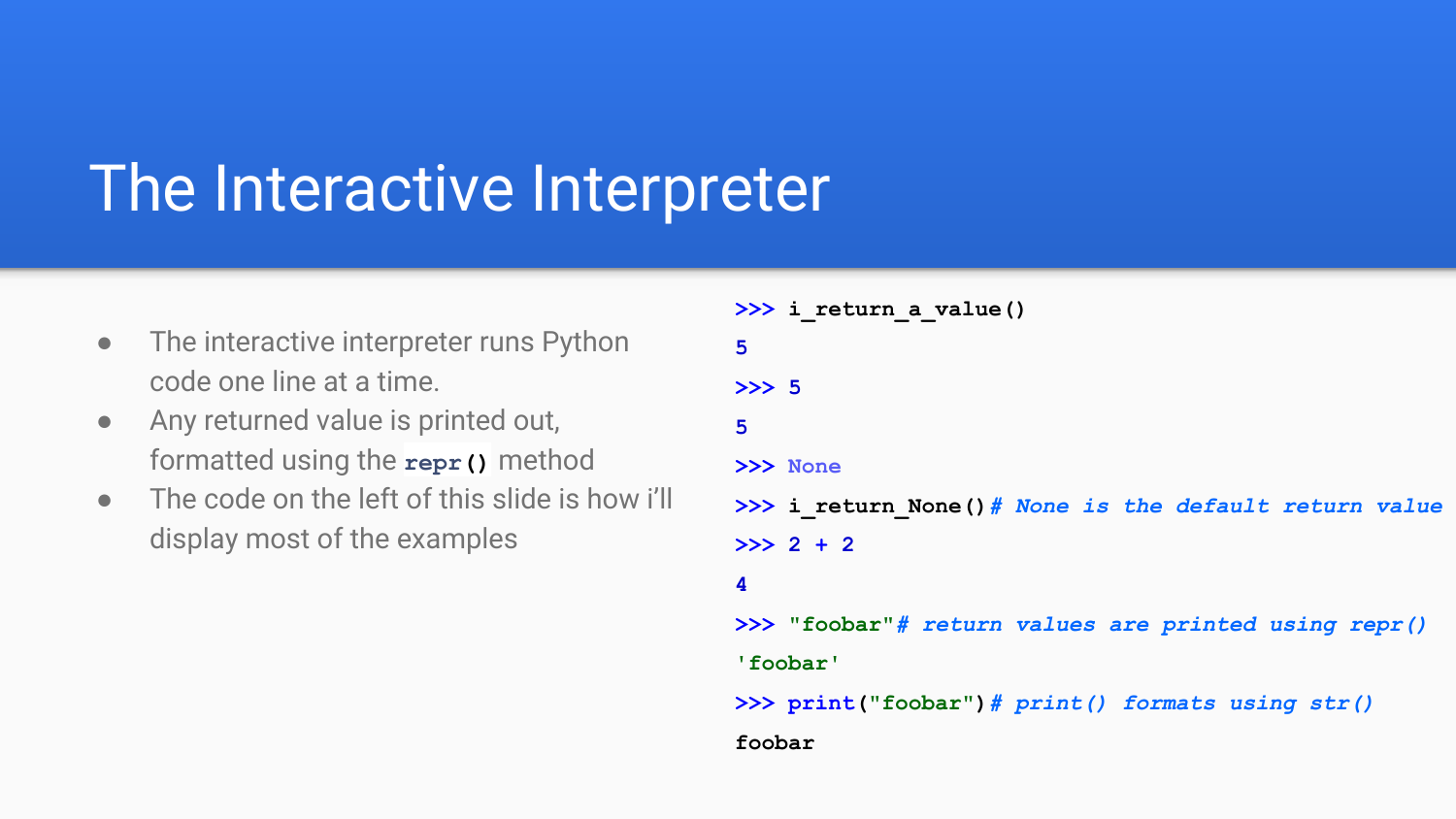## Python is a parsed language

● Python allows dynamic behaviour making the language difficult to compile:

```
>>> print("length:", len("test"))
length: 4
>>> import builtins
>>> setattr(builtins, "len", lambda x: x.__len__() + 5)
>>> print("length:", len("test"))
length: 9
```
- We solve this by running it in an interpreter
- This is the major reason why many believe Python is slow
- This is not always the case, but many use it as a general rule of thumb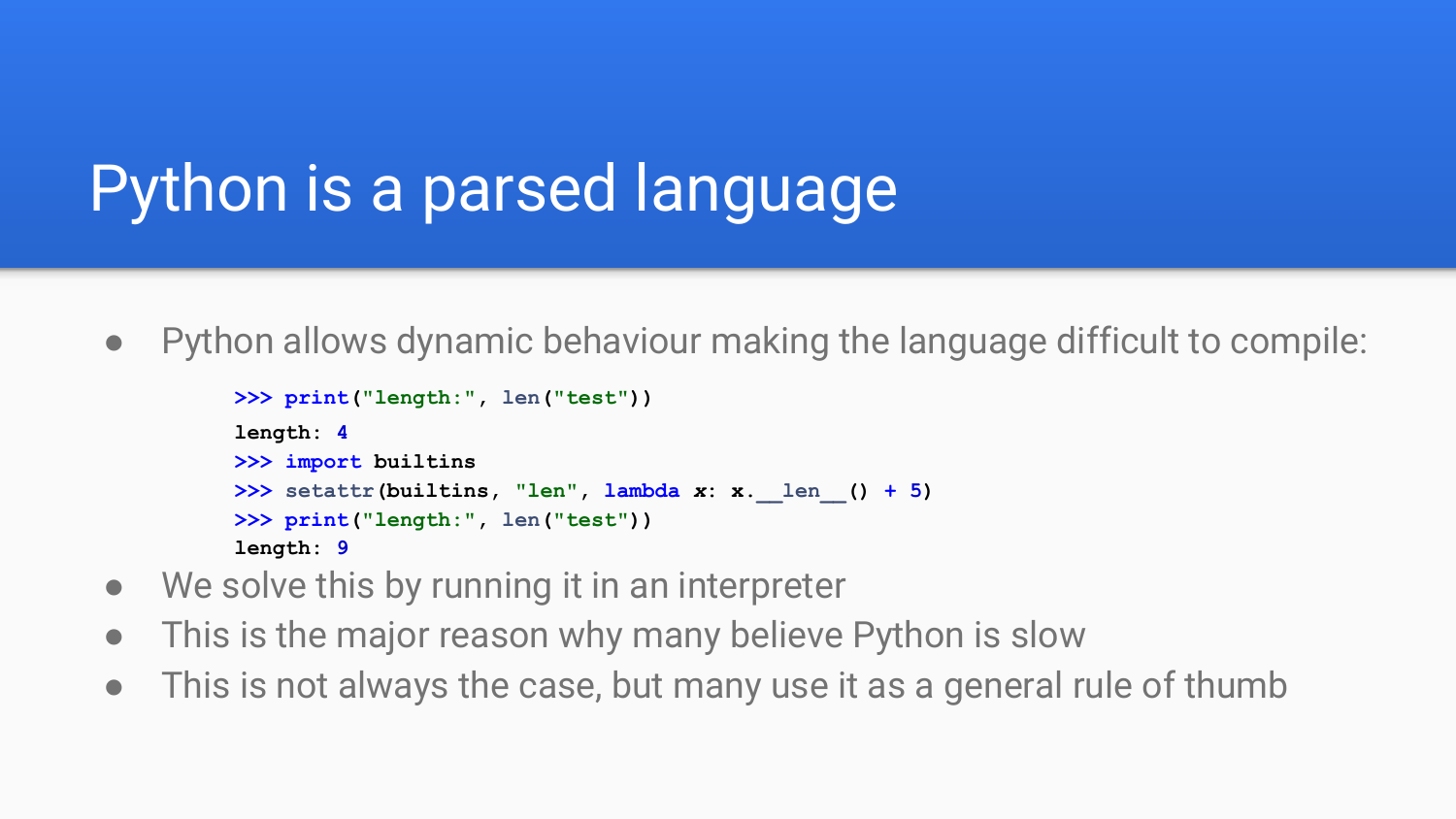### The Python parser and interpreter

The execution of Python code is divided into two steps:

- 1. Parse the source code and compile it into Python bytecode (usually stored in \*.pyc files or the \_\_pycache\_\_/ directory)
- 2. Execute the simplified bytecode in an interpreter (kinda like the Java VM but not really)

This allows for some changes, optimizations and oddities to occur in both stages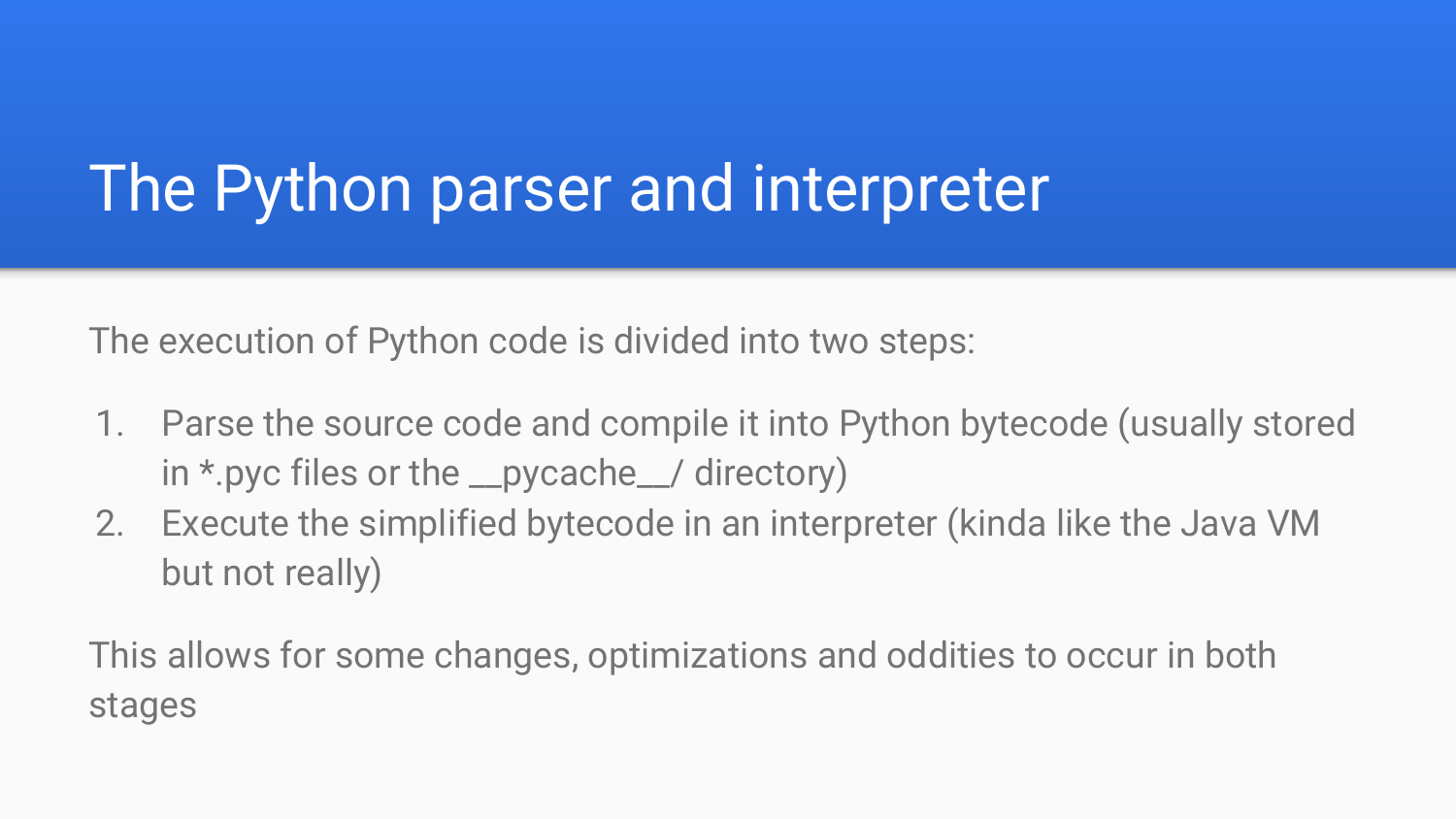### Oddities in the Python parser

● Python allows for expressions like

**if 5 < myFunction() <= 10: doSomething()**

- In a simpler language, **5 < 6 < 7** would be resolved into something like **True < 7**, which is not what we want.
- Python notices a pattern here while parsing the code, and changes the code from **5 < 6 < 7** into **5 < 6 and 6 < 7**
- $\bullet$  We can have some fun with this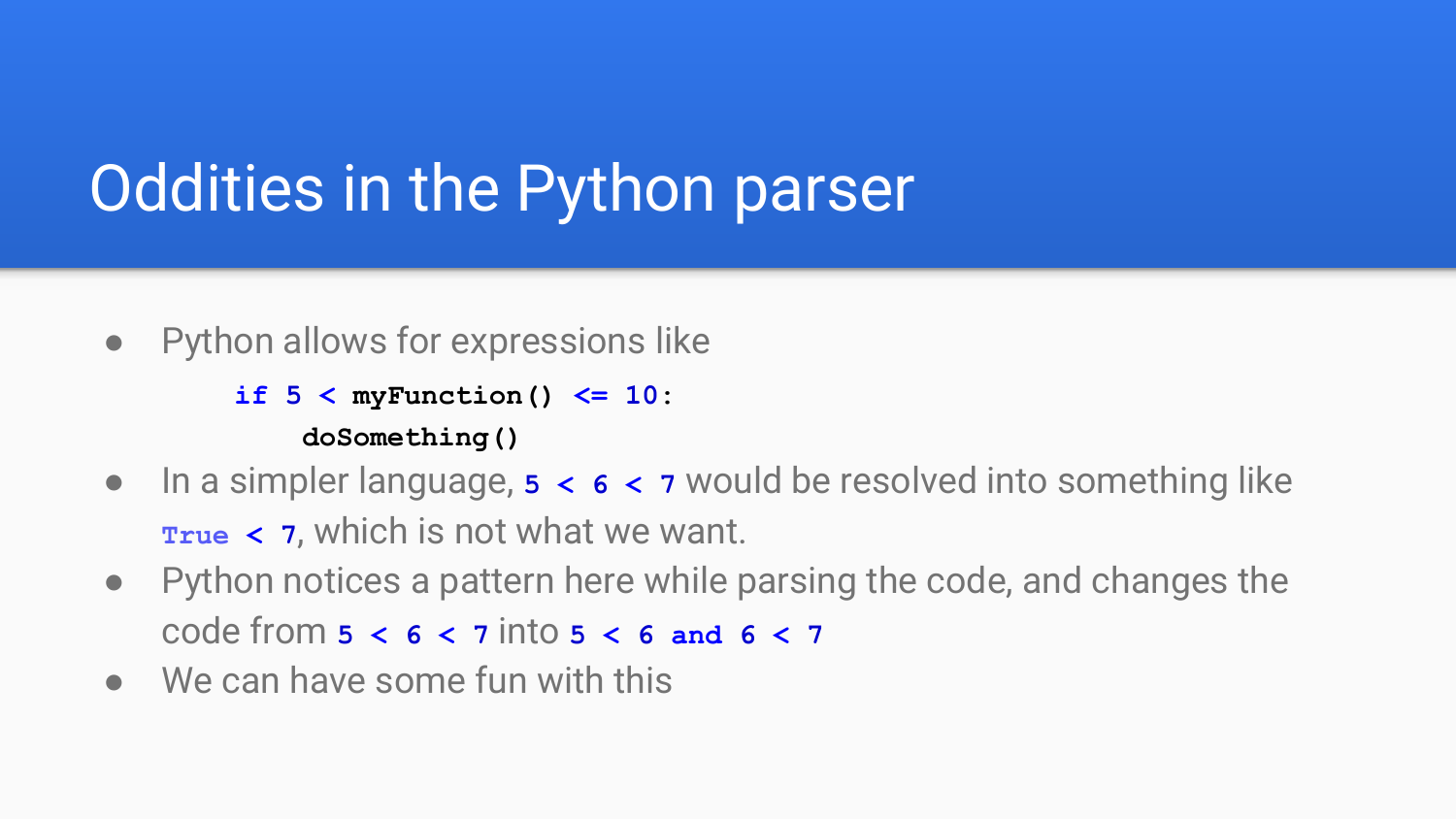### Example: Some fun with the parser

```
>>> print(5 < 7 < 10)# 5 < 7 and 7 < 10
```
**True**

```
>>> print(2 < 5 > 2)# 2 < 5 and 5 > 2
```
**True**

```
>>> print("a" in "aa" in "aaa")# "a" in "aa" and "aa" in "aaa"
```
**True**

**>>> print(not 7 == True is not False)***# not 7 == True and True is not False*

**True**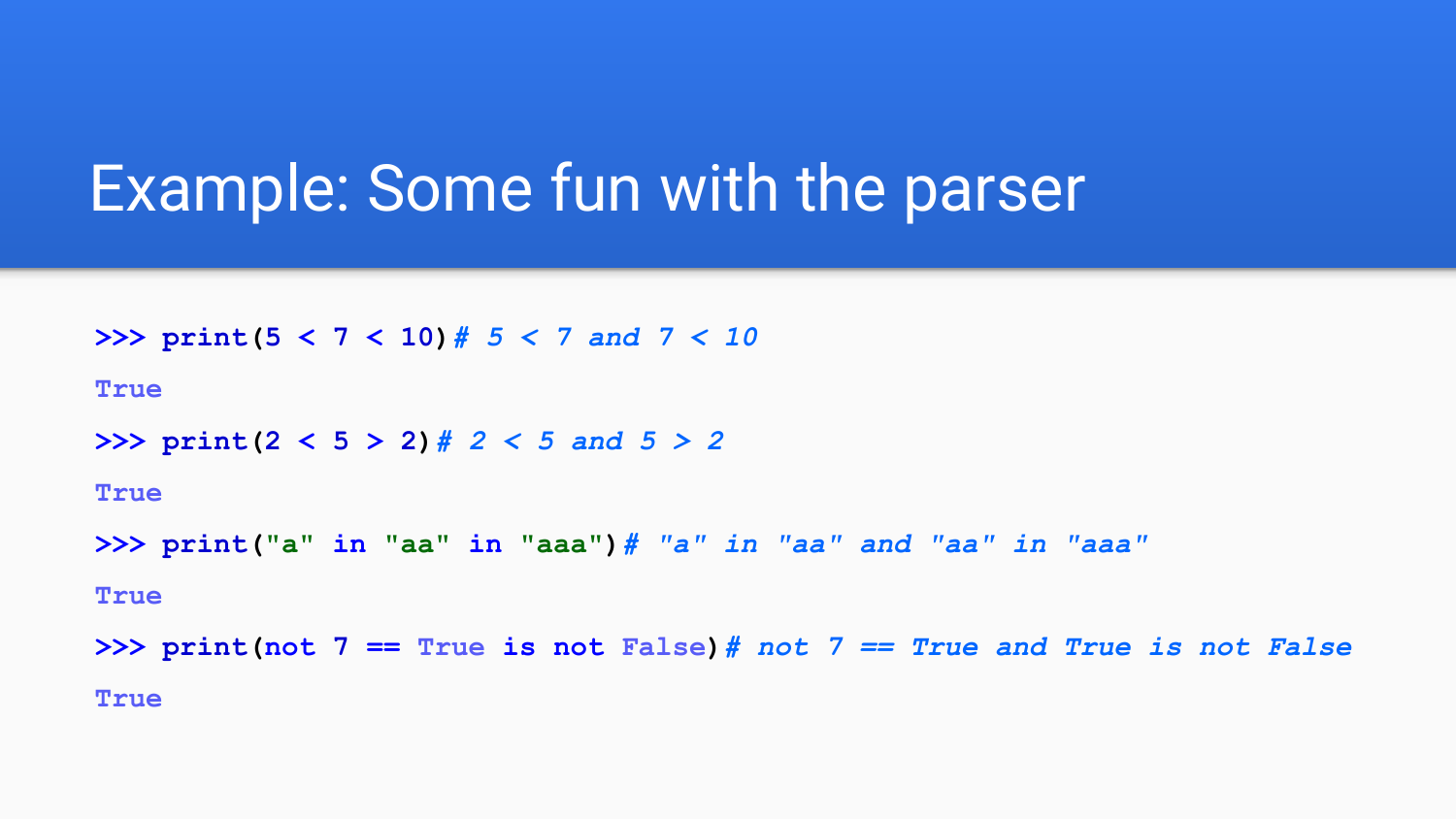### Variable function arguments

- A Python method can take in a unknown amount of arguments
- These come in the form of lists and dictionaries
- \* denotes a list of positional arguments
- \*\* denotes a list of keyword arguments

```
>>> def myfunc(*args, **kwargs):
... print(args)
... print(kwargs)
>>> myfunc(1, 2, 3, 4, foo="bar", five=5)
(1, 2, 3, 4)
{'foo': 'bar', 'five': 5}
```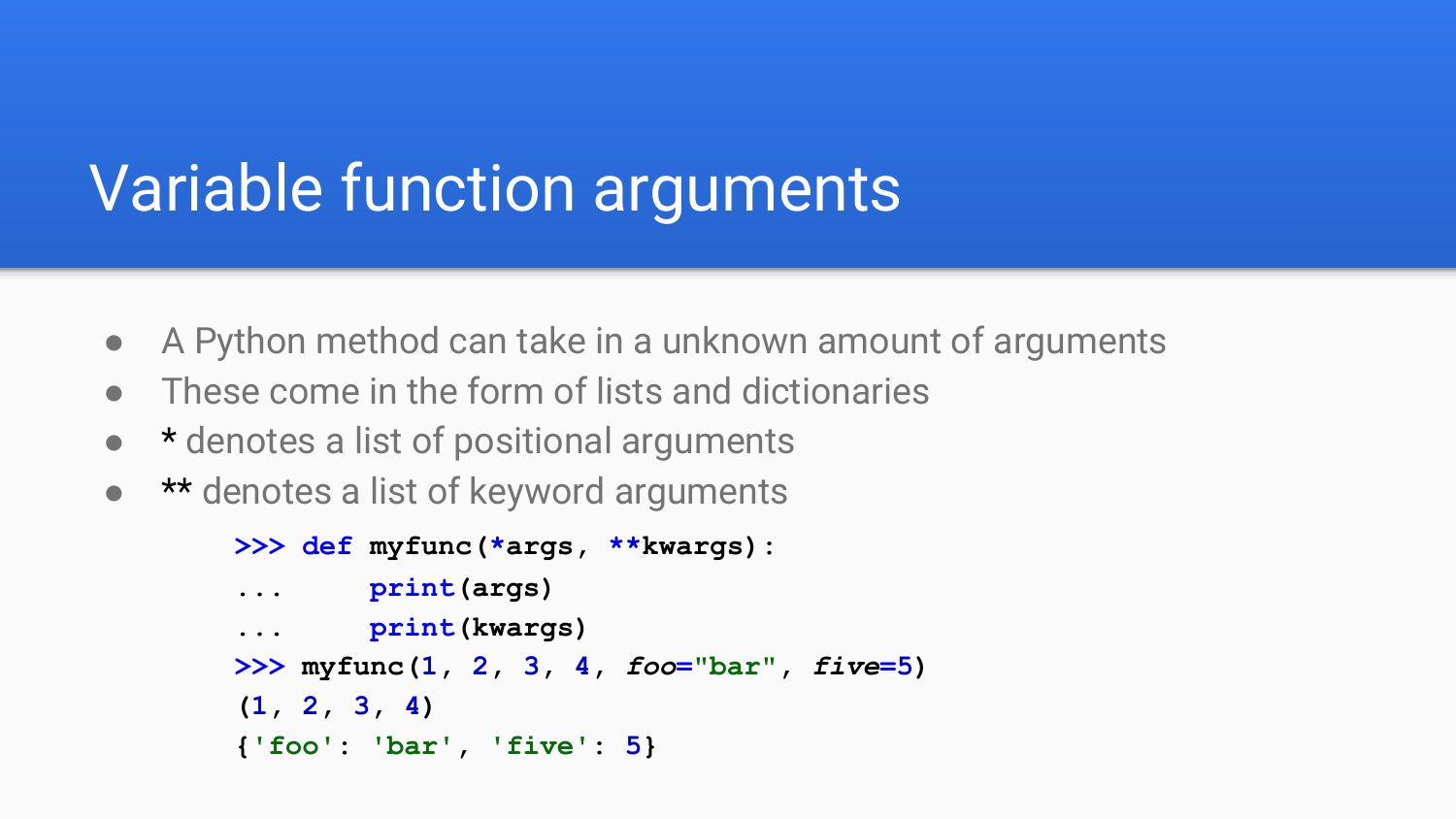### Advanced unpacking

• Python 2 had iterator unpacking:

```
>>> a, b, c = range(3)
>>> (a, c)
(0, 2)
```
● Python 3 introduces advanced unpacking using similar syntax to \*args:

**>>> a, \*rest, b = range(10) >>> (a, rest, b) (0, [1, 2, 3, 4, 5, 6, 7, 8], 9)**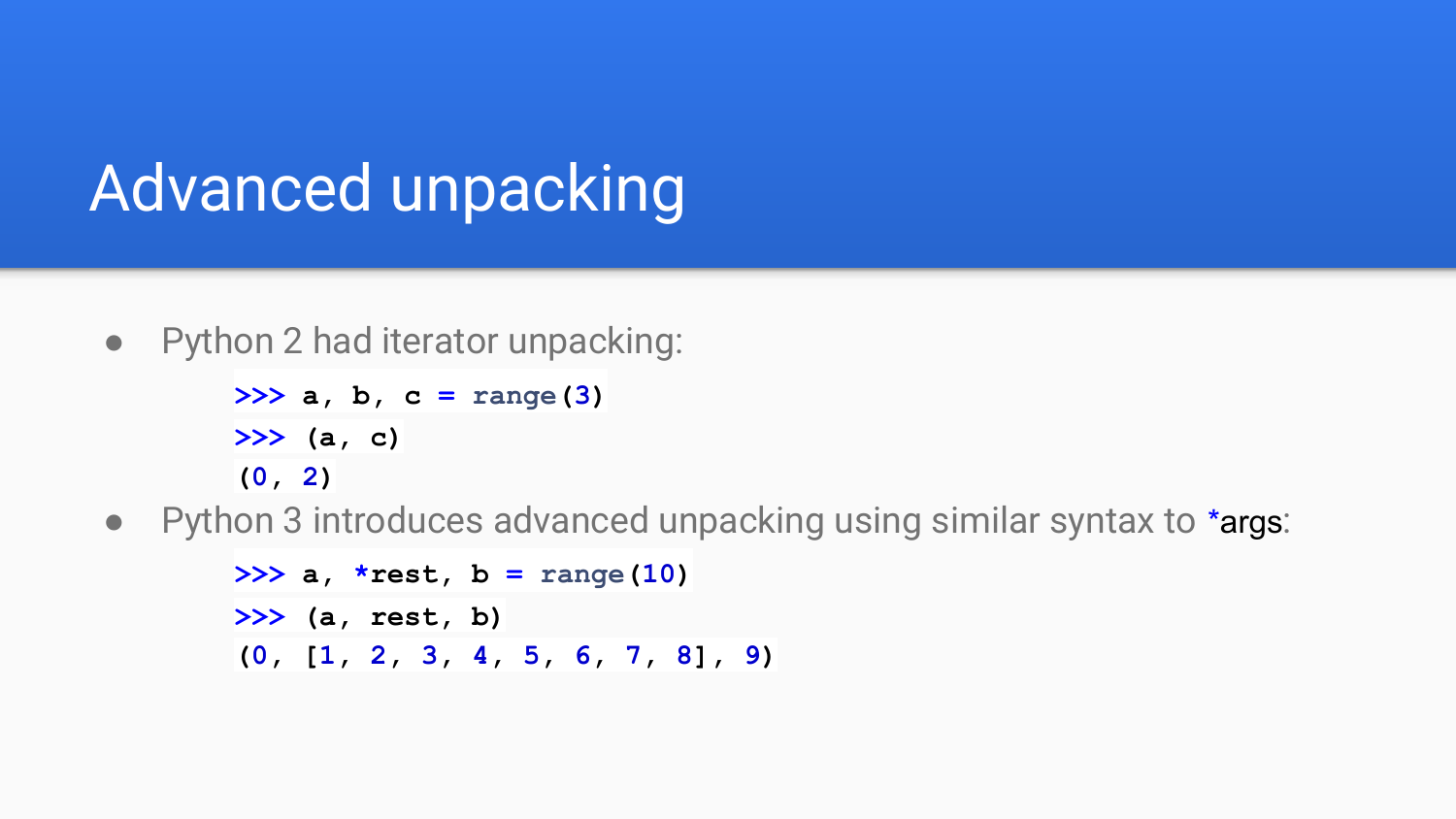# Polymorphism in Python

- Everything in Python is an object (or at least a psuedo object)
	- Functions and classes are objects
	- Even True and False are objects
	- Even the code itself is an object!
- Python 1 introduced function names like \_\_init\_() and \_\_str\_() to give the different types a common interface:

5 == 6 is interpreted as

(5).\_\_eq\_\_(6) by the python parser

- Python uses these methods behind the scenes when running code
- We can overload these!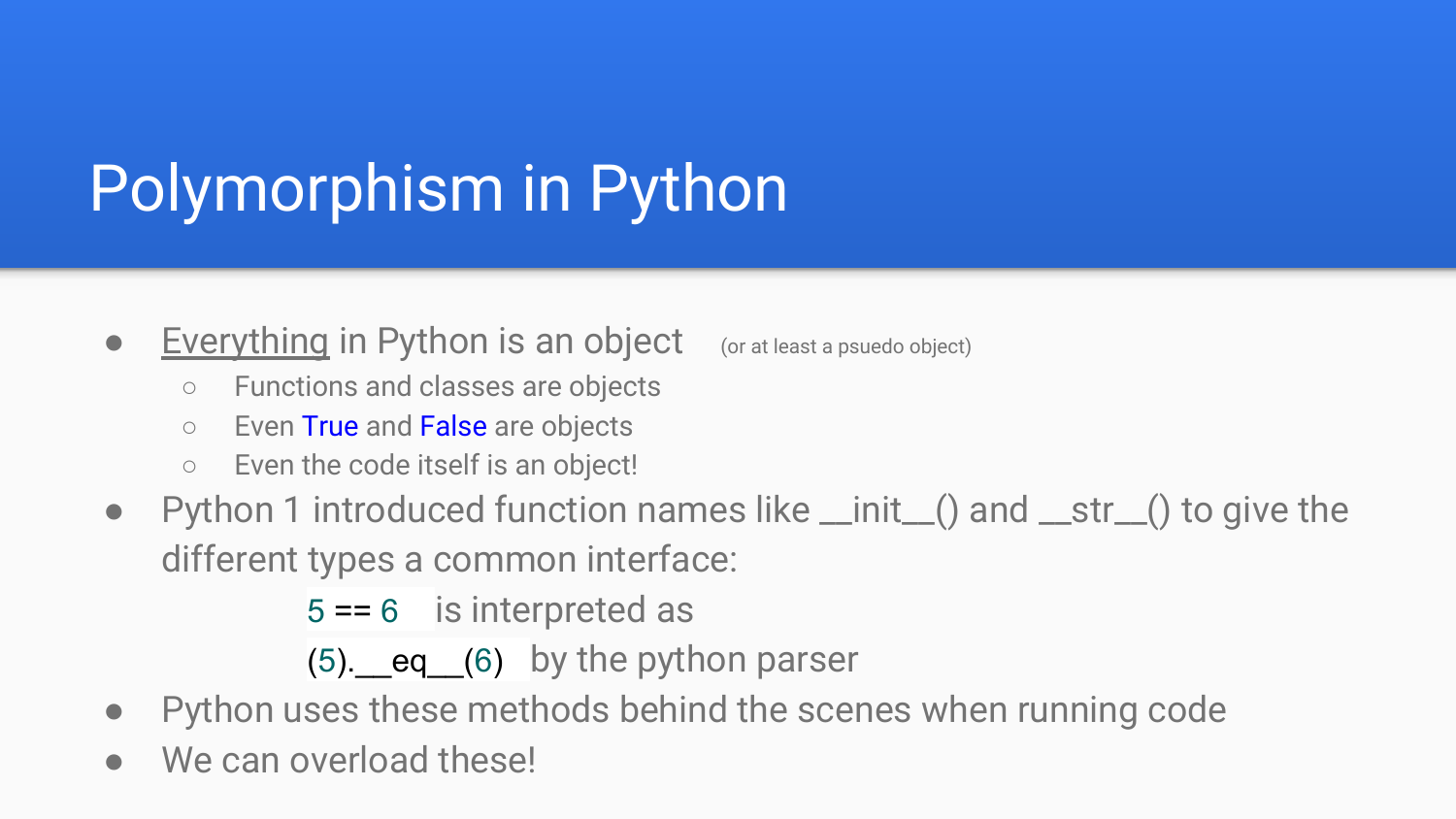### How to view the contents of an object

**>>> dir(5)***#Lets look at the attributes the object 5 contains*

| $[\, ' \underline{\hspace{0.3cm}} \text{abs} \underline{\hspace{0.3cm}} \, ', \, \, ' \underline{\hspace{0.3cm}} \text{add} \underline{\hspace{0.3cm}} \, ', \, \, ' \underline{\hspace{0.3cm}} \text{and} \underline{\hspace{0.3cm}} \, ', \, \, ' \underline{\hspace{0.3cm}} \text{bool} \underline{\hspace{0.3cm}} \, ', \, \, ' \underline{\hspace{0.3cm}} \text{ceil} \underline{\hspace{0.3cm}} \, ', \, \, ' \underline{\hspace{0.3cm}} \text{class} \underline{\hspace{0.3cm}} \, ', \, \, ' \underline{\hspace{0$ |
|----------------------------------------------------------------------------------------------------------------------------------------------------------------------------------------------------------------------------------------------------------------------------------------------------------------------------------------------------------------------------------------------------------------------------------------------------------------------------------------------------------------------------|
| '_dir_', '_divmod_', '_doc_', '_eq_', '_float_', '_floor_', '_floordiv_',                                                                                                                                                                                                                                                                                                                                                                                                                                                  |
| $'$ __format__', '__ge__', '__getattribute__', '__getnewargs__', '__gt__', '__hash__',                                                                                                                                                                                                                                                                                                                                                                                                                                     |
| '_index_', '_init_', '_init_subclass_', '_int_', '_invert_', '_le_',                                                                                                                                                                                                                                                                                                                                                                                                                                                       |
| ' lshift ', ' lt ', ' mod ', ' mul ', ' ne ', ' neg ', ' new ', ' or ',                                                                                                                                                                                                                                                                                                                                                                                                                                                    |
| ' pos ', '_pow_', '_radd_', '_rand_', '_rdivmod_', '_reduce_', '_reduce_ex_',                                                                                                                                                                                                                                                                                                                                                                                                                                              |
| '__repr__', '__rfloordiv__', '__rlshift__', '__rmod__', '__rmul__', '__ror__', '__round__',                                                                                                                                                                                                                                                                                                                                                                                                                                |
| ' rpow ', '_rrshift_', '_rshift_', '_rsub_', '_rtruediv_', '_rxor_',                                                                                                                                                                                                                                                                                                                                                                                                                                                       |
| ' setattr ', ' sizeof ', ' str ', ' sub ', ' subclasshook ', ' truediv ',                                                                                                                                                                                                                                                                                                                                                                                                                                                  |
| ' trunc ', ' xor ', 'bit length', 'conjugate', 'denominator', 'from bytes', 'imag',                                                                                                                                                                                                                                                                                                                                                                                                                                        |
| 'numerator', 'real', 'to bytes']                                                                                                                                                                                                                                                                                                                                                                                                                                                                                           |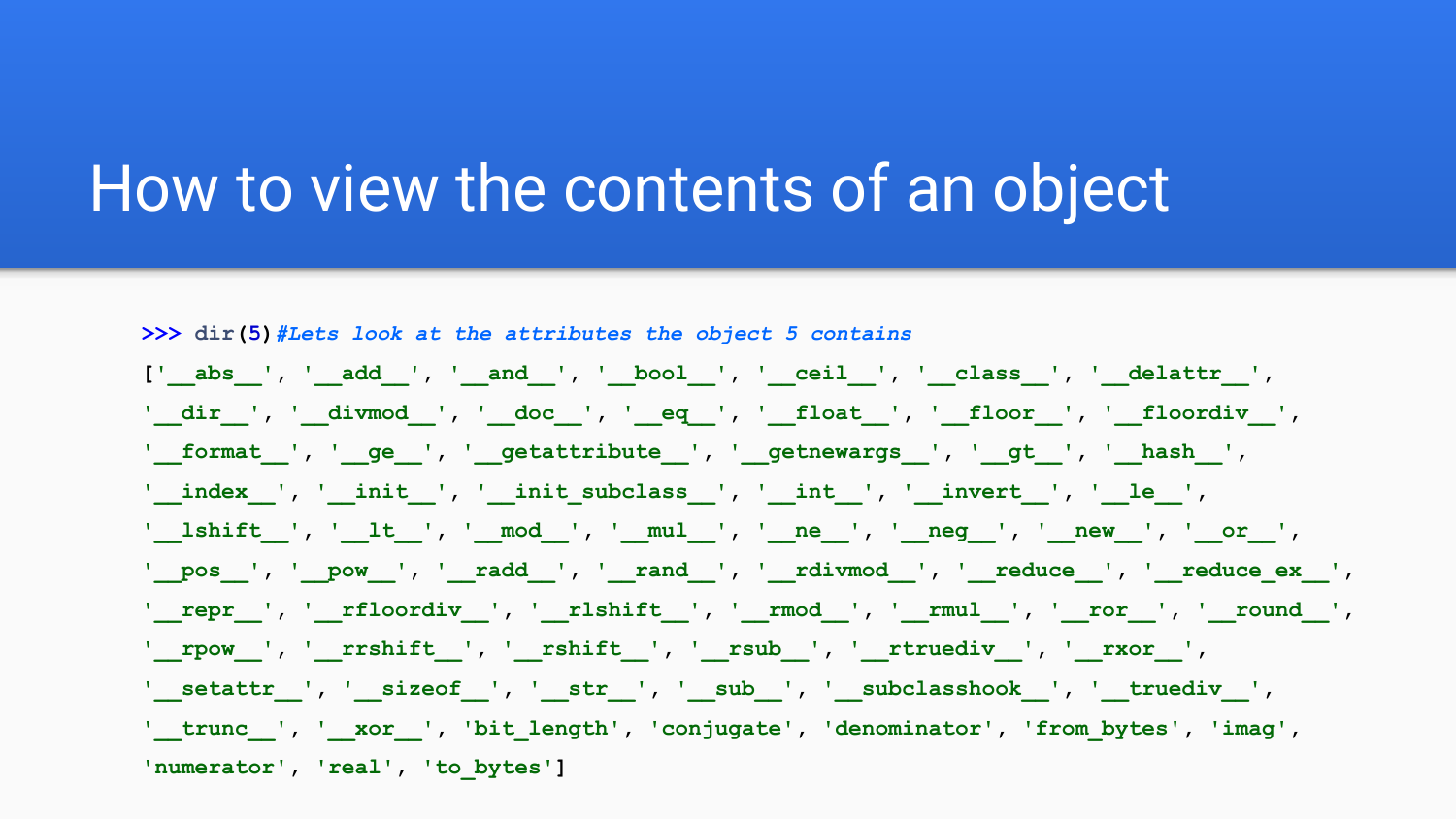### Type and attribute methods

- Python 1 defined a common interface for objects to implement. This has been built upon and extended since then.
- This convention is what allows us to make our objects able to cooperate as well as they do!
- **● if [1, 2]: print("The list has members")**

is interpreted as

**myobject.\_\_int\_\_() == int (myobject) myobject.\_\_str\_\_() == str (myobject) myobject.\_\_repr\_\_() == repr(myobject) myobject.\_\_bool\_\_() == bool(myobject) myobject.\_\_len\_\_() == len (myobject) myobject.\_\_list\_\_() == list(myobject) myobject.\_\_iter\_\_() == iter(myobject)**

if  $[1, 2]$ . bool (): print("The list has members")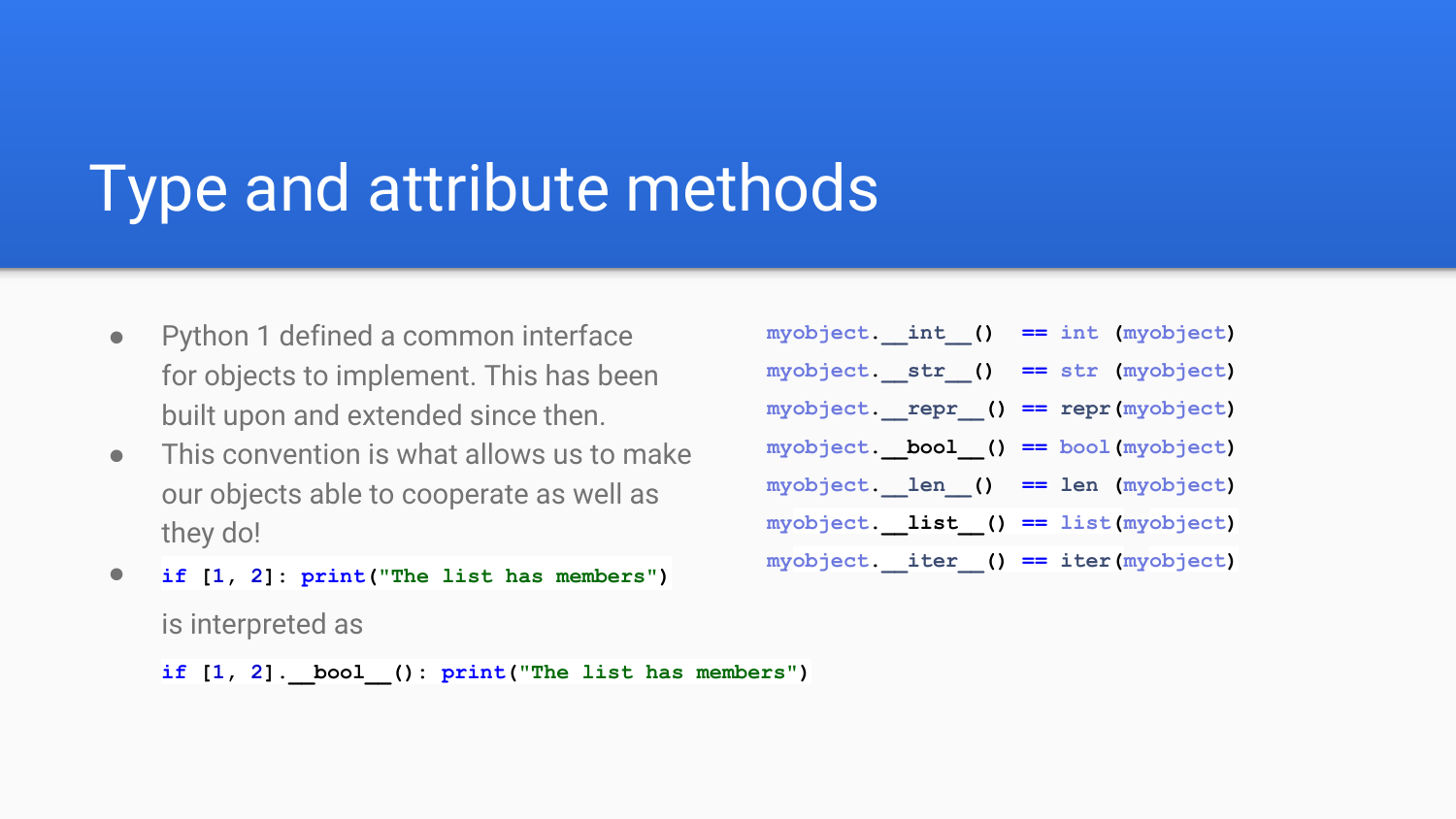### Comparison operators

- When you compare two objects, Python needs to know how to compare them.
- A least one of the two objects must implement a comparison method for this to work. This is a method which usually returns either True or False
- **● ["a", "b"] > None**

is interpreted as

**["a", "b"].\_\_gt\_\_(None)**

|  | myobject. It (self, other) #Less than             |
|--|---------------------------------------------------|
|  | myobject. le (self, other) #Less than or equal    |
|  | myobject. eq (self, other) #Equals                |
|  | myobject. ne (self, other) #Not Equal             |
|  | myobject. gt (self, other) #Greater than          |
|  | myobject. ge (self, other) #Greater than or equal |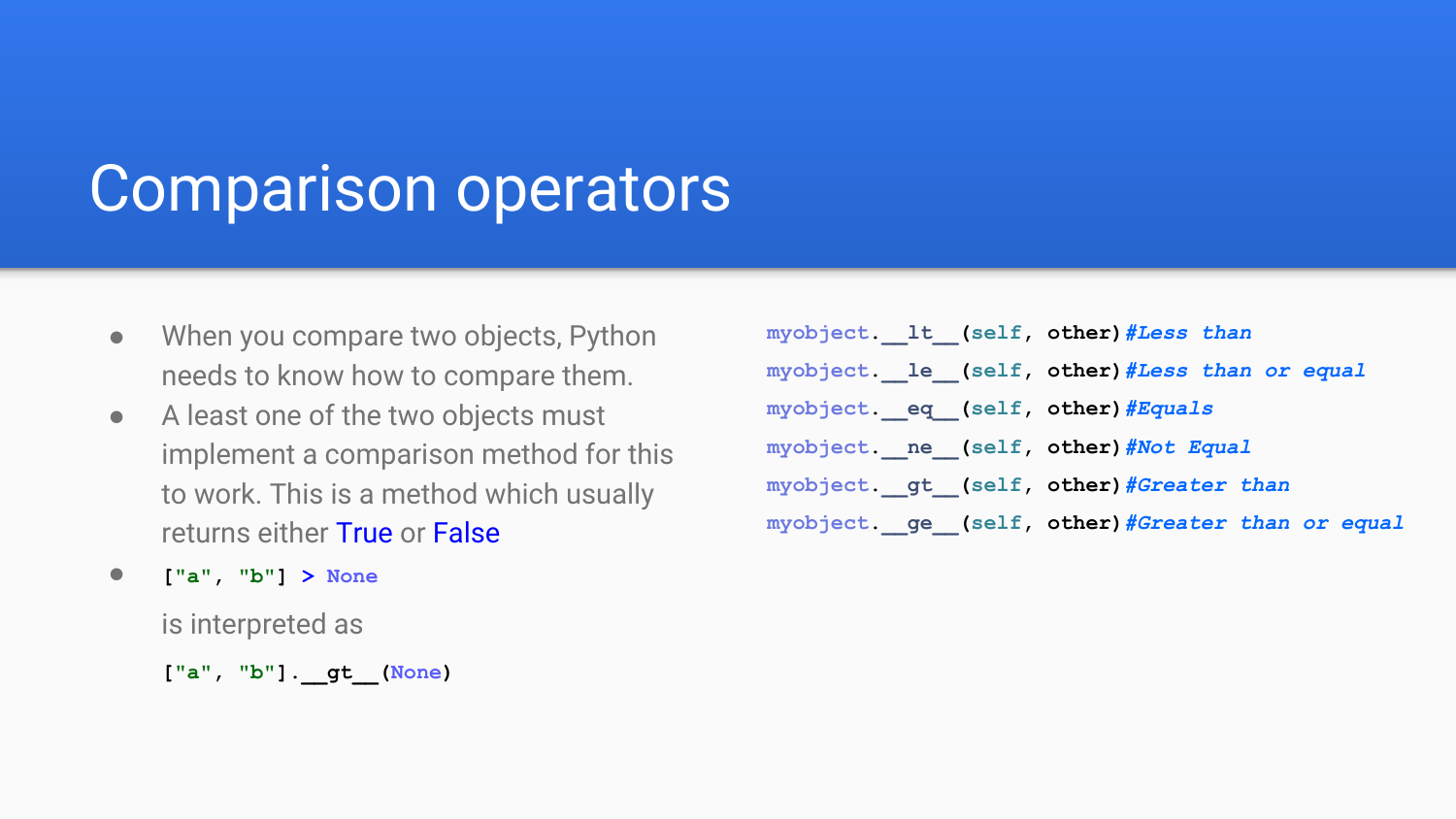### Arithmetic operators

- Behaves the same way as comparison operators, except they're not expected to return a boolean
- Right hand side counterparts exists as well
- Operator precedence is handled by the parser and can not be overridden

*(as far as i know)*

| $object.__add__$ (self, other) == self + other      |                                 |  |  |
|-----------------------------------------------------|---------------------------------|--|--|
| $object.__sub__$ (self, other) == self - other      |                                 |  |  |
| object. $mu1$ (self, other) == self * other         |                                 |  |  |
| object. matmul (self, other) == self @ other        |                                 |  |  |
| object. truediv (self, other) == self / other       |                                 |  |  |
| object. floordiv (self, other) == self // other     |                                 |  |  |
| object. mod (self, other) == self $%$ other         |                                 |  |  |
| object. pow (self, other) == self ** other          |                                 |  |  |
| object. Ishift (self, other) == self $\lt\lt$ other |                                 |  |  |
| object. $rshift$ (self, other) == self >> other     |                                 |  |  |
| object. and                                         | $(self, other) == self & other$ |  |  |
| object. xor                                         | $(self, other) == self' other$  |  |  |
| object. or $(self, other) == self   other$          |                                 |  |  |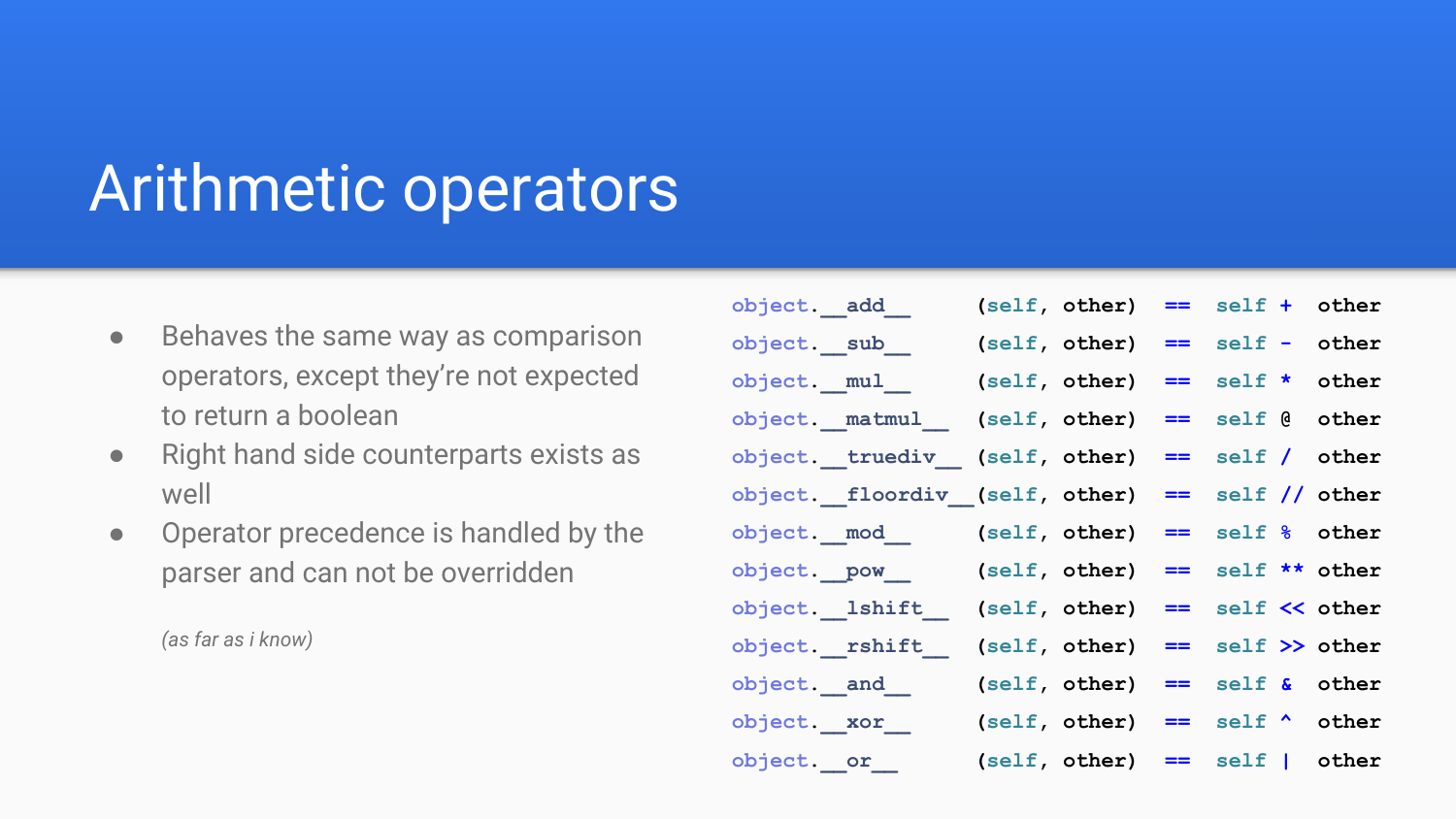### Container methods

- Lists, dictionaries, sets, tuples, deques and strings all use the same container interface methods:
- **● a = myobject[5]**

```
myobject["foo"] = "bar"
del myobject[5]
is interpreted as
a = myobject.__getitem__(5)
myobject.__setitem__("foo", "bar")
myobject.__delitem__(5)
```
**●** Slicing was hacked in as an afterthought:

```
>>> class MyClass:
... def getitem (self, value):
... print(value)
>>> myobject = MyClass()
>>> myobject[3]
3
>>> myobject[3:4]
slice(3, 4, None)
```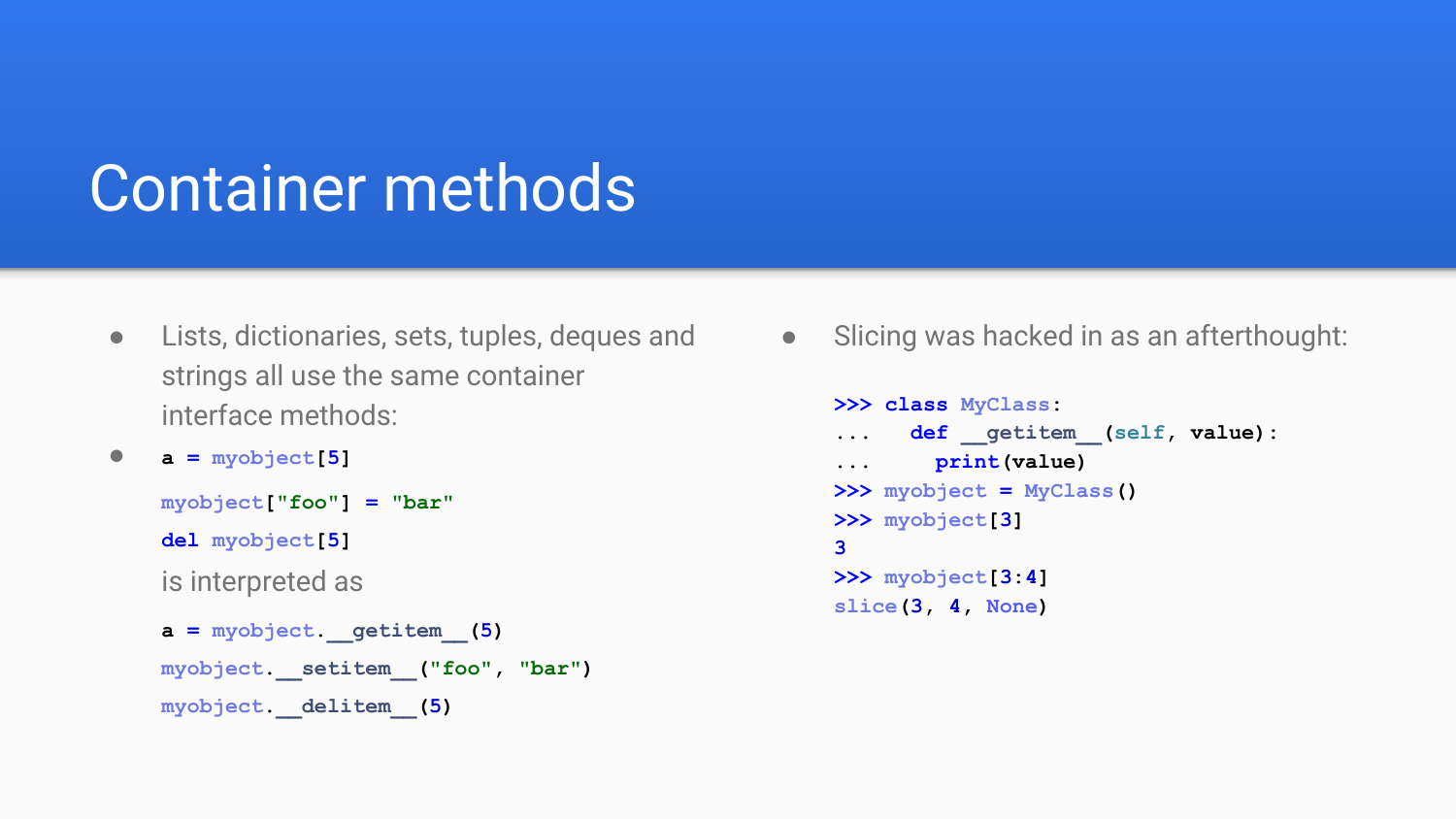### Attribute handlers

- All objects must have an implementation of \_\_getattr\_\_, \_\_setattr\_\_ and \_\_delattr\_\_
- Luckily you inherit a very good implementation by default!
- Used whenever you access a member attribute of an object:

```
print(myobject.foo)
```
is executed as

```
print(myobject.__getattr__("foo"))
```
● Similar interface to containers, but must be implemented on all objects

- **>>> class AttributeDict(dict):**
- **... \_\_getattr\_\_ = dict.\_\_getitem\_\_**
- **... \_\_setattr\_\_ = dict.\_\_setitem\_\_**
- ... delattr = dict. delitem
- **>>> mydict = AttributeDict()**
- **>>> mydict["foo"] = 5**

```
>>> print(mydict.foo)
```

```
5
```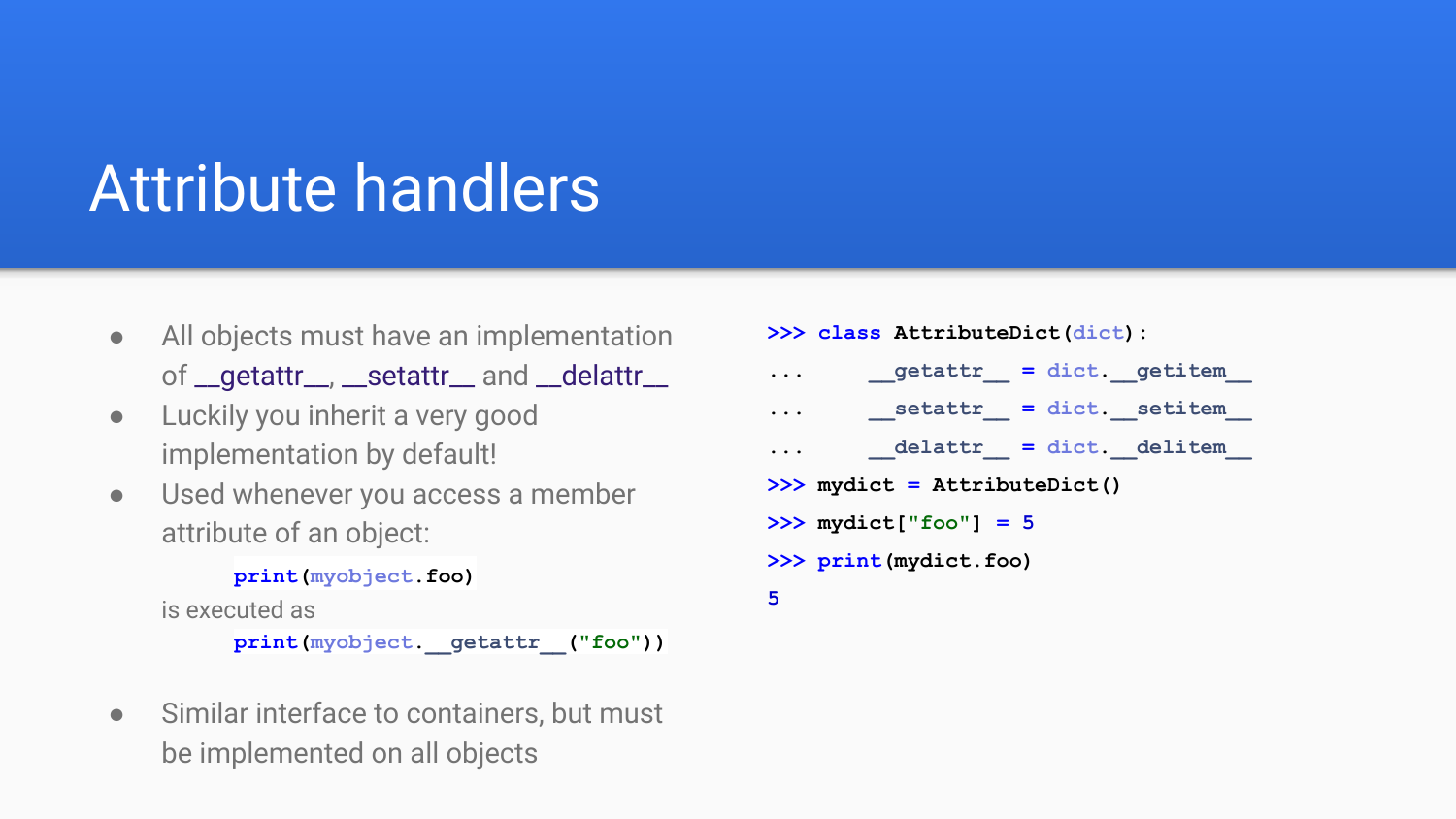### New style classes and objects

- The concept of a descriptor was introduced late in Python 2.
- In general, a descriptor is an object attribute whose access has been overridden by methods.
- A descriptor is an object with get (), **\_\_set\_\_(),** and **\_\_delete\_\_()** methods.
- You can easily make these using **property()**
- **●** In Python 2 you had to inherit "object" to get the descriptor logic, while this inheritance is implicit in Python 3.
- Object adds the **\_\_getattribute\_\_, \_\_setattribute\_\_** and **\_\_delattribute\_\_** member functions which handle descriptor logic before calling getattr,  $\epsilon$  **setattr** and **delattr** respectively.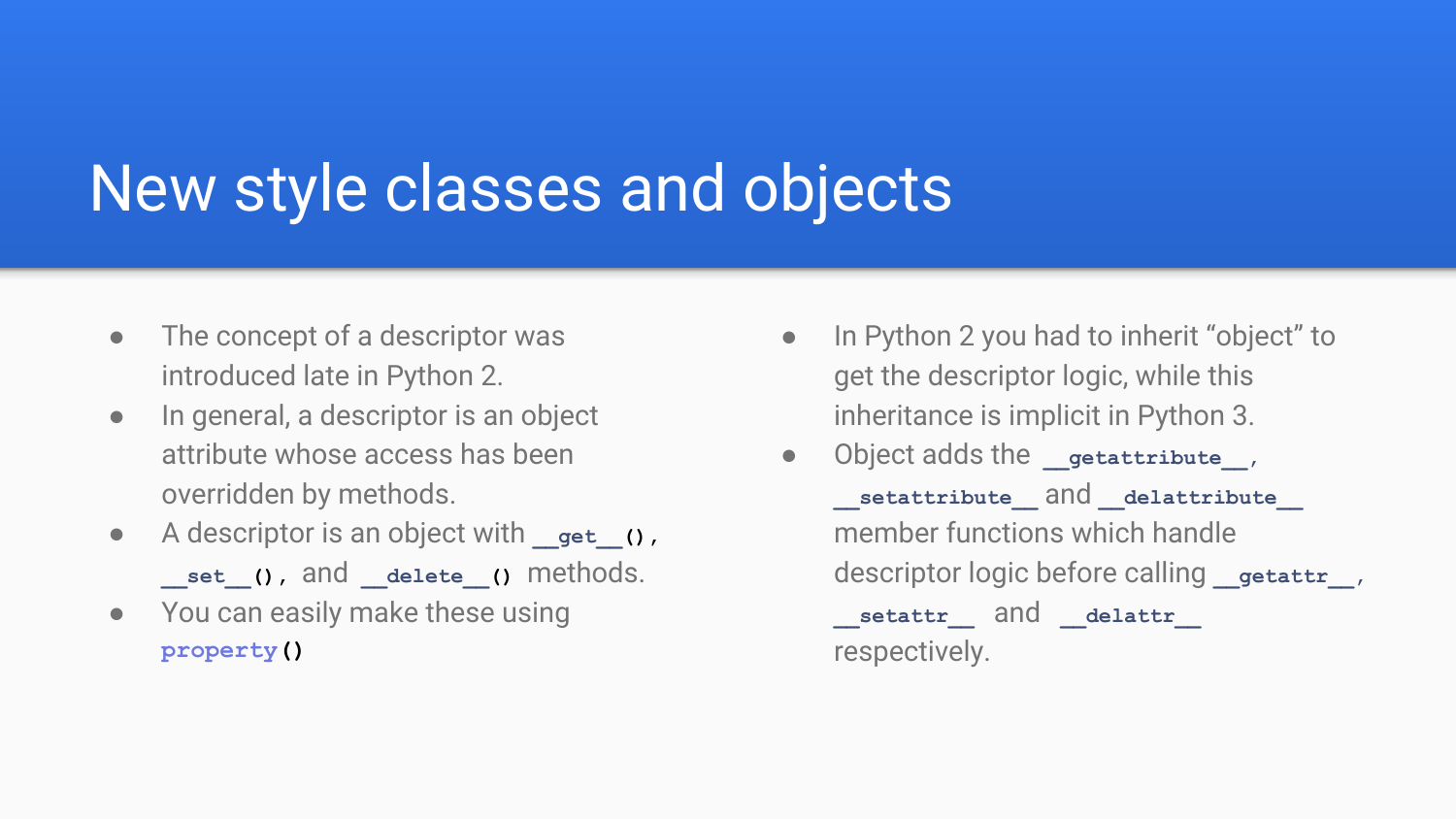### **Properties**

#### **>>> class MyClass:**

| $\cdots$   | $def$ foo():                    | $>>$ myobject. foo = 5      |
|------------|---------------------------------|-----------------------------|
| $\cdots$   | $doc = "The foo property."$     | foo was set to 5            |
| $\ddots$ . | $def$ $fget(self)$ :            | $\gg$ print (myobject. foo) |
| $\ddots$   | return "The value of foo"       | The value of foo            |
| $\ddotsc$  | def fset(self, value):          | >>> print(MyClass.foo. doc) |
| $\ddotsc$  | print ("foo was set to", value) | The foo property.           |
| $\ddots$   | def fdel(self):                 |                             |
| $\ddots$   | pass                            |                             |
| $\ddots$ . | return locals()                 |                             |
| $\ddots$   | $foo = property(**foo())$       |                             |

**>>> myobject = MyClass()**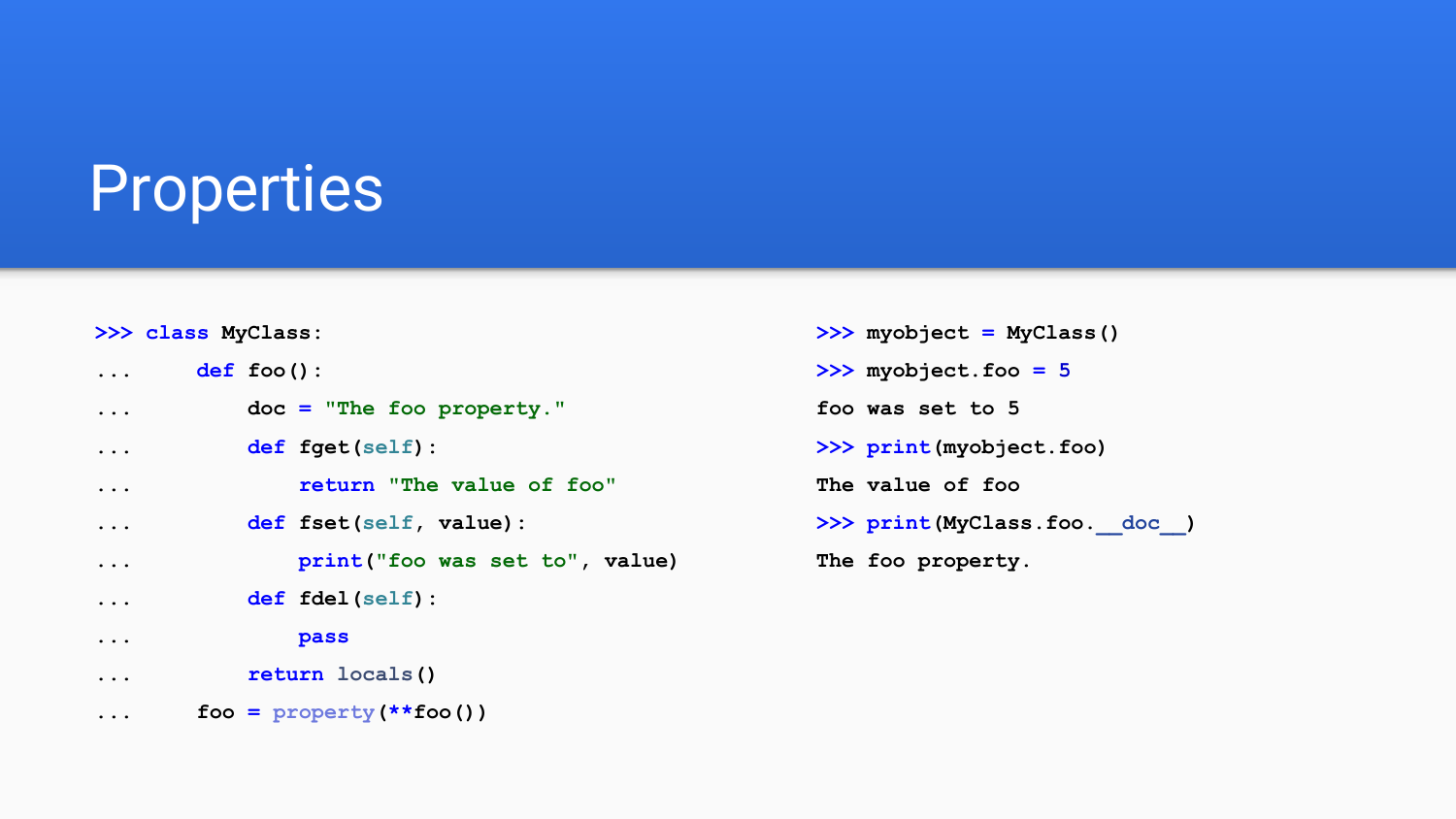### Simpler properties

| >>> class MyClass: |  |
|--------------------|--|
|--------------------|--|

- **... @property**
- **... def foo(self):**
- **... return input("What is foo? ")**
- **... @foo.setter**

**...**

- **... def foo(self, value):**
- **... print("Foo was set to", value)**

**>>> myobject = MyClass() >>> print(myobject.foo) What is foo? Hello Hello >>> print(myobject.foo) What is foo? World World >>> myobject.foo = 5**

**Foo was set to 5**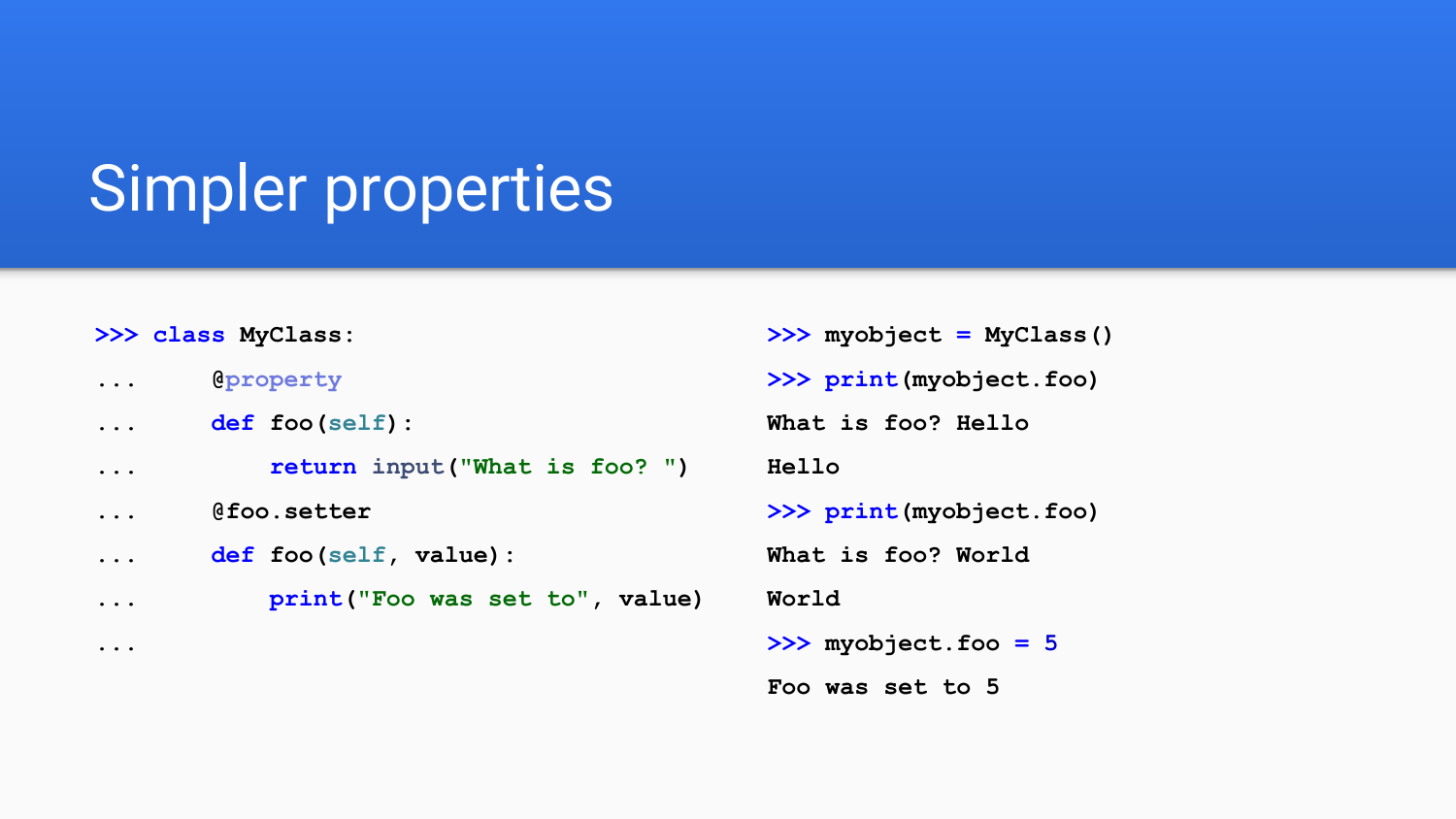### Callables

• An object is a "callable" object if it implements the **call** method

```
myobject(1, 2)
is executed as
myobject.__call__(1, 2)
```
**• def** handles this for you:

```
>>> def myfunc(): pass
>>> myfunc. call
<method-wrapper '__call__' of function object at 0x000000E4B2703E18>
```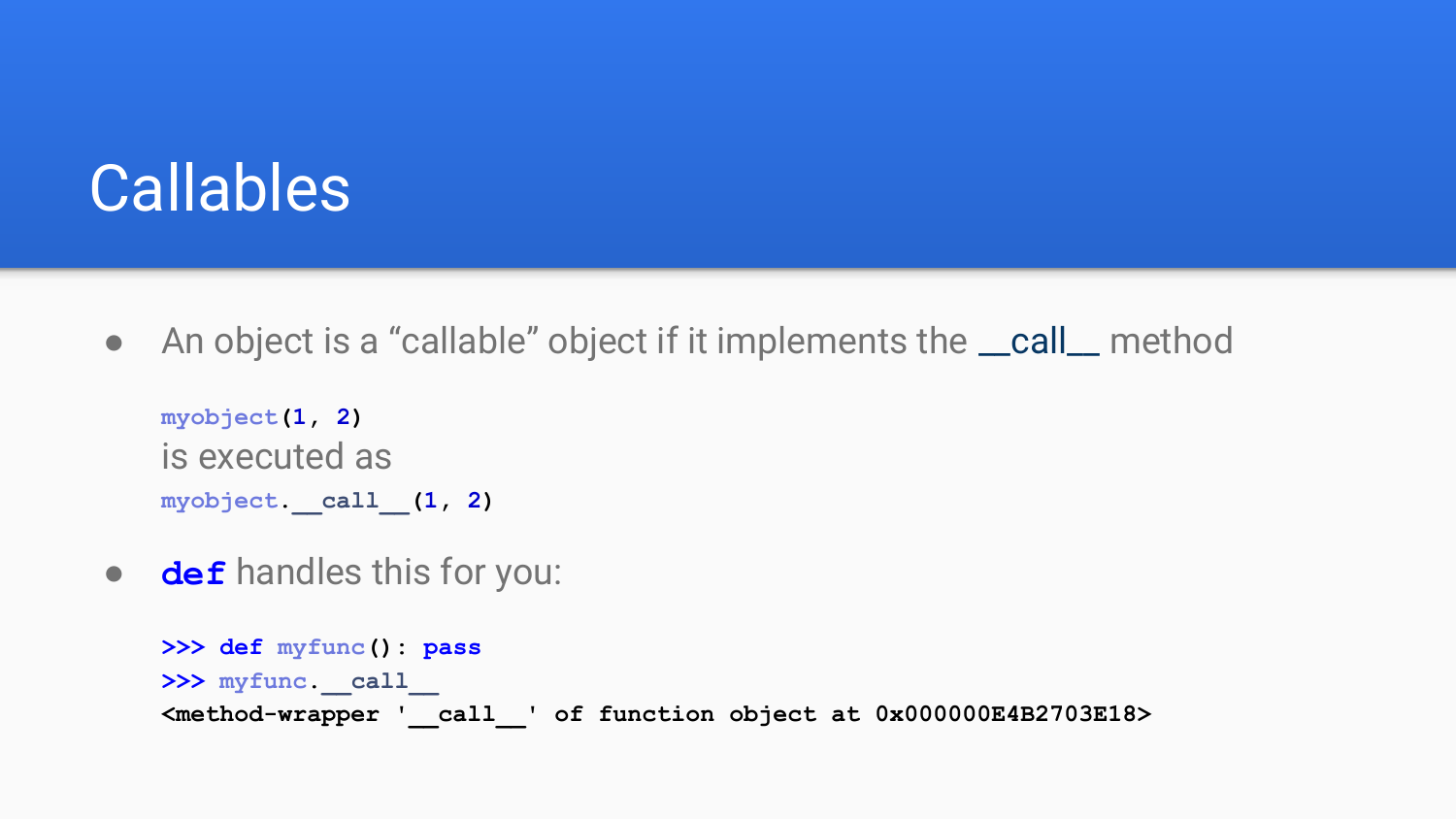### Callable example

```
>>> class Funky:
... def call (self):
... print("Look at me, I work like a function!")
>> f = Funky()
>>> f()
```
**Look at me, I work like a function!**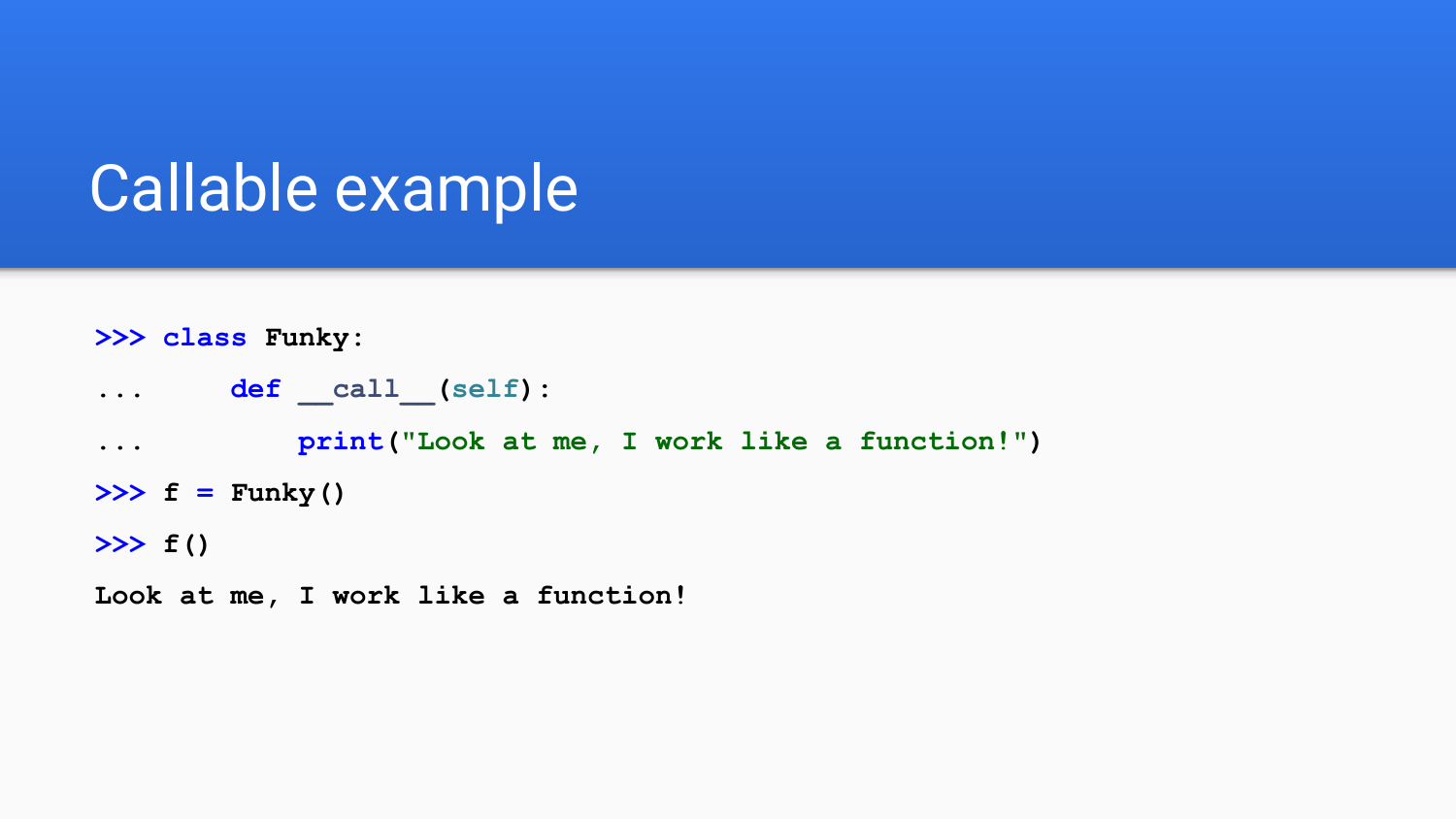### Lambda functions

- Callables are simply objects
- Because of this we can pass a callable in as an argument to a function
- The lambda statement simplifies this, allowing you to define callables inline:

```
>>> def double(value):
        ... return value + value
>>> def call(func):
        ... print('func("test") returns:', func("test"))
>>> call(double)
func("test") returns: testtest
\Rightarrow call(lambda x: x + x + x)
func("test") returns: testtesttest
>>> call(lambda x: 5)
func("test") returns: 5
```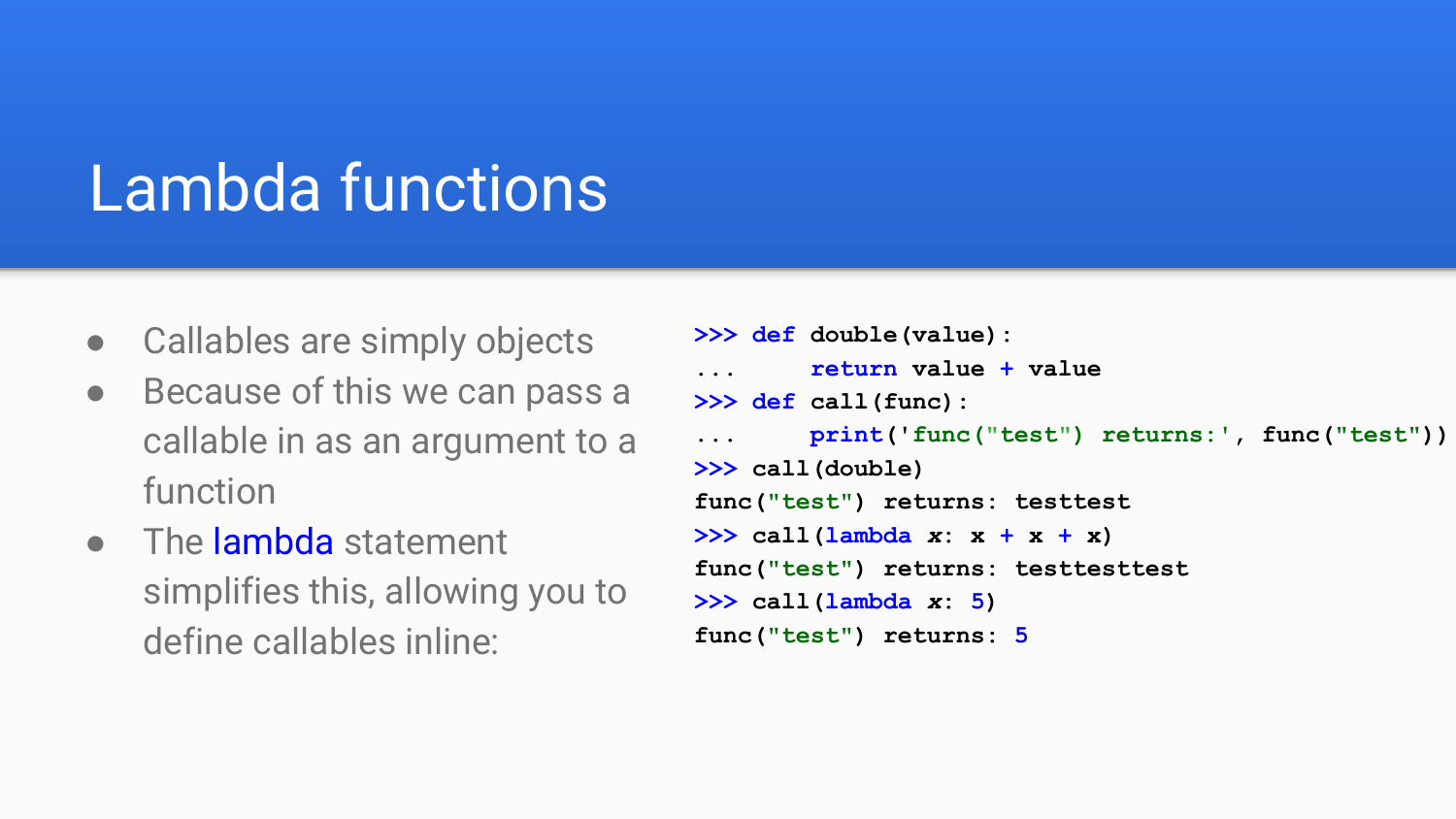### Class descriptions

- When you define a class in Python, you're in reality storing a callable object, which produces instances of the class you described:
- **● MyClass.\_\_call\_\_(\*args, \*\*kwargs)**

```
is a method which does: (somewhat simplified)
```

```
instance = MyClass.__new__(MyClass, *args, **kwargs)# The instance is constructed by __new__
instance. init (*args, **kwargs) # The newly constructed instance is initialized by init
return instance
```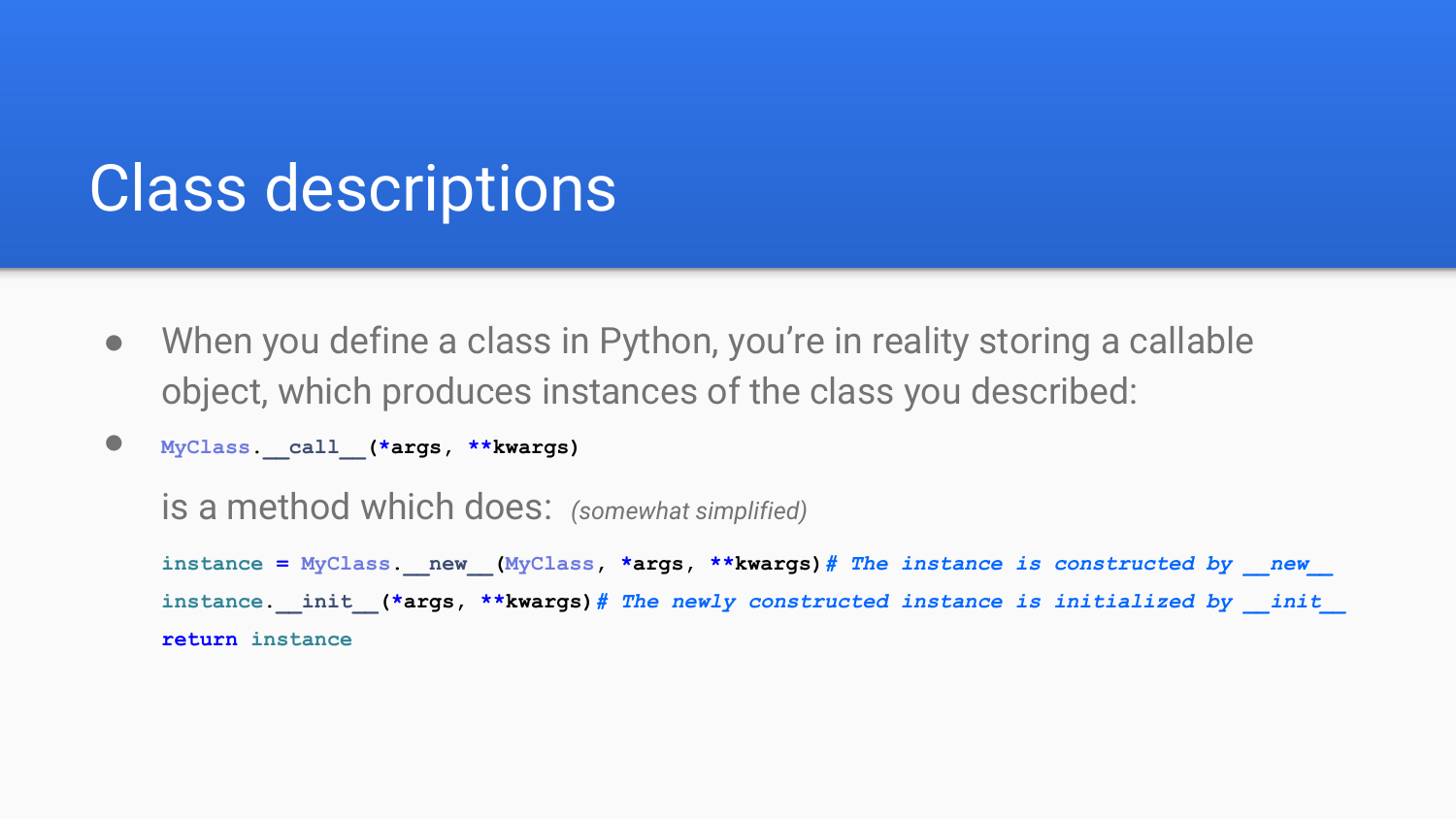### Default \_\_new\_\_ constructor simplified

#### **class MyClass:**

```
 def __new__(cls, *args, **kwargs):
     self = object()#an empty object
     for attribute_name in dir(cls):
         attribute_value = getattr(cls, attribute)
         if type(attribute_value) is function:
             def instance_method(*args, **kwargs):
                 return attribute_value(self, *args, **kwargs)
             setattr(self, instance_method)
         else:
             setattr(self, attribute_value)
     return self
```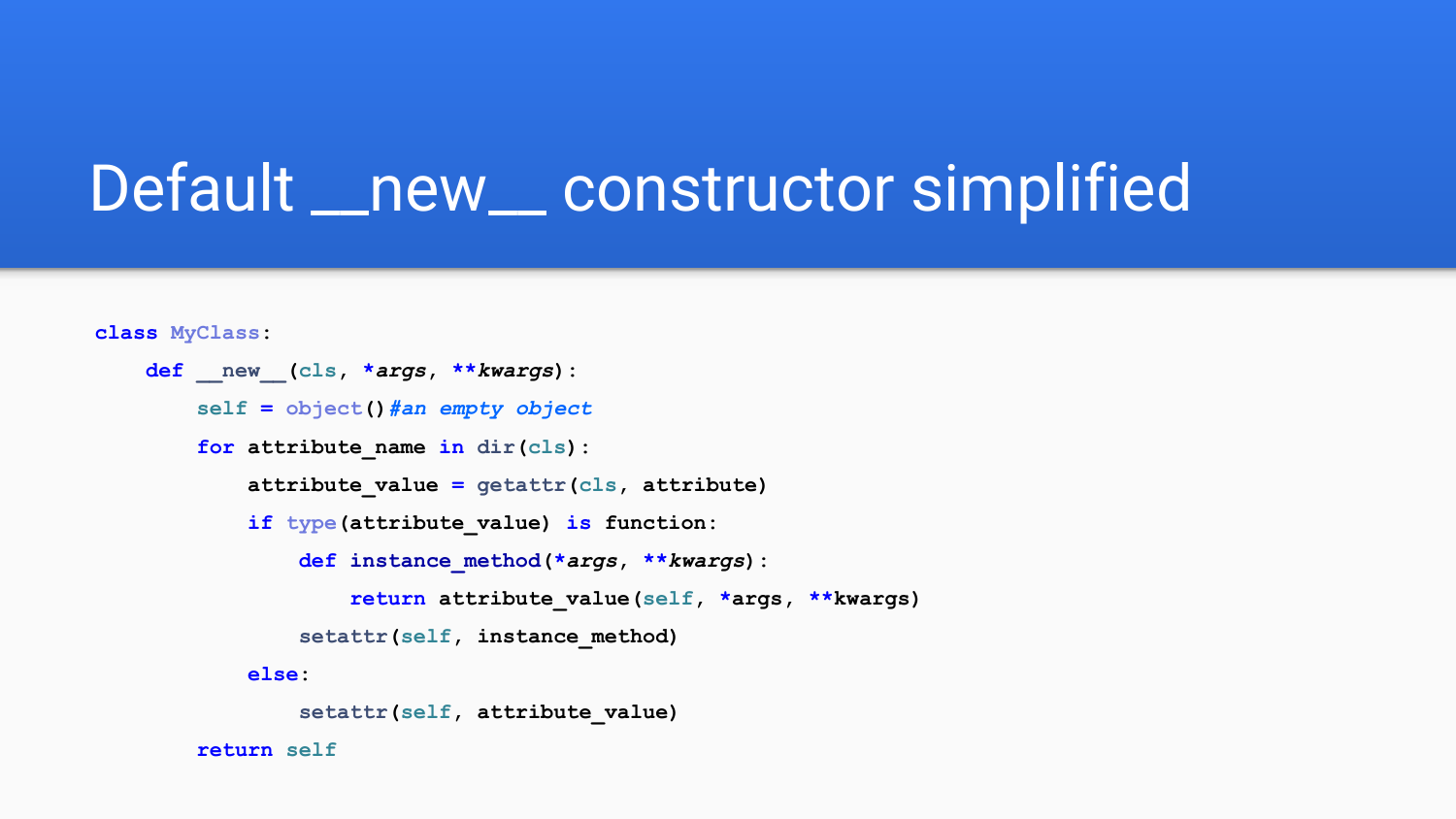### Annotations

- A new feature introduced in Python 3.0, which has not been backported
- Used to annotate what types a function uses and returns

```
>>> def myfunc(a: int, b: str) -> list:
```
- **... assert type(a) is int**
- **... assert type(b) is str**
- **...** *#do something*
- >>> myfunc. annotations

```
{'a': <class 'int'>, 'b': <class 'str'>, 'return': <class 'list'>}
```
• Python does not enforce these in any way, mainly used for documentation and better assistance from IDEs and linters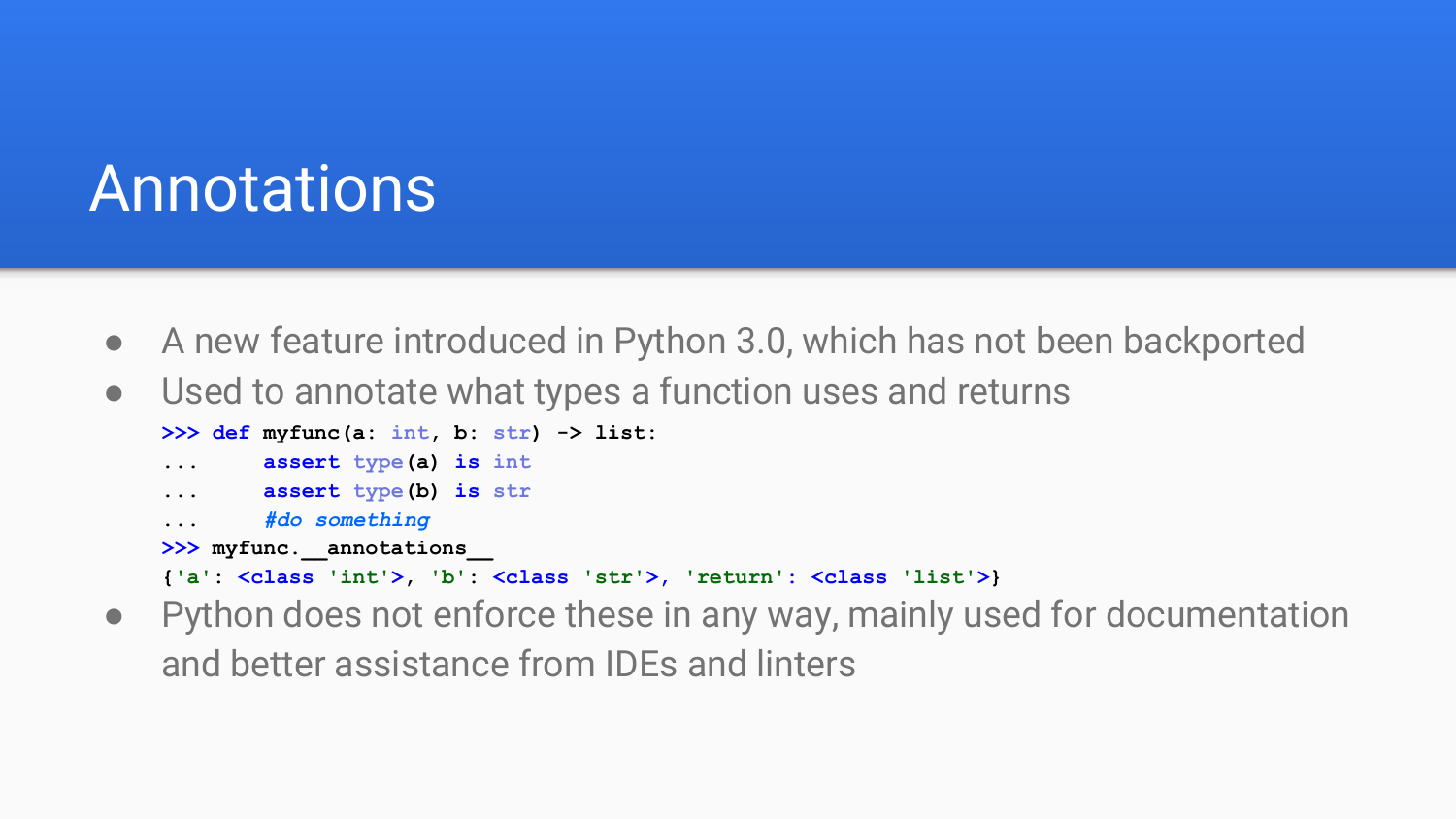### **Decorators**

- Functions are just callable objects
- We can make changes to these callable objects
- This we call "decorating" a function
- A "decorator" is simply a function that takes in a callable object as a parameter and returns the decorated version of that callable object:

```
myfunc = mydecorator(myfunc)
```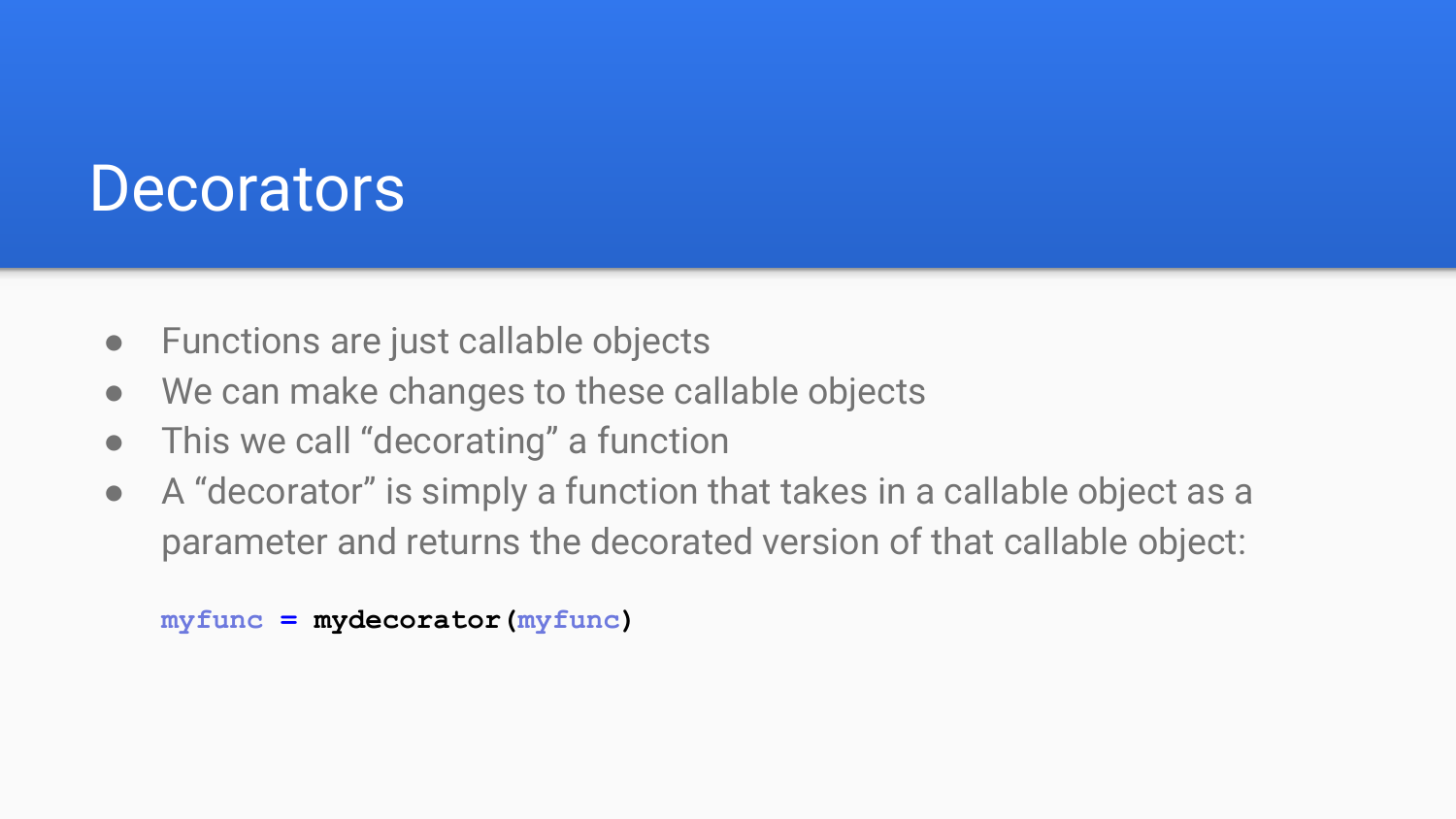### Decorator syntax

● Python added syntactical sugar to make this more practical:

```
def myfunc(): pass
myfunc = mydecorator(myfunc)
can be written as
@mydecorator
def myfunc(): pass
```
● You can stack multiple decorators on a single function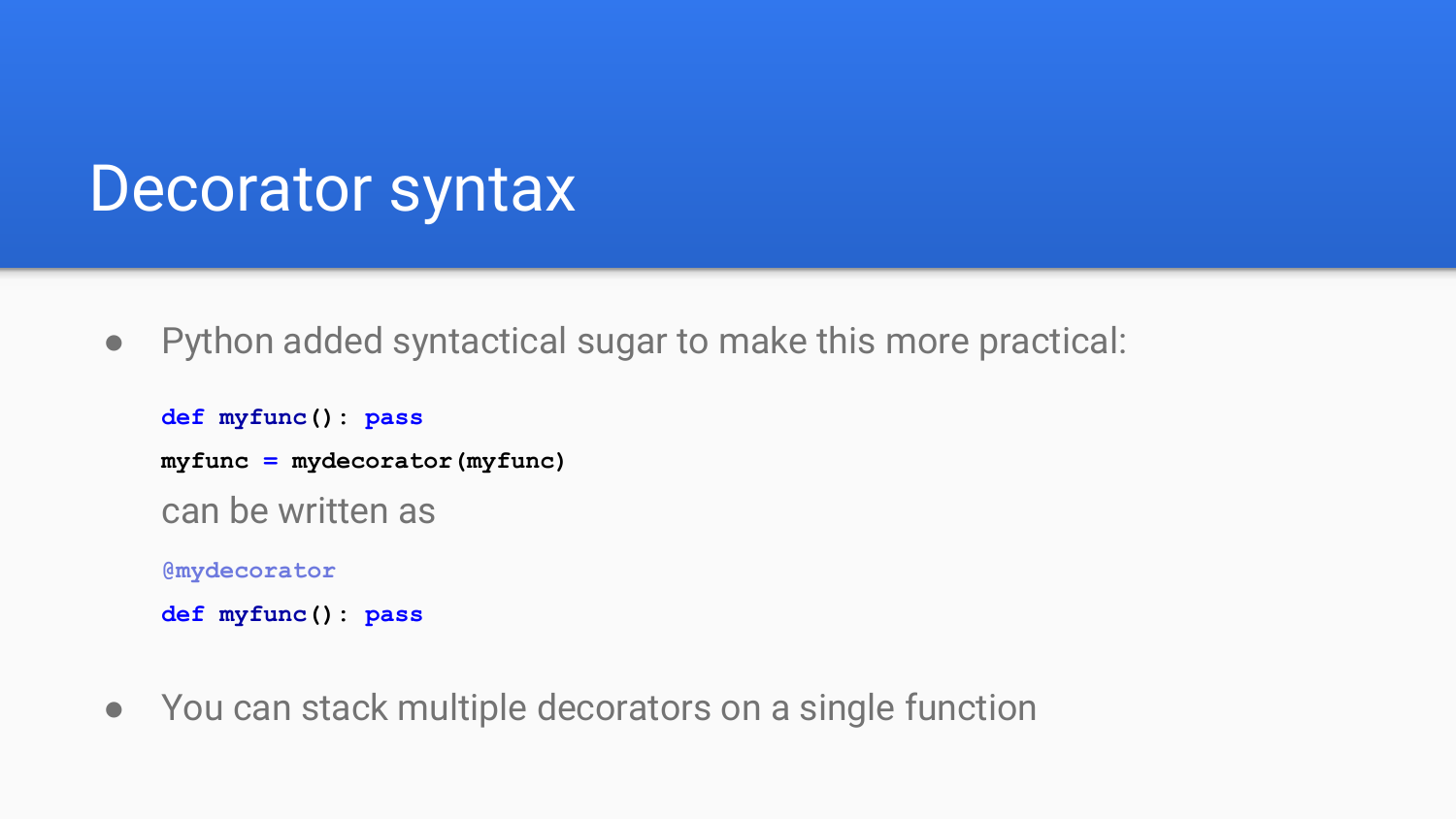### Decorator example: HTML tag

```
>>> def with_b_tag(func):# a decorator
... def new_func(*args, **kwargs):
... return "<b>" + func(*args, **kwargs) + "</b>"
... return new_func
... 
>>> @with_b_tag
... def hello_world():
... return "Hello, World!"
... 
>>> print(hello_world())
<b>Hello, World!</b>
```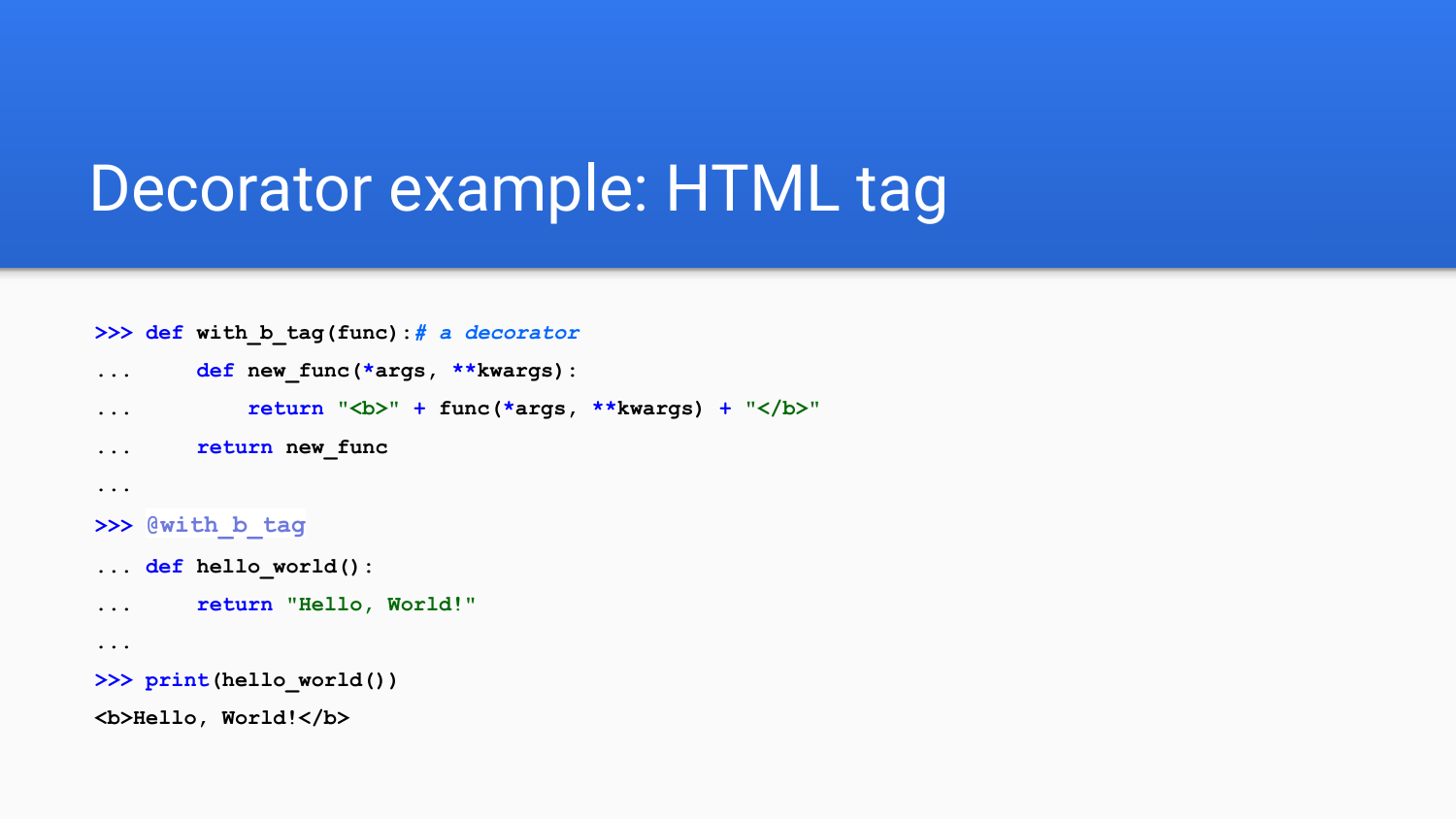### Decorator example: memoizer

| >>> def memoize(func): $# a decorator$             | >>> @memoize                                              |
|----------------------------------------------------|-----------------------------------------------------------|
| memory = $\{\}$<br>$\ddotsc$                       | $\ldots$ def fibonacci(n):                                |
| def new func (argument) :<br>$\ddotsc$             | if $0 \le n \le 1$ :<br>$\cdots$                          |
| if argument in memory:<br>$\cdots$                 | return n<br>.                                             |
| return memory [arqument]<br>$\cdots$               | return fibonacci $(n-1)$ + fibonacci $(n-2)$<br>$\ddotsc$ |
| else:<br>$\ddotsc$                                 | $\ddots$                                                  |
| $value = func(argument)$<br>$\ddot{\phantom{0}}$ . | >>> print(fibonacci(200))                                 |
| $memory[argument] = value$<br>$\cdots$             | 280571172992510140037611932413038677189525                |
| return value<br>$\ddot{\phantom{0}}$ .             |                                                           |
| return new func<br>$\ddotsc$                       |                                                           |
| $\cdots$                                           | $\bullet$ This sayse a lot of runtime                     |

• This saves <u>a lot</u> of runtime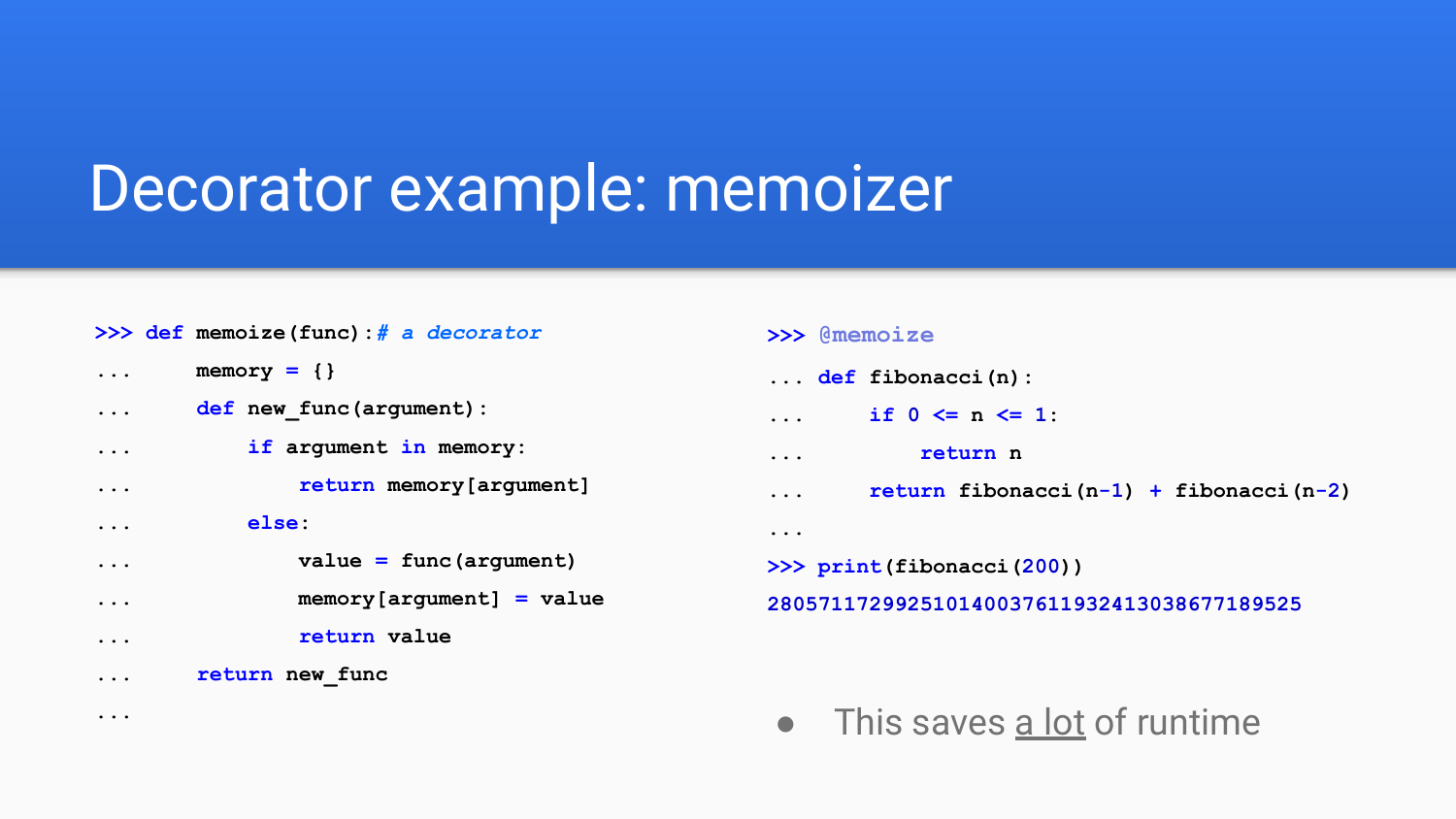### Decorator example: logging

#### **>>> def log(func):***# a decorator*

**...** 

| def new func $(*args)$ :<br>$\cdots$               | de           |
|----------------------------------------------------|--------------|
| $print(func. name + str(args))$<br>$\ddots$        | $\cdots$     |
| $ret = func(*args)$<br>$\cdots$                    | .            |
| print(func. name, "returned:", ret)<br>$\cdots$    | $>>$ p:      |
| return ret<br>$\cdots$                             | bar(')       |
| return new func<br>$\cdots$                        | foo(')       |
| $\ddots$                                           | foo re       |
| $\gg$ @log                                         | $f$ oo $(')$ |
| $\ldots$ def foo(value):                           | foo re       |
| $return$ value.upper() + value.lower()<br>$\cdots$ | bar re       |

#### **>>> @log**

```
... def bar(value1, value2):
         ... return foo(value1)[::-1] + foo(value2)
      >>> print("final result:", bar("Hello", "World"))
      bar('Hello', 'World')
      foo('Hello',)
      foo returned: HELLOhello
      foo('World',)
      foo returned: WORLDworld
      bar returned: ollehOLLEHWORLDworld
final result: ollehOLLEHWORLDworld
```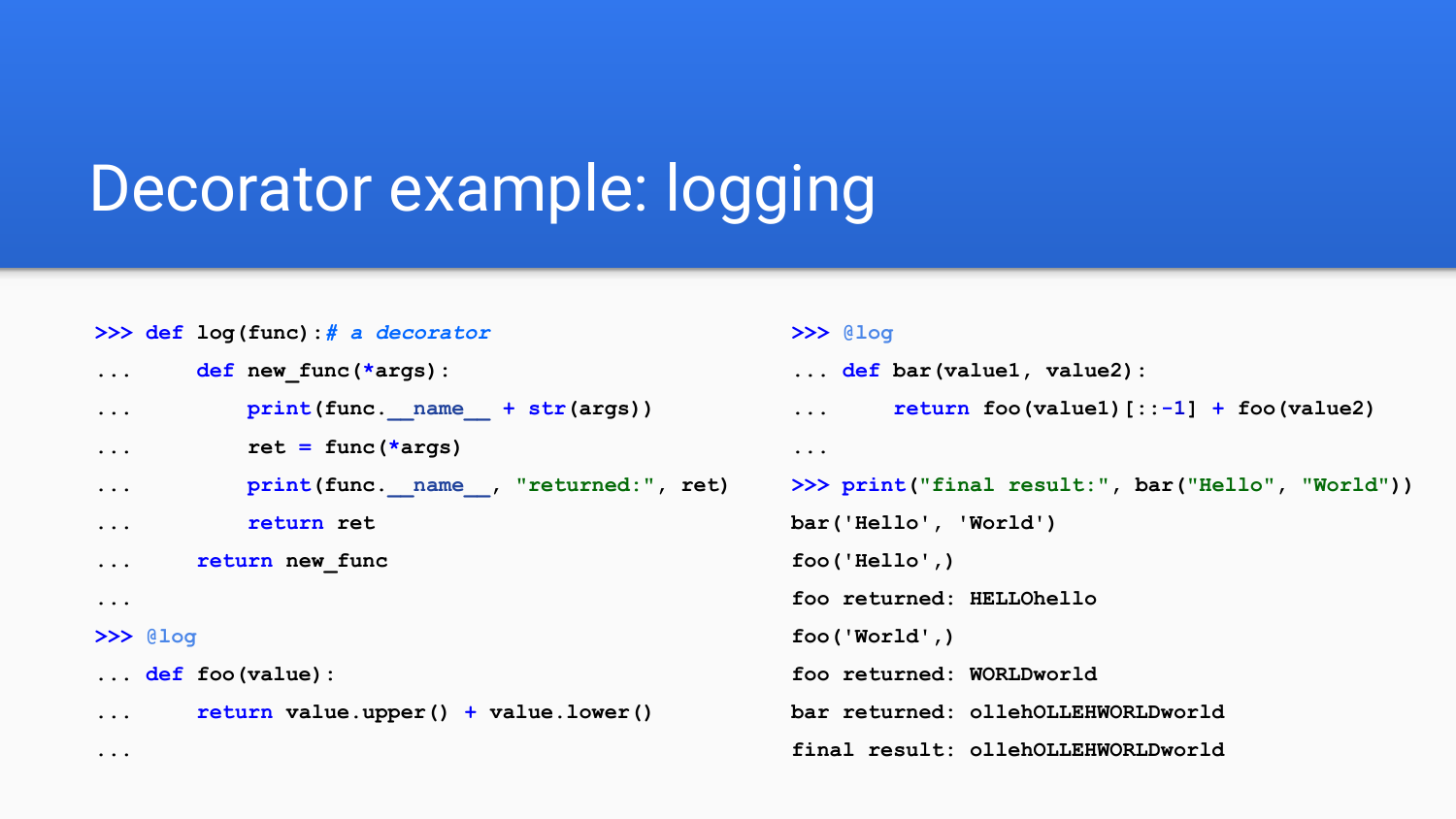### Decorators with parameters

- Decorators alone might seem a bit limiting
- Making a decorator for every single edge case is a lot of work
- We can solve this by "cheating" a little
- We can make a function which returns the decorator we want
	- In this course we'll call them "decorator builders", but they're often just called decorators
- This function will be able to take in other parameters as well!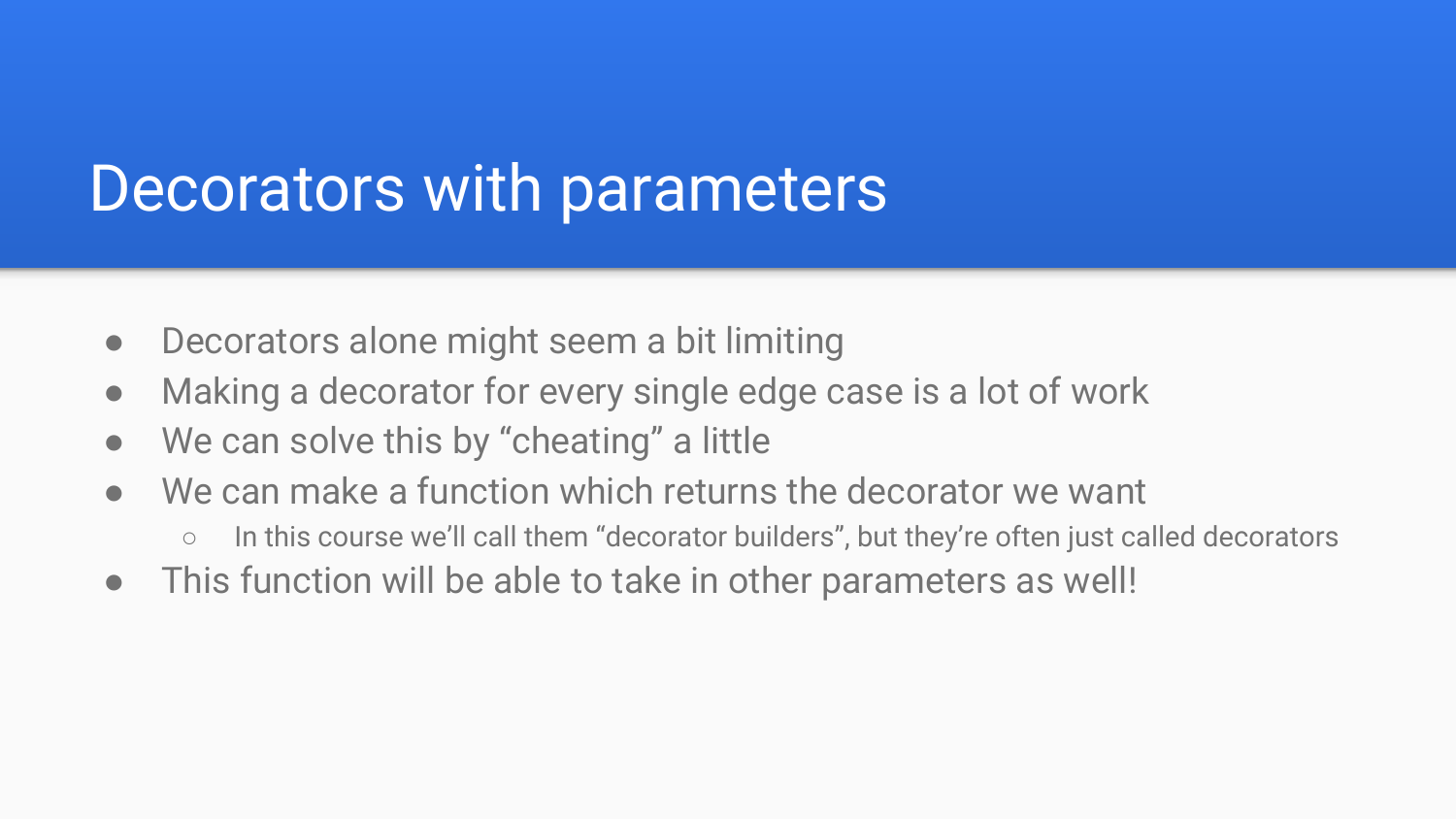## Decorator builder example: Generic HTML tag

```
>>> def with_tag(tag):# a decorator builder
... def decorator(func):# a decorator
... def new_func(*args, **kwargs):
... return "<" + tag + ">" + func(*args, **kwargs) + "</" + tag + ">"
... return new_func
... return decorator
... 
>>> @with_tag("b")
... @with_tag("i")
... def welcome(name):
... return "Hello, " + name.split()[0] + "!"
... 
>>> print(welcome(input("Enter your name: ")))
Enter your name: Peder B. Sundt
<b><i>Hello, Peder!</i></b>
```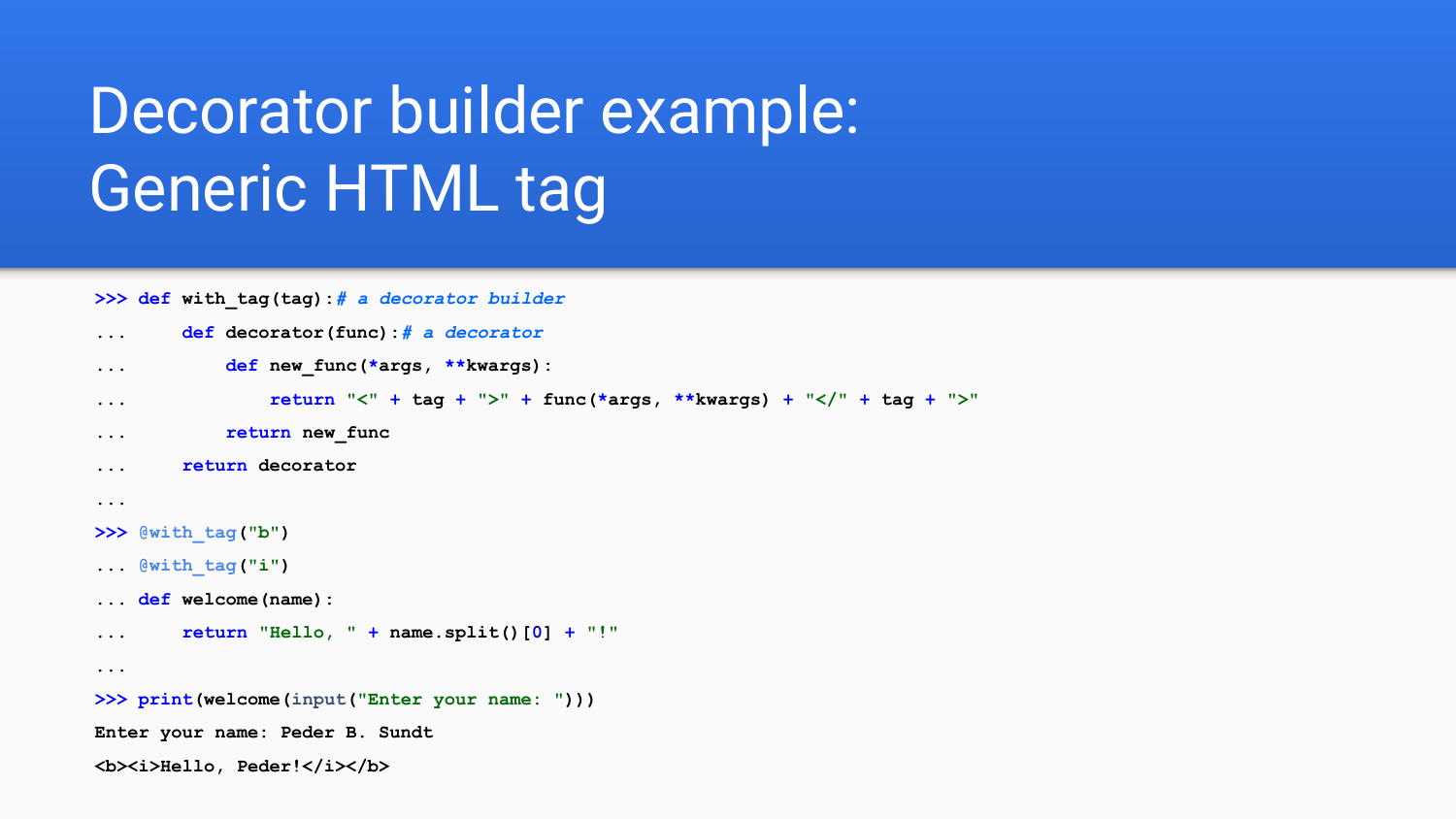### Decorator builder example: with\_resource

```
def with_resource(filename):# a decorator builder
     with open(filename, "r") as f:
        file = f.read() def decorator(func):# a decorator
```

```
 def new_func(*args, **kwargs):
     return func(*args, file, **kwargs)
 return new_func
```
 **return decorator**

**from flask import Flask***# a popular library for web development*

**import time**

```
app = Flask("My server name")
```
**@app.route("/")**

**@with\_resource("resources/frontpage\_template.html")**

```
def frontpage_get(request, template):
     date = time.strftime("%B %d, %Y")
```
 **return template.format({"date": date})**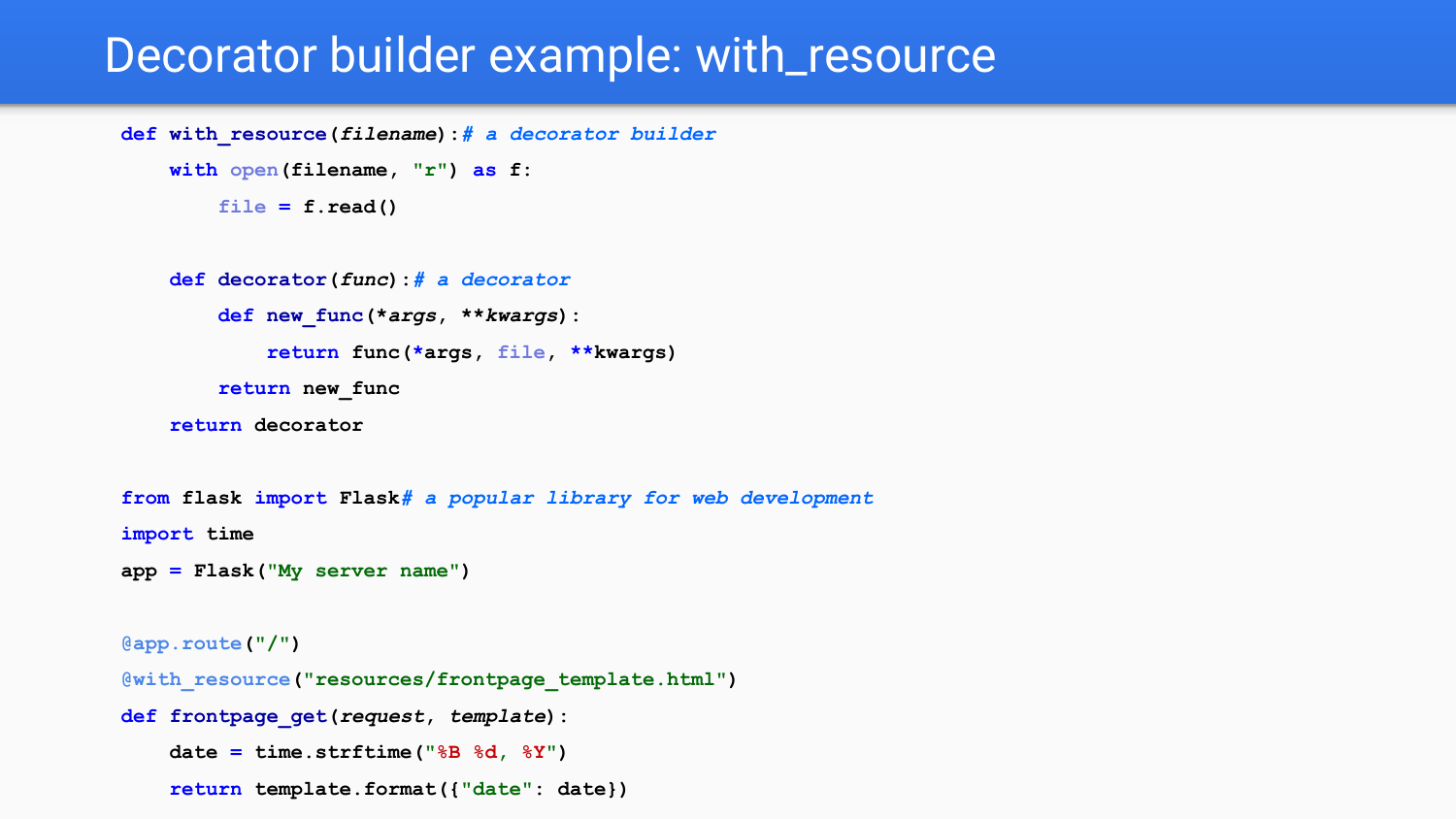### Context Managers

```
>>> with open("my_file.txt", "r") as f:
```
- **... data = f.read()**
- **>>> print(data)**
- **I'm awesome!**
- The **with** statement uses what we call a context manager
- Context managers are simply an object which implements the **Legation** and **exit** methods.
- **• Lenter** is called at the start of the **with** block, optionally storing the returned value **as f**.
- **EXECUTE:** is called when exiting the with block
- open () uses its **exit** method to close the file.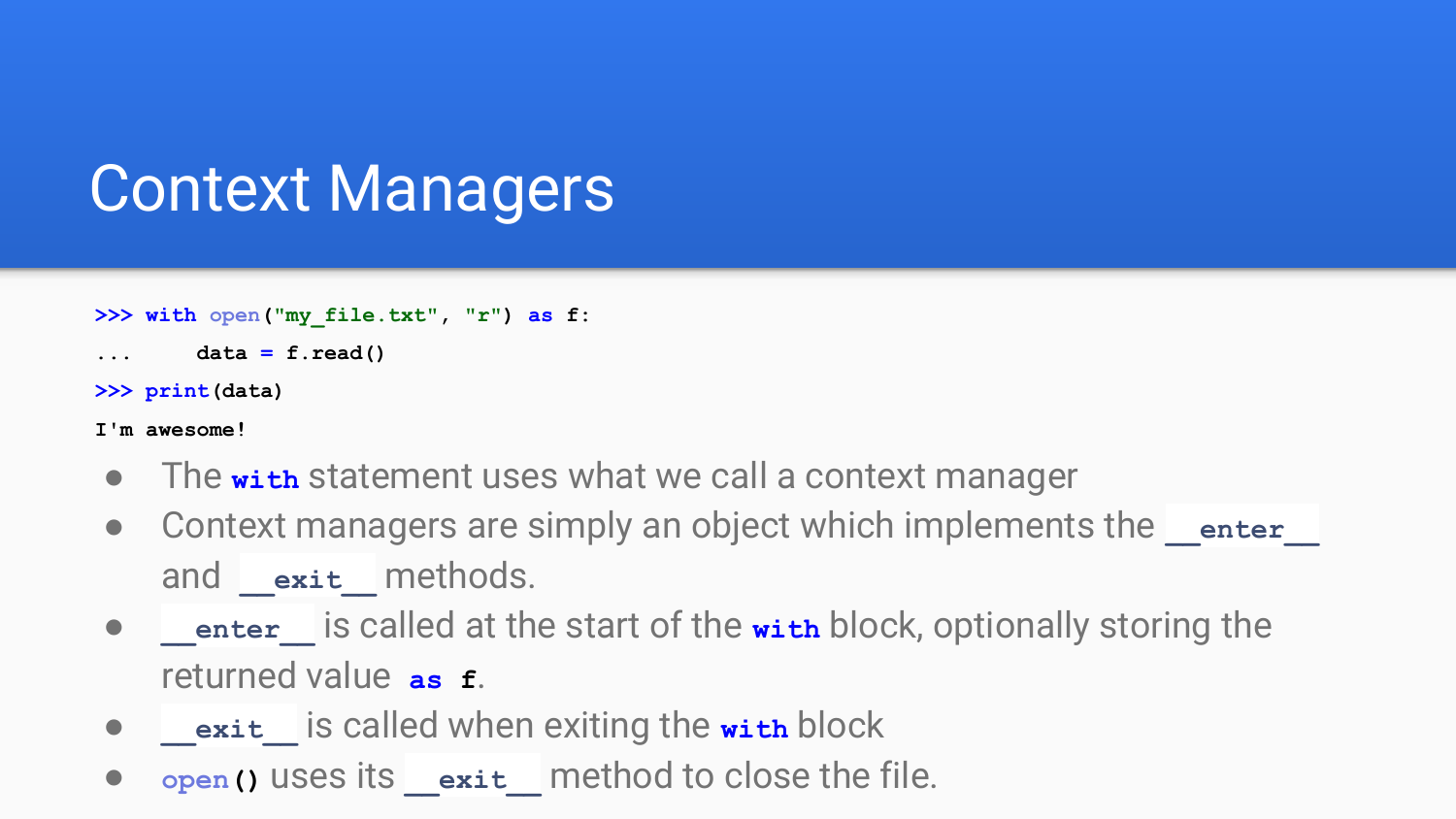### Context manager example: HTML Tag

#### **>>> class Tag:**

| def init (self, tag):<br>.                    |
|-----------------------------------------------|
| $self.taq = taq$<br>$\ddots$                  |
| def enter (self):<br>$\cdots$                 |
| $print("<" + self.tag + ">")$<br>.            |
| def exit (self, type, value, traceback):<br>. |
| $print("")$<br>$\cdots$                       |
| $\cdots$                                      |
| $>>$ with Taq("b"):                           |
| print("This text is bold!")<br>$\cdots$       |
| $\langle \text{b} \rangle$                    |
| This text is bold!                            |
| $\langle$ /b>                                 |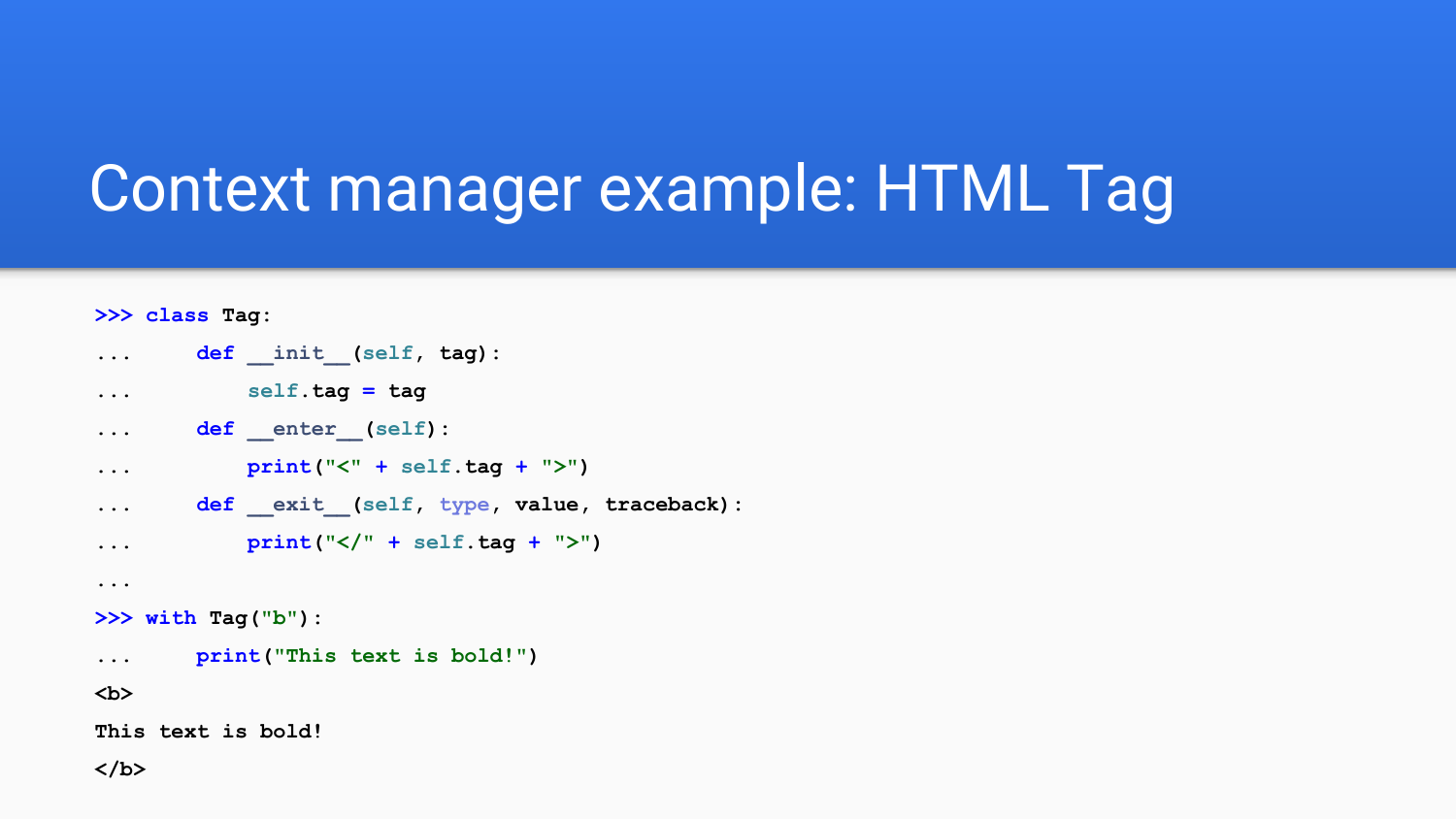### Context Manager example: Switch Case

### **>>> class switch():** ... def init (self, key): **... self.key = key** ... def enter (self): **... return self.case** ... def exit (self, \*args): **... pass ... def case(self, key): ... def decorator(func): ... if self.key == key: ... func() ... return func ... return decorator ...**

|                       | >>> for key in $(4, 5, 6)$ :              |
|-----------------------|-------------------------------------------|
| $\cdots$              | print ("key is", key)                     |
| $\cdots$              | with switch (key) as case: $#$ the switch |
| $\cdots$              | $\theta$ case $(4)$                       |
| $\ddot{\phantom{0}}$  | def unimportant name():                   |
| .                     | print ("foo")                             |
| $\bullet\quad\bullet$ | $\theta$ case $(5)$                       |
| $\cdots$              | @case(6)                                  |
| $\ddot{\phantom{0}}$  | def unimportant name():                   |
| $\ddot{\phantom{0}}$  | print ("bar")                             |
| .                     |                                           |
| key is 4              |                                           |
| foo                   |                                           |
| key is 5              |                                           |
| bar                   |                                           |
| key is 6              |                                           |
| bar                   |                                           |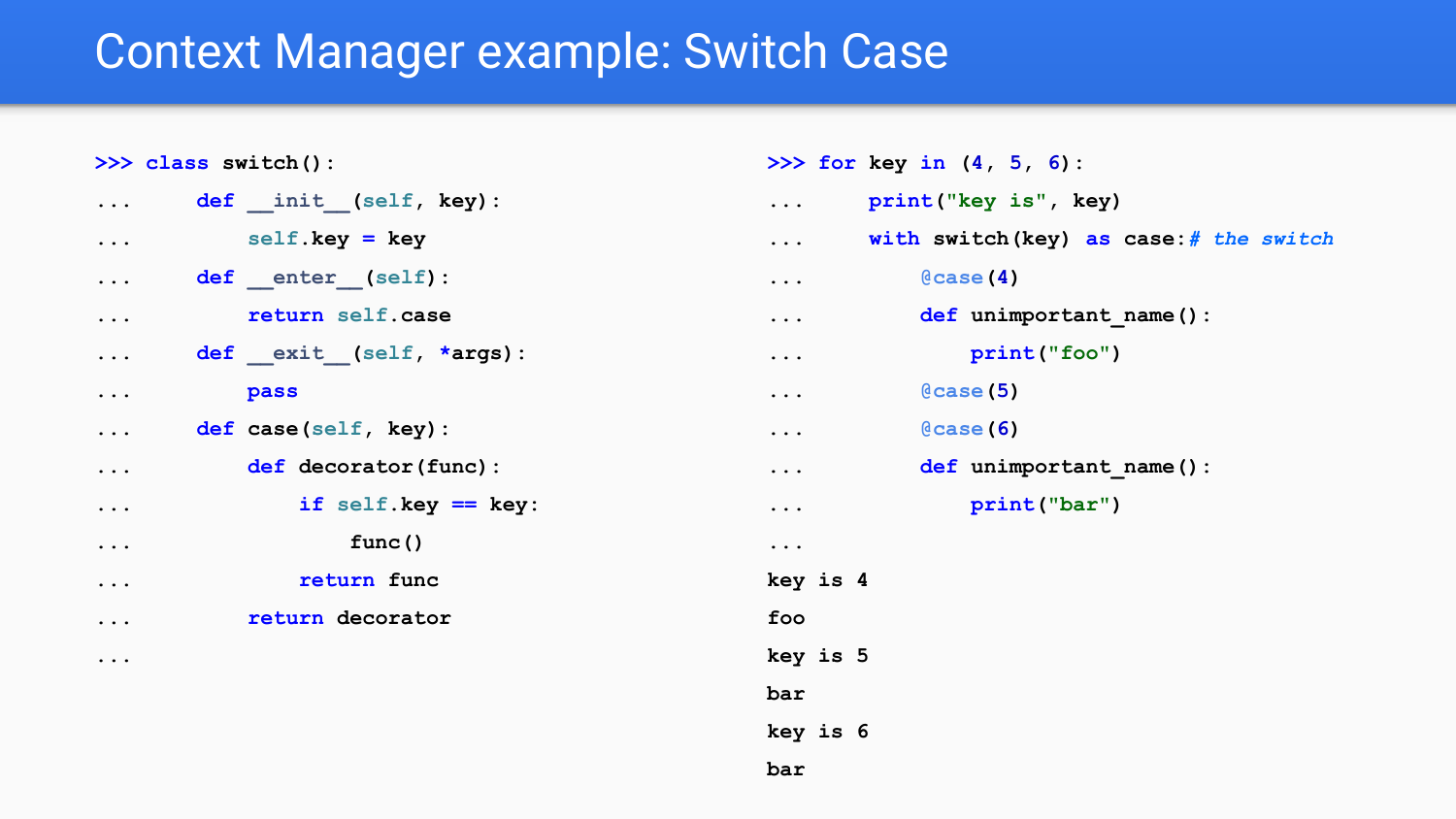### **Metaclasses**

- Metaclasses can be a controversial topic
- Some believe it overcomplicates the object model
- Whether you want to use them or not is up to you
- They present lots of interesting opportunities for reducing boilerplate and make nicer APIs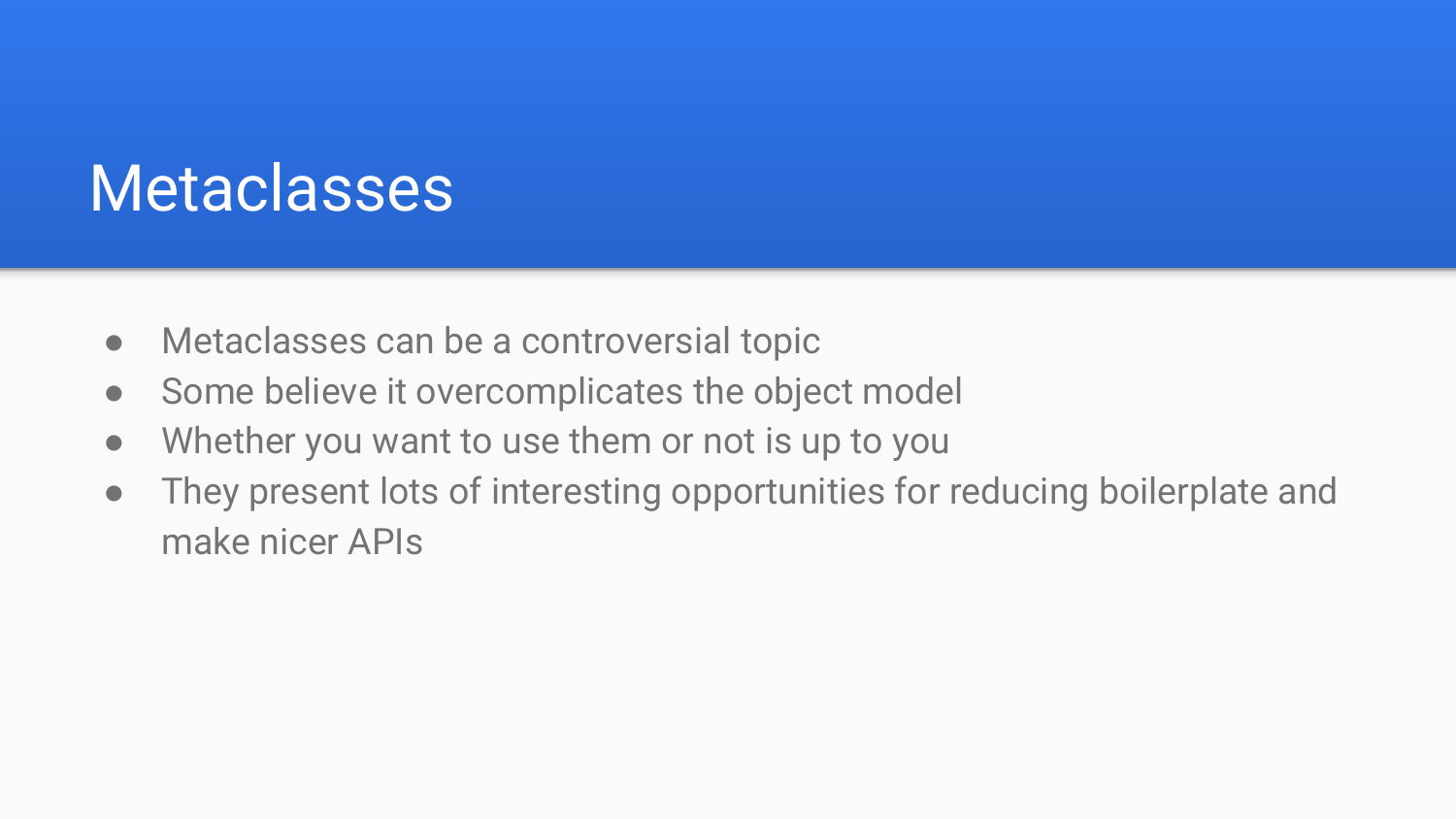### What is a Metaclass?

- **>>> class MyClass: pass**
- **>>> type(MyClass)**
- **<class 'type'>**
- **>>> myobject = MyClass()**
- **>>> type(myobject)**
- **<class '\_\_main\_\_.MyClass'>**
- **>>> isinstance(myobject, MyClass)**

#### **True**

**True**

```
>>> isinstance(MyClass, type)
```
- A metaclass is the parent of a class object
- All classes inherit the metaclass **type** by default
- We can therefore make classes using **type** instead of using the **class**  statement:

**>>> MyClass = type('MyClass', (), {})**

**>>> MyClass**

**<class '\_\_main\_\_.MyClass'>**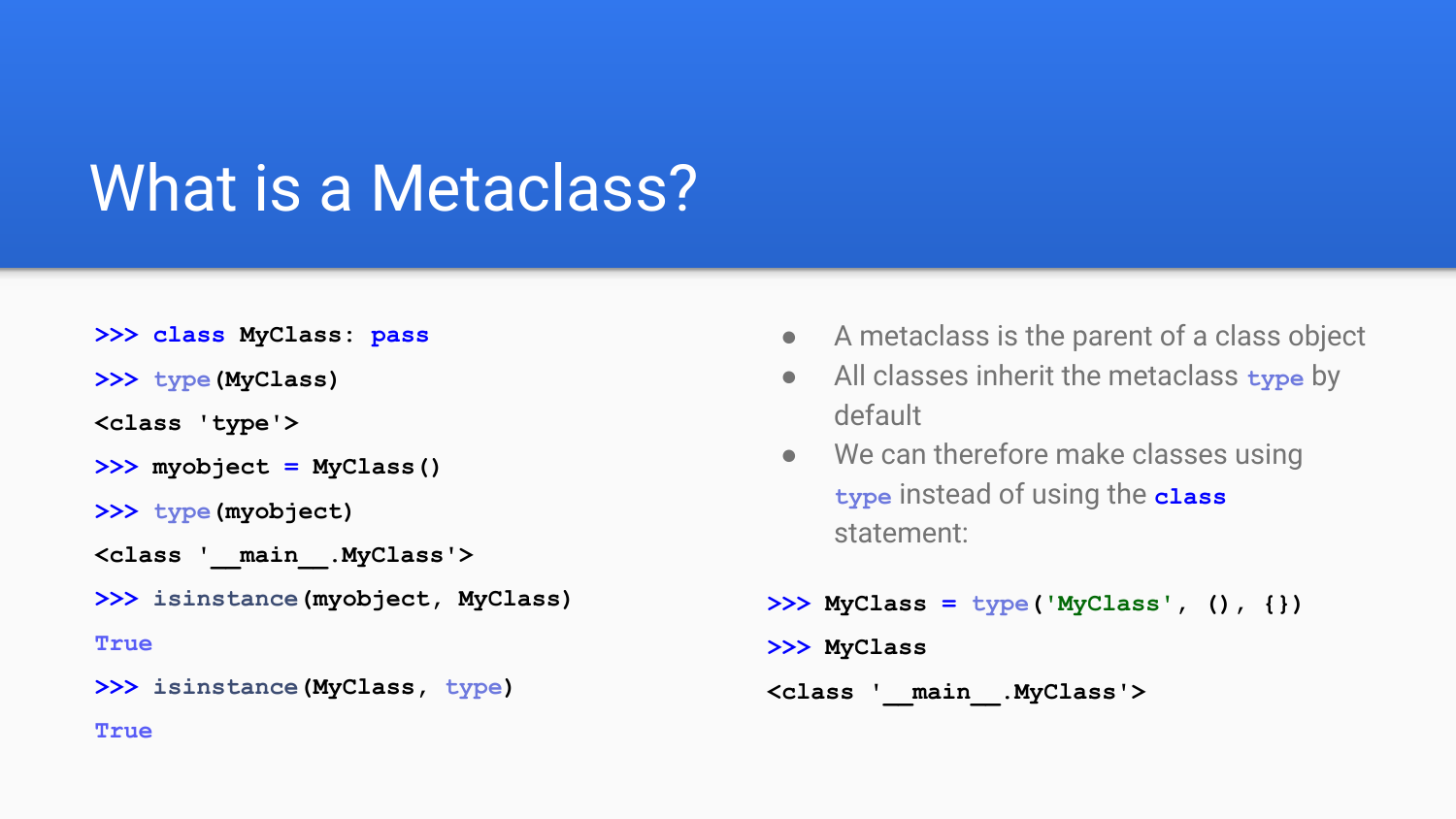### Using type instead of the class statement

 $\bullet$  These two code snippets are  $_{(almost)}$  identical:

```
>>> class Foo:
... x = 5
>>> class Bar(Foo):
... def get_x(self):
... return self.x
>>> mybar = Bar()
>>> mybar.get x()
5
                              \Rightarrow Foo = type('Foo', (), dict(x=5))
                              >>> Bar = type('Bar', (Foo,), dict(get_x = lambda self: self.x))
                              >>> mybar = Bar()
                              >>> mybar.get_x()
                              5
```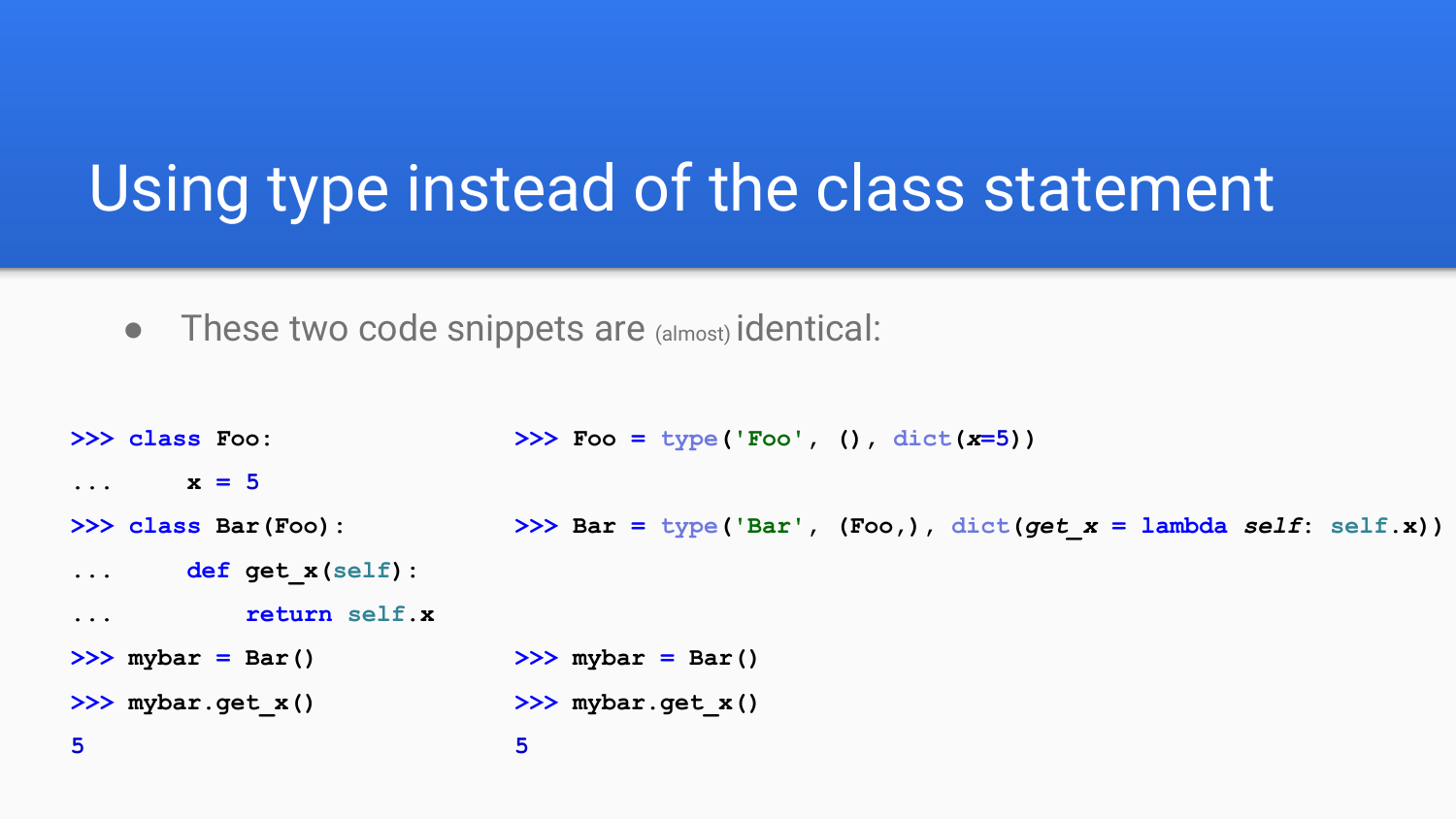### Metaclasses are callable

- We can use **type** as a function to make classes
- The class statement does the same thing
- This means the class statement should accept any callable as a metaclass

```
>>> class MyClass(metaclass = print):
... pass
MyClass () {'__module__': '__main__', '__qualname__': 'MyClass'}
>>> print(MyClass)
None
```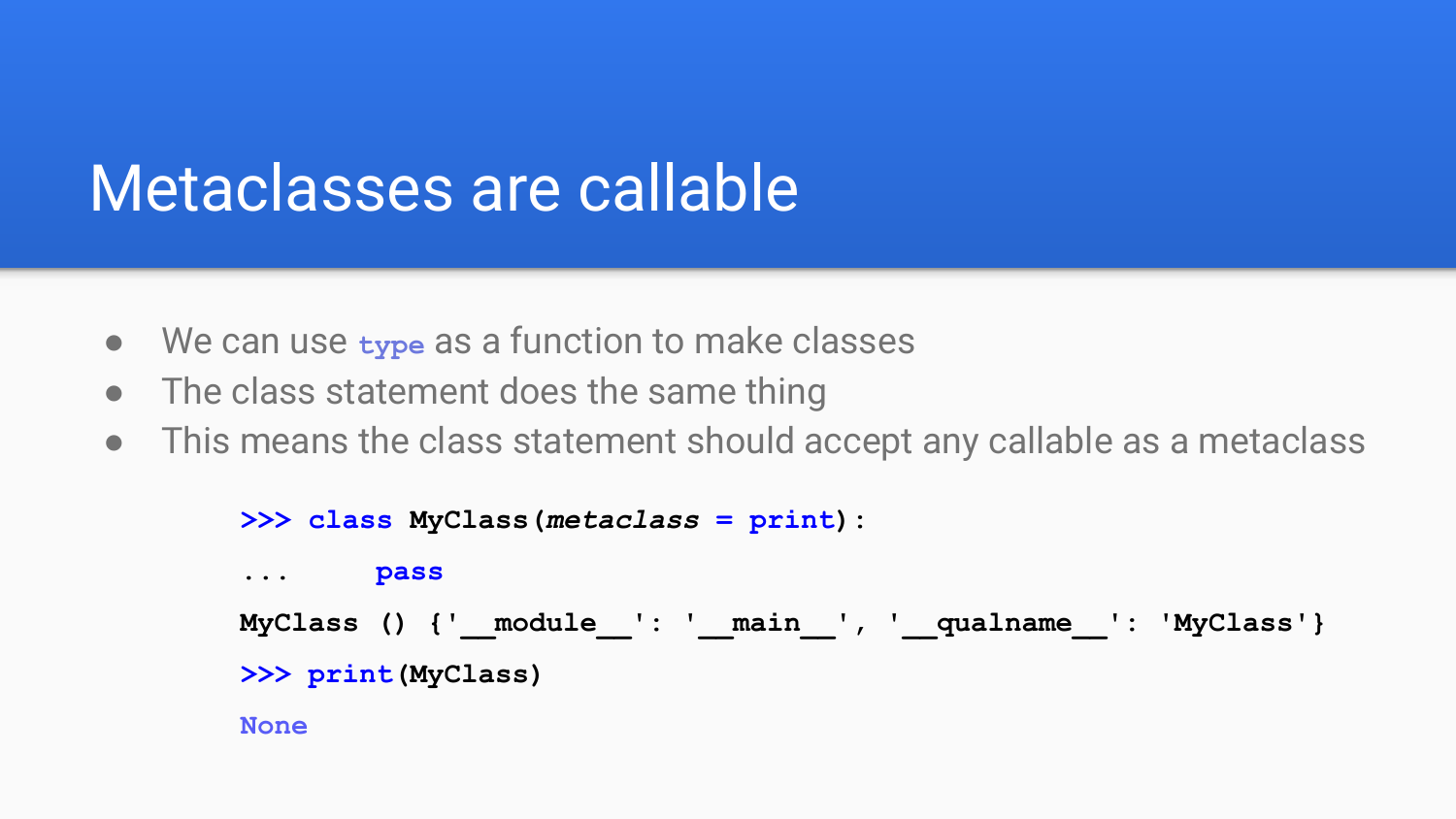### Making your own metaclass

● Making your own metaclass is as simple as inheriting **type**:

```
>>> class MyMeta(type):
... pass
>>> class MyClass1(metaclass = MyMeta):
... pass
>>> type(MyClass1)
<class '__main__.MyMeta'>
>>> MyMeta("MyClass2", (), {})
<class '__main__.MyClass2'>
```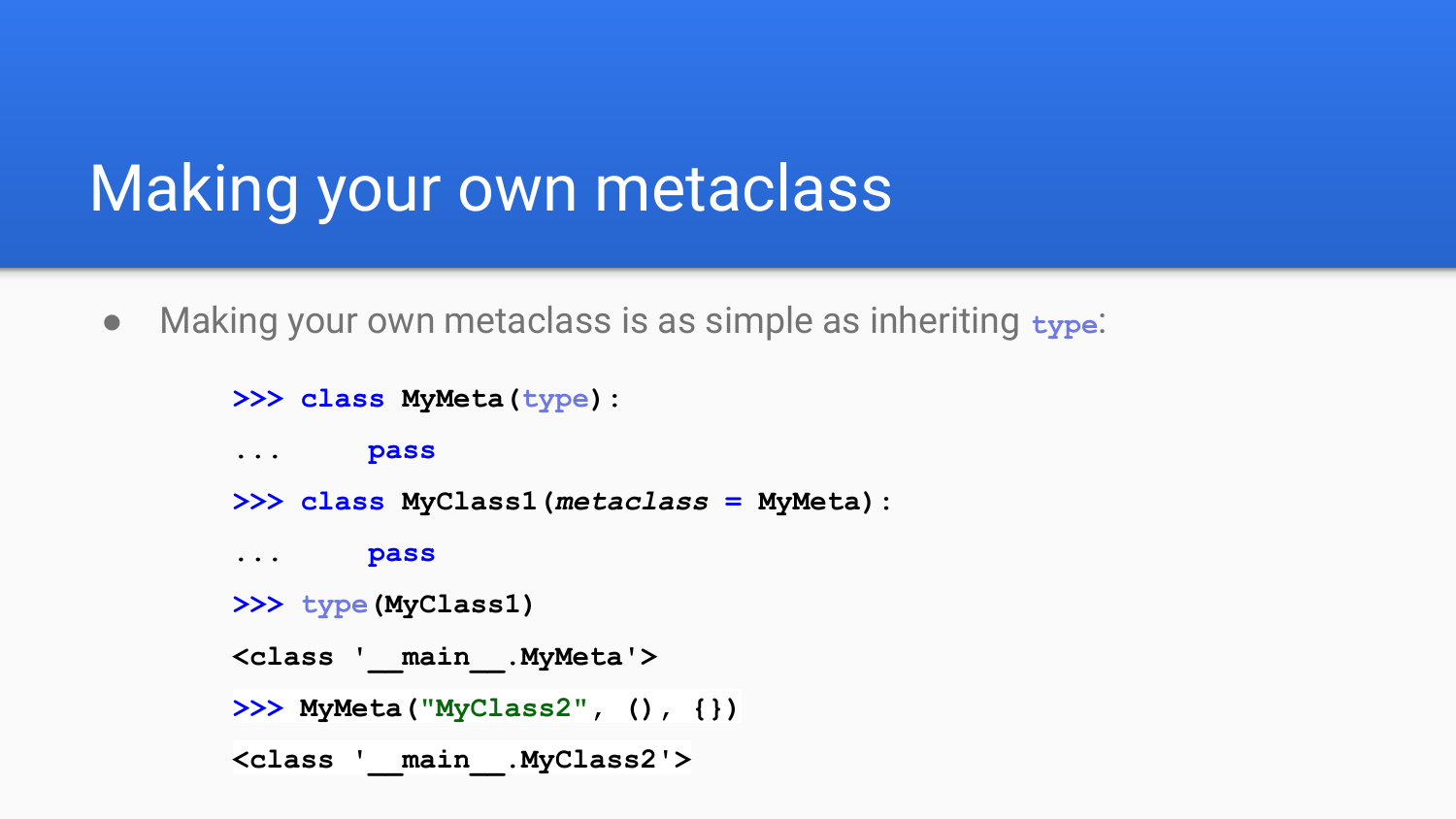### **Iterables**

- An terable object is in Python defined as "An object capable of returning its members one at a time."
- Most of Python considers an object to be iterable if it implements **iter**
- Lists, sets, dictionaries, deques, strings and bytearrays among many other implements this interface.
- **\_\_iter\_\_** is a method that returns an Iterator-like object
- The built in function iter (myobject) simply returns myobject. iter ()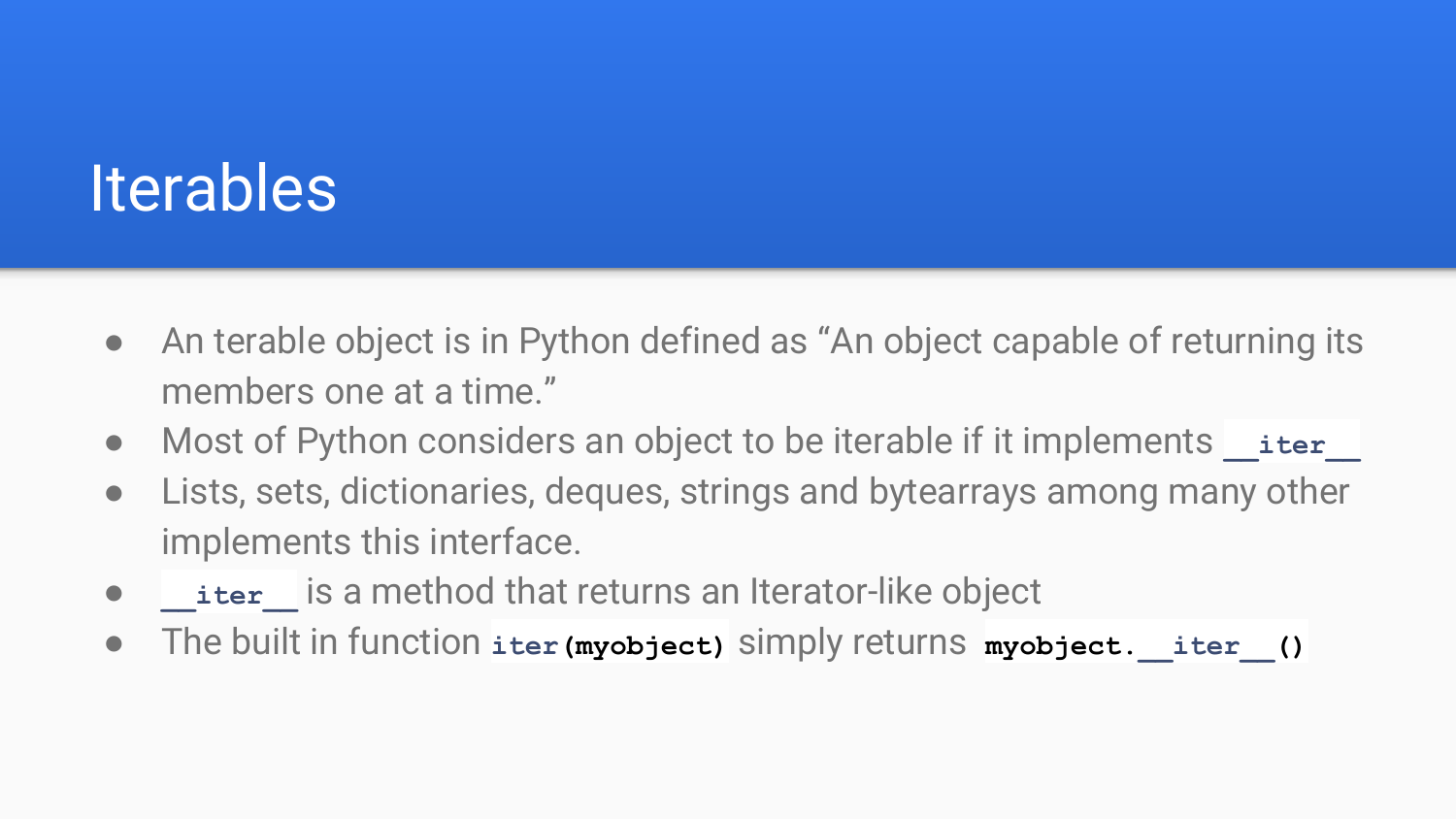### **Iterators**

```
>>> myiter = iter([1, 2, 3])
```
**>>> myiter**

```
<listiterator object at 0x7f855c944400>
```

```
>>> myiter.next()
```
**1**

```
>>> myiter.next()
```
**2**

```
>>> myiter.next()
```
**3**

```
>>> myiter.next()
```
**Traceback (most recent call last):**

```
File "<stdin>", line 1, in <module>
```
#### **StopIteration**

- when we call **myiter.next()** the last time, StopIteration is raised instead.
- This is how an iterator signals their end
- This means iterators can have an unknown length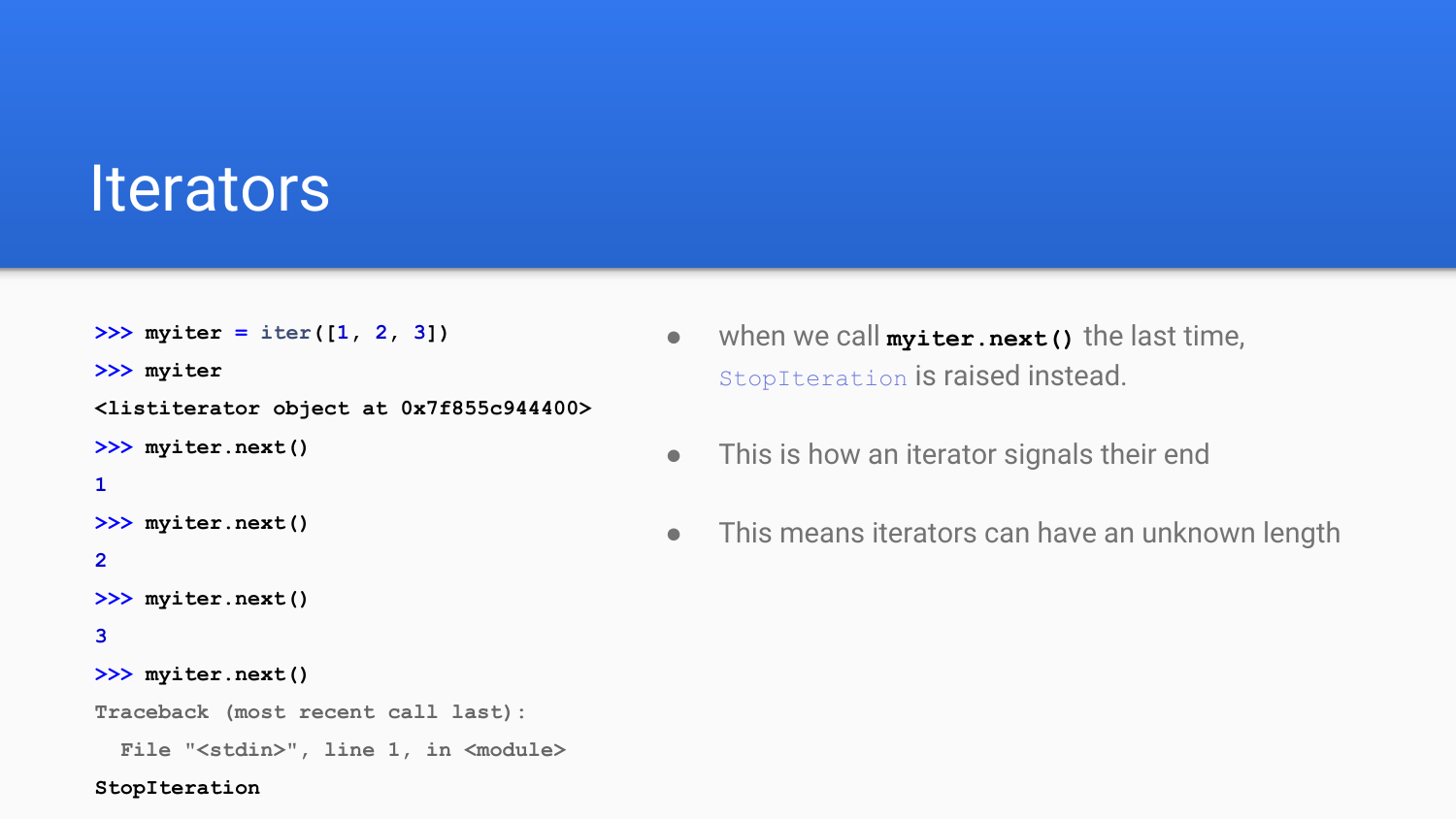### **Iterators**

**• for** loops will exhaust iterators for you:

```
>>> for i in iter([1, 2, 3]): print(i, end=" ")
1 2 3
```
● **for** loops also call **iter()** for you

```
>>> class MyClass:
... def __iter__(self): pass
...
>>> for i in MyClass(): print(i)
Traceback (most recent call last):
  File "<stdin>", line 1, in <module>
TypeError: iter() returned non-iterator of type 'NoneType'
```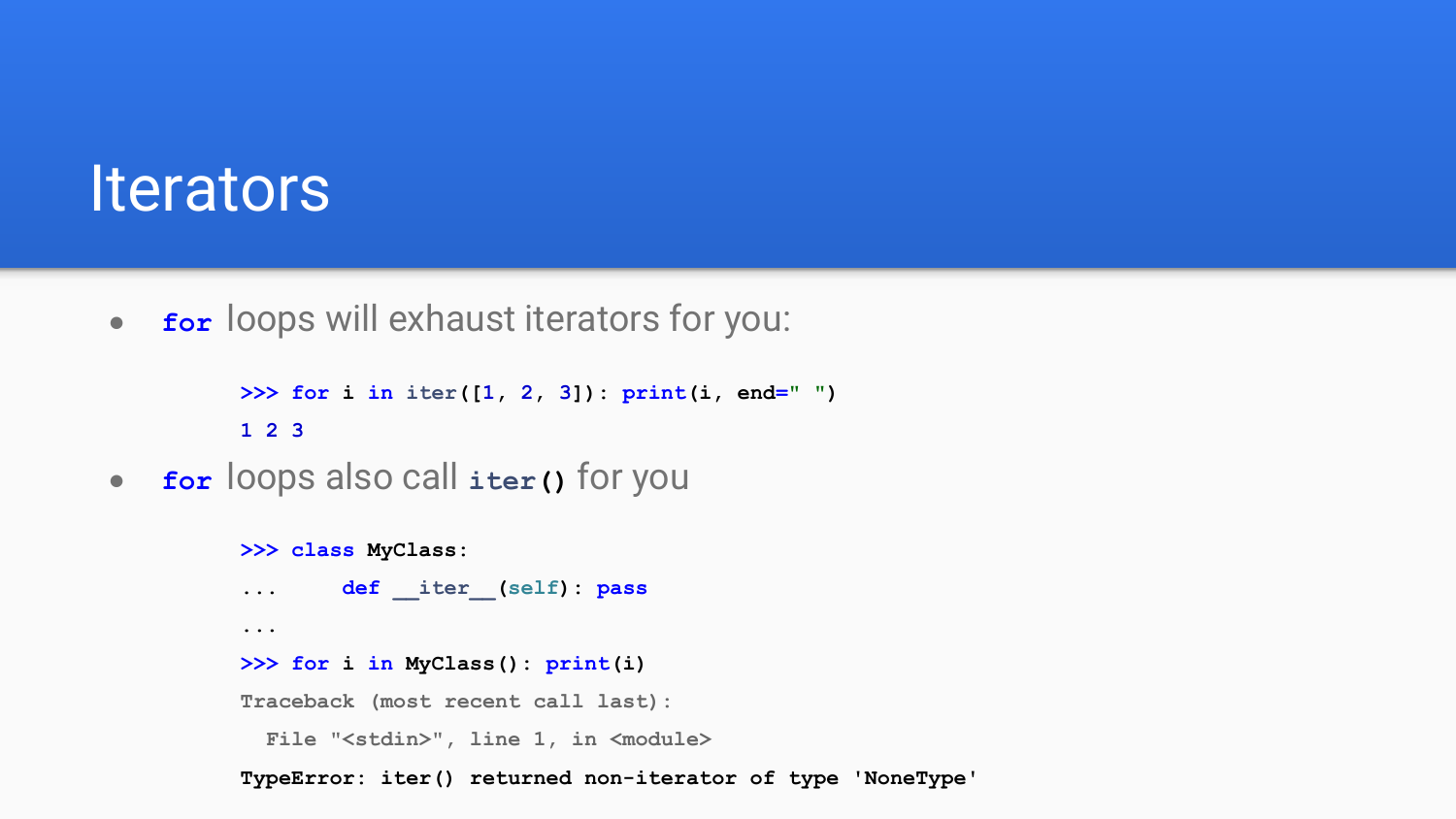### **Generators**

- Generators are a kind of iterator which generates its values on-the-fly
- This is achieved by making **iter(mygenerator()).next()** compute the next value when called
- This can save a lot of memory and result in some nifty speedups
- Python 3 changed the **range** method from producing a list to producing a generator:
- Python 2:
	- **>>> range(5)**
	- **[0, 1, 2, 3, 4]**
- Python 3:

**>>> range(5) range(0, 5) >>> list(range(5)) [0, 1, 2, 3, 4]**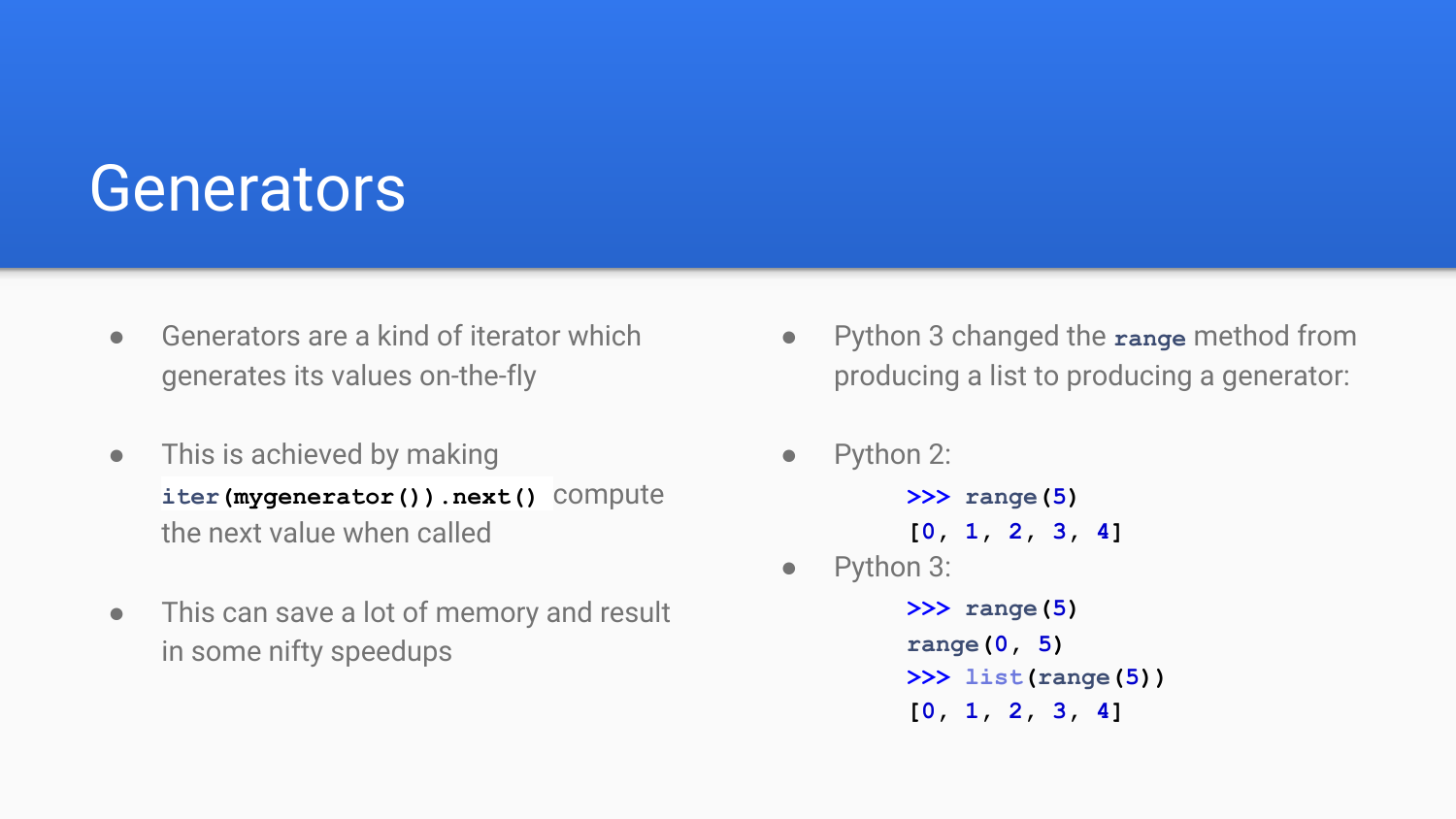### The yield statement

- **yield** allows you to make generators with ease
- The **yield** statement resembles **return** in many ways
- When **yield** is called, the value is outputted and the function is halted until next value is requested.
- **return** in a generator will raise a **StopIteration** exception

**>>> def mygenerator(): ... yield 1 ... print("Hello, World!") ... yield 2 ... return 3 ... >>> for i in mygenerator(): print(i) ... 1 Hello, World! 2**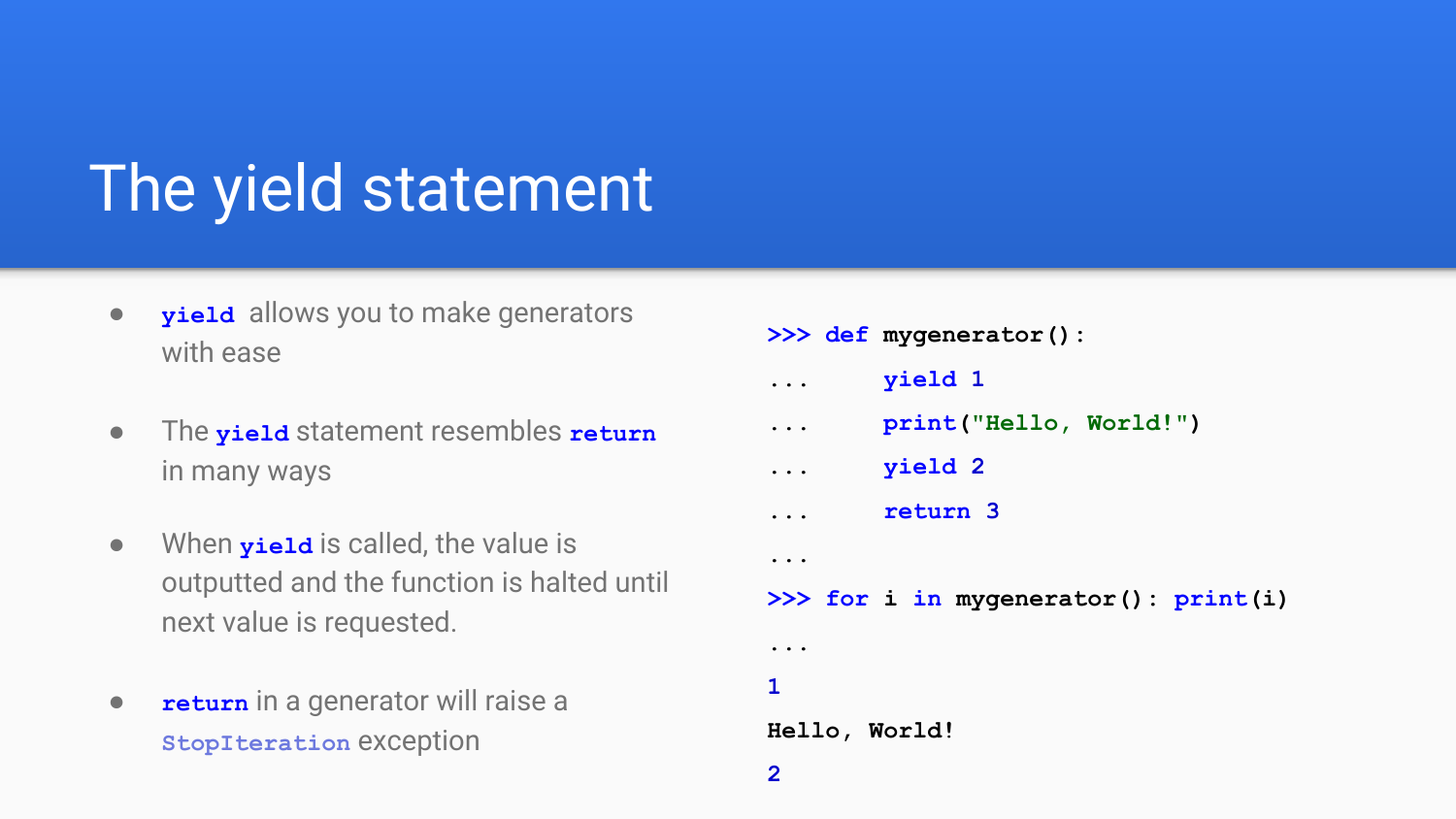### The yield from statement

- The **yield from** was introduced in Python 3.4
- **yield from** is used when you want to pass along the result from an another generator through your own generator
- **yield from** will return any value stored in **StopIteration**

```
>>> def foo():
... yield 1
... yield 2
... return 3
>>> def bar():
... ret = yield from foo()
... print("foo returned:", ret)
>>> for i in bar(): print(i)
1
2
foo returned: 3
```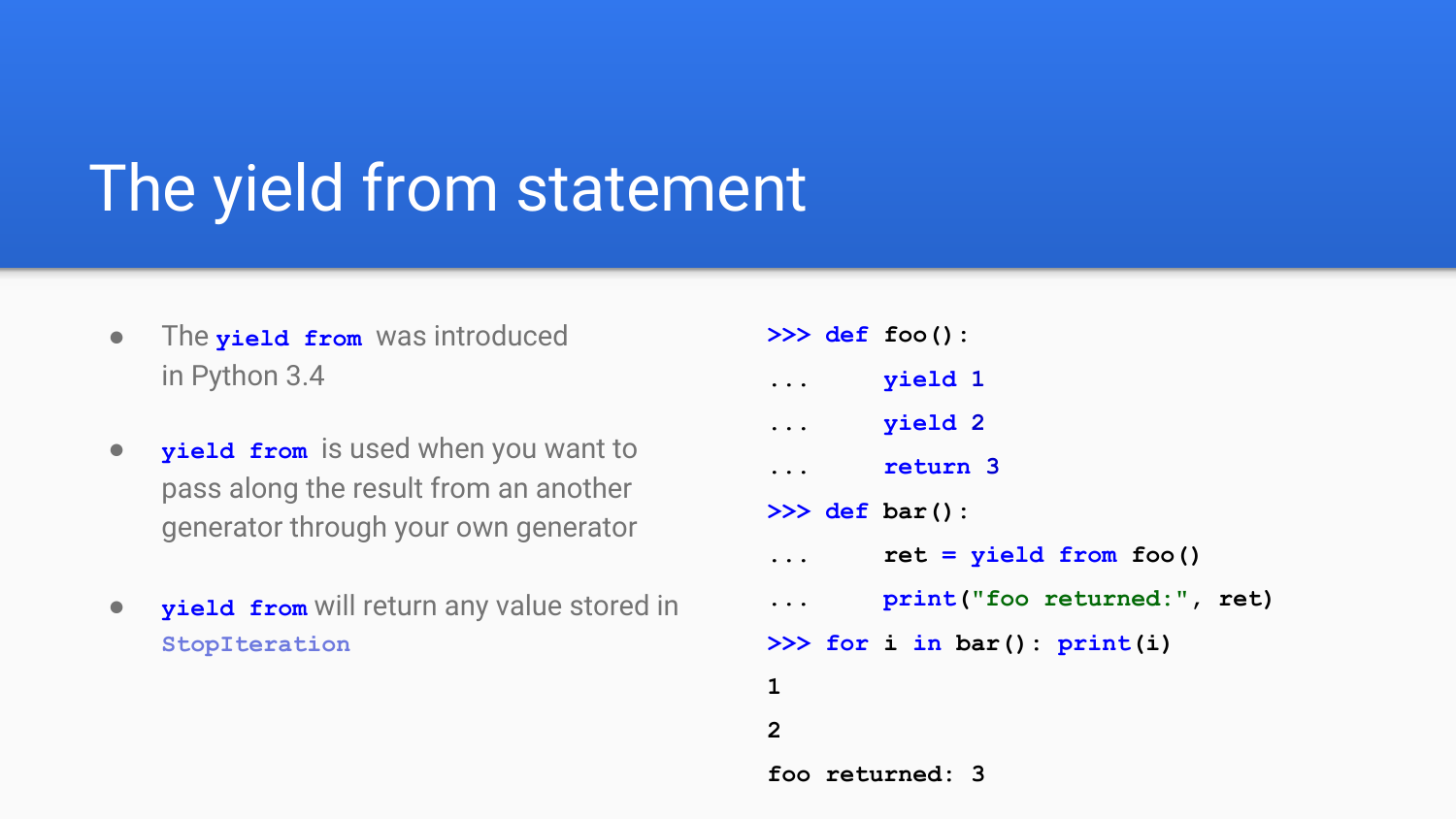### Generator example: execution order

```
>>> def foo():
... for _ in range(3):
... yield input("Write something: ")
... return "I was returned by foo()"
... 
>>> def bar():
... ret = yield from foo()
... yield ret.upper()
... 
                                                >>> for i in bar():
                                                ... print("I got:", i)
                                               Write something: Alice
                                                I got: Alice
                                                Write something: Bob
                                                I got: Bob
                                                Write something: Foobar
                                                I got: Foobar
                                                I got: I WAS RETURNED BY FOO()
```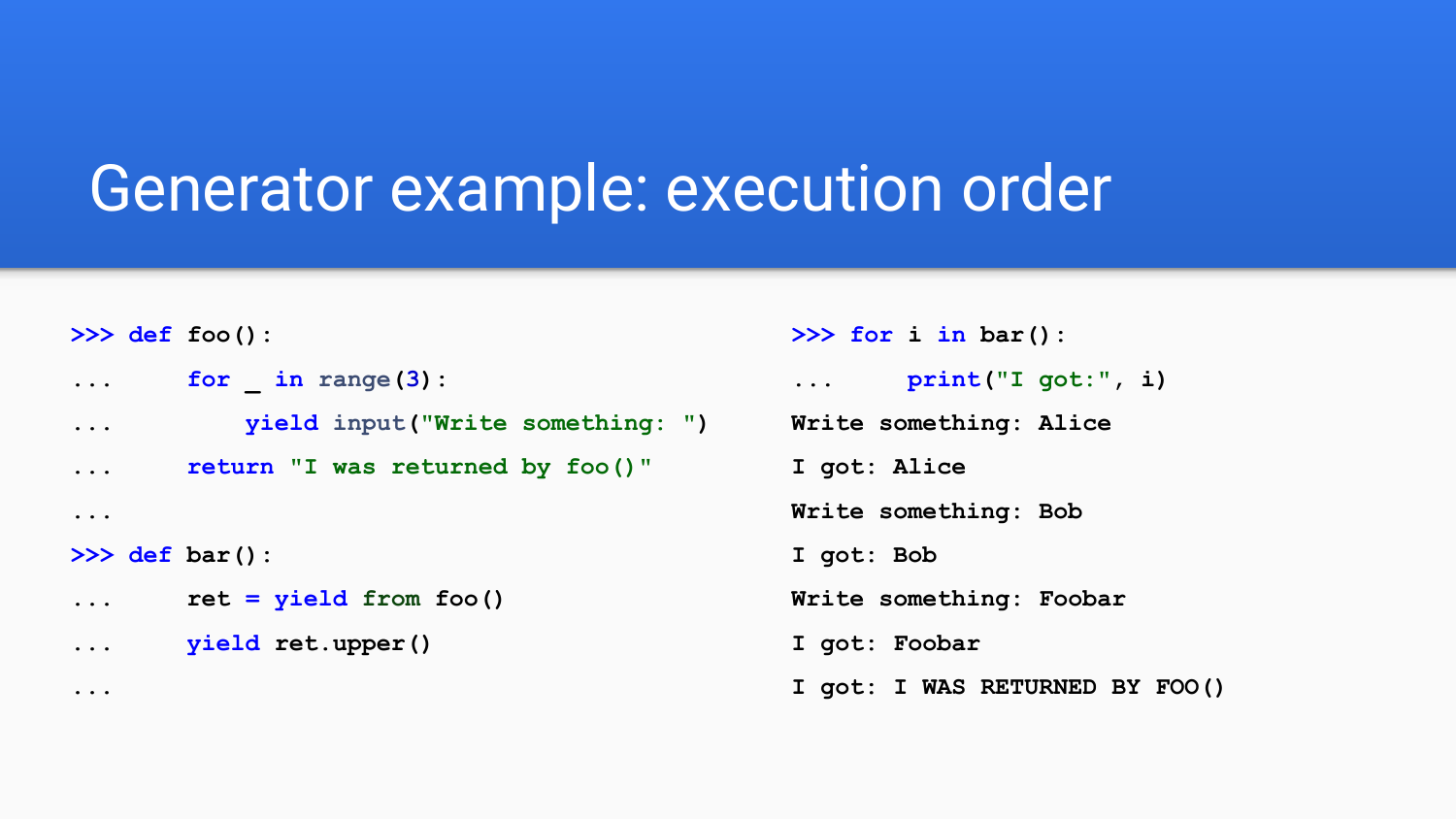## AsyncIO

- AsyncIO is a module in the standard library, introduced in Python 3.4
- The syntax was extended in Python 3.5 to make it more intuitive
- It enables you to handle many different input/output streams simultaneously without resorting to threading
- To achieve this, AsyncIO runs a event loop which schedules coroutines to run at different times
- A coroutine is a glorified generator, which yields control back to the event loop while idle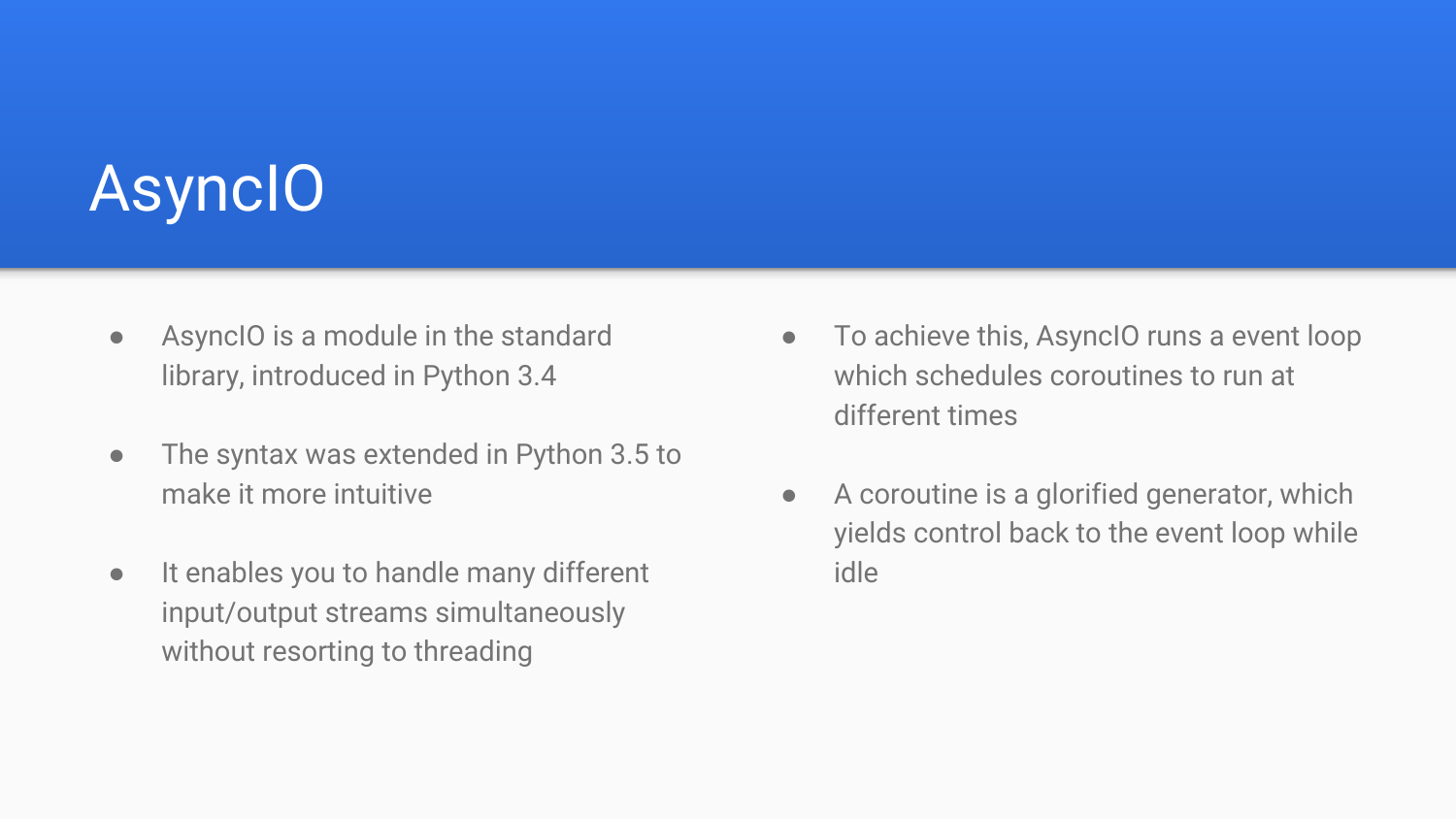### **Coroutines**

- Coroutines are a language construct designed for concurrent operation.
- They use the halting mechanic of generators to allow for other code to run in the meantime
- Coroutines in Python 3.4: **@asyncio.coroutine def hello\_world(): yield from asyncio.sleep(1)**
- Python 3.5 added **async** and **await** to simplify this: **async def hello\_world(): await asyncio.sleep(1)**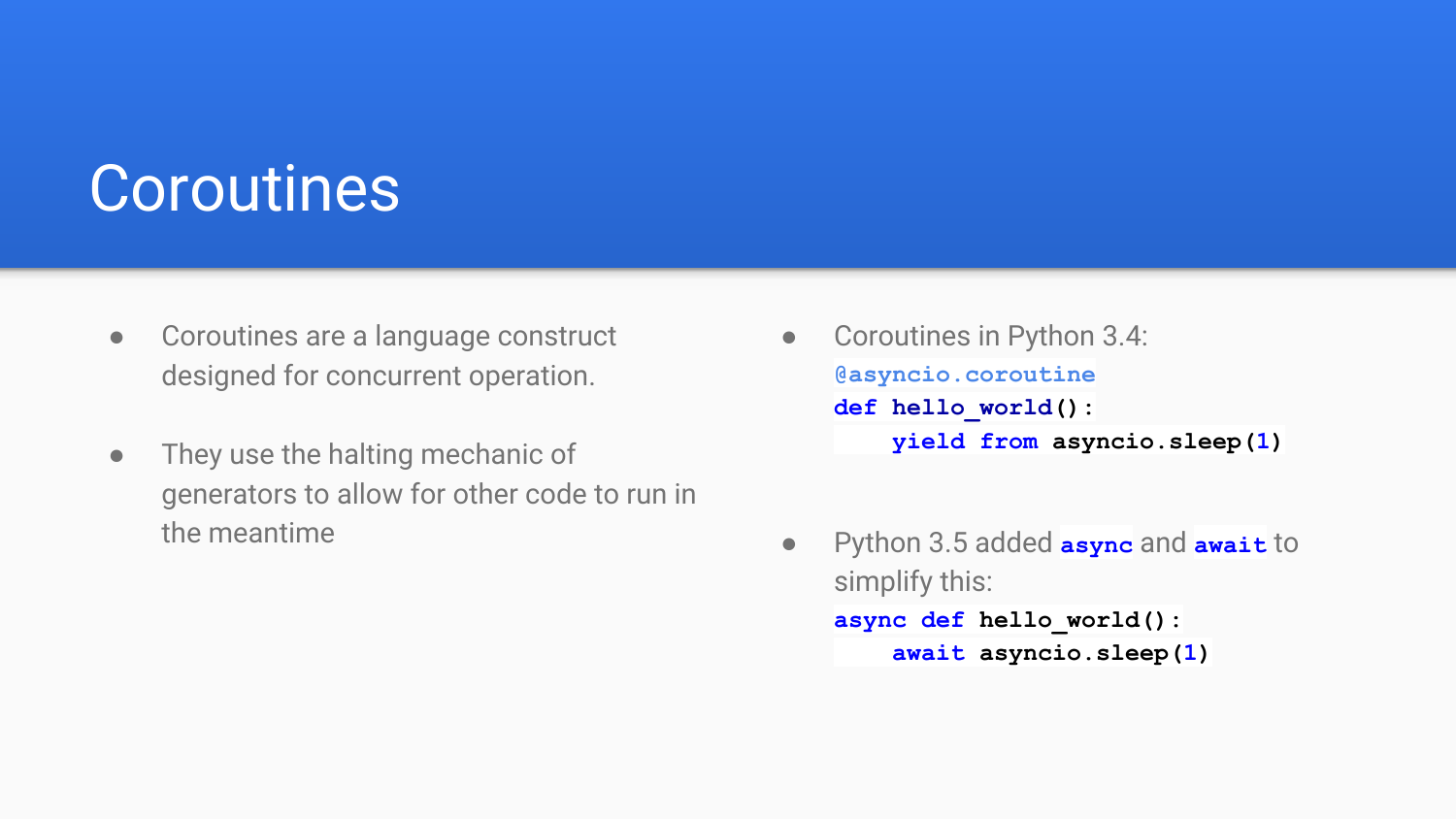## AsynclO example: scheduling and concurrency

```
>>> import asyncio
```

```
>>> async def coro_1():
```

```
... while True:
```

```
... await asyncio.sleep(1)
```

```
... print("coro_1")
```
**...** 

**...** 

```
>>> async def coro_2():
```

```
... await asyncio.sleep(0.5)
```

```
... while True:
```

```
... await asyncio.sleep(1)
```

```
... print("coro_2")
```
- >>> event loop = asyncio.get event loop()
- **>>> asyncio.ensure\_future(coro\_1())**
- >>> asyncio.ensure future(coro 2())
- **>>> event\_loop.run\_forever()**

```
coro_1
```
- **coro\_2**
- **coro\_1**
- **coro\_2**
- **coro\_1**
- **coro\_2**

```
coro_1
```

```
coro_2
```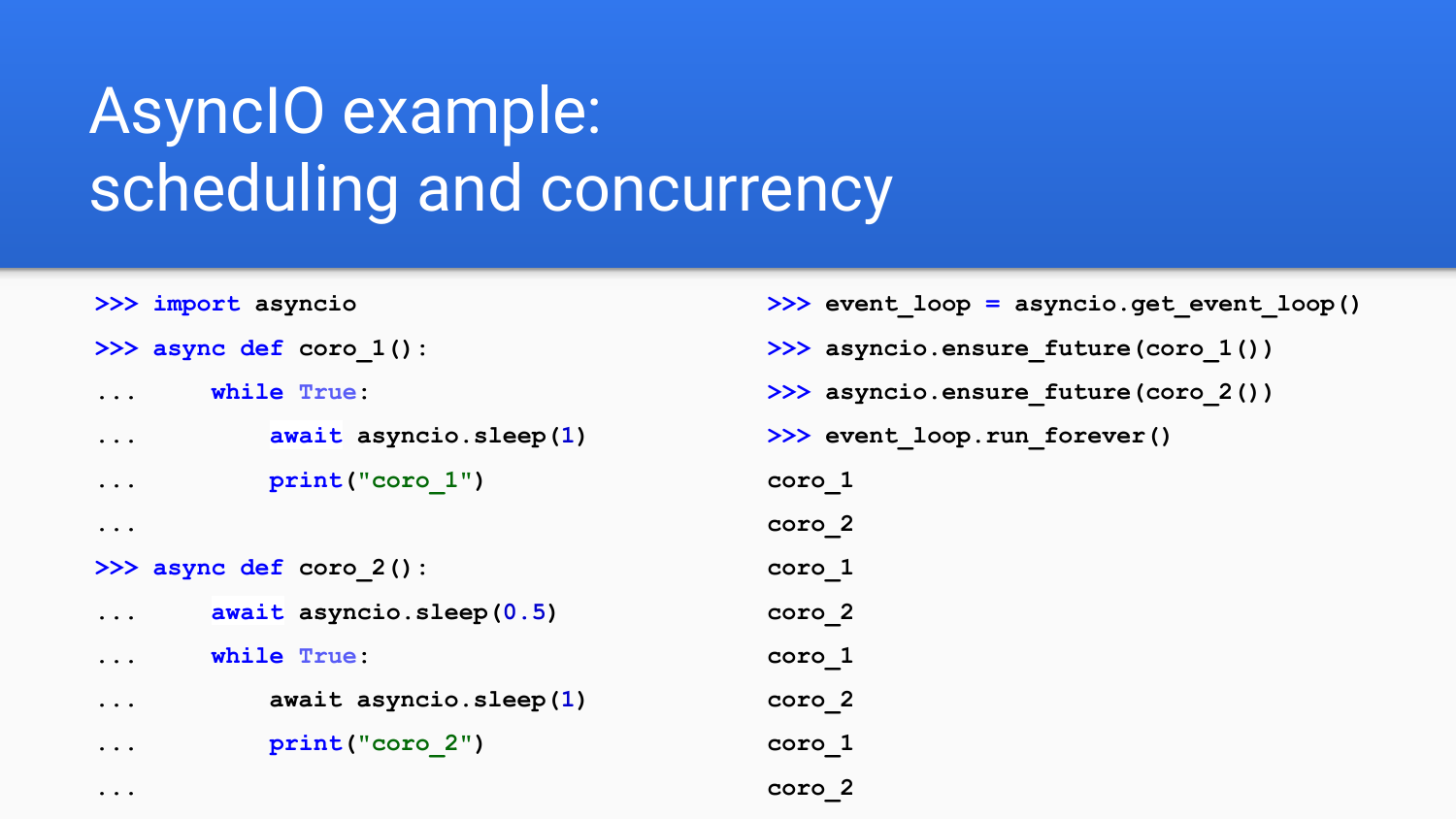### AsyncIO example: return values

```
>>> import asyncio
>>> async def coro_sub():
... await asyncio.sleep(1)
... return 5
```

```
>>> event loop = asyncio.get event loop()
>>> event loop.run until complete(coro main())
coro_sub returned 5
10
```

```
>>> async def coro_main():
```

```
... ret = await coro_sub()
```

```
... print("coro_sub returned", ret)
```

```
... return 10
```
**...** 

**...**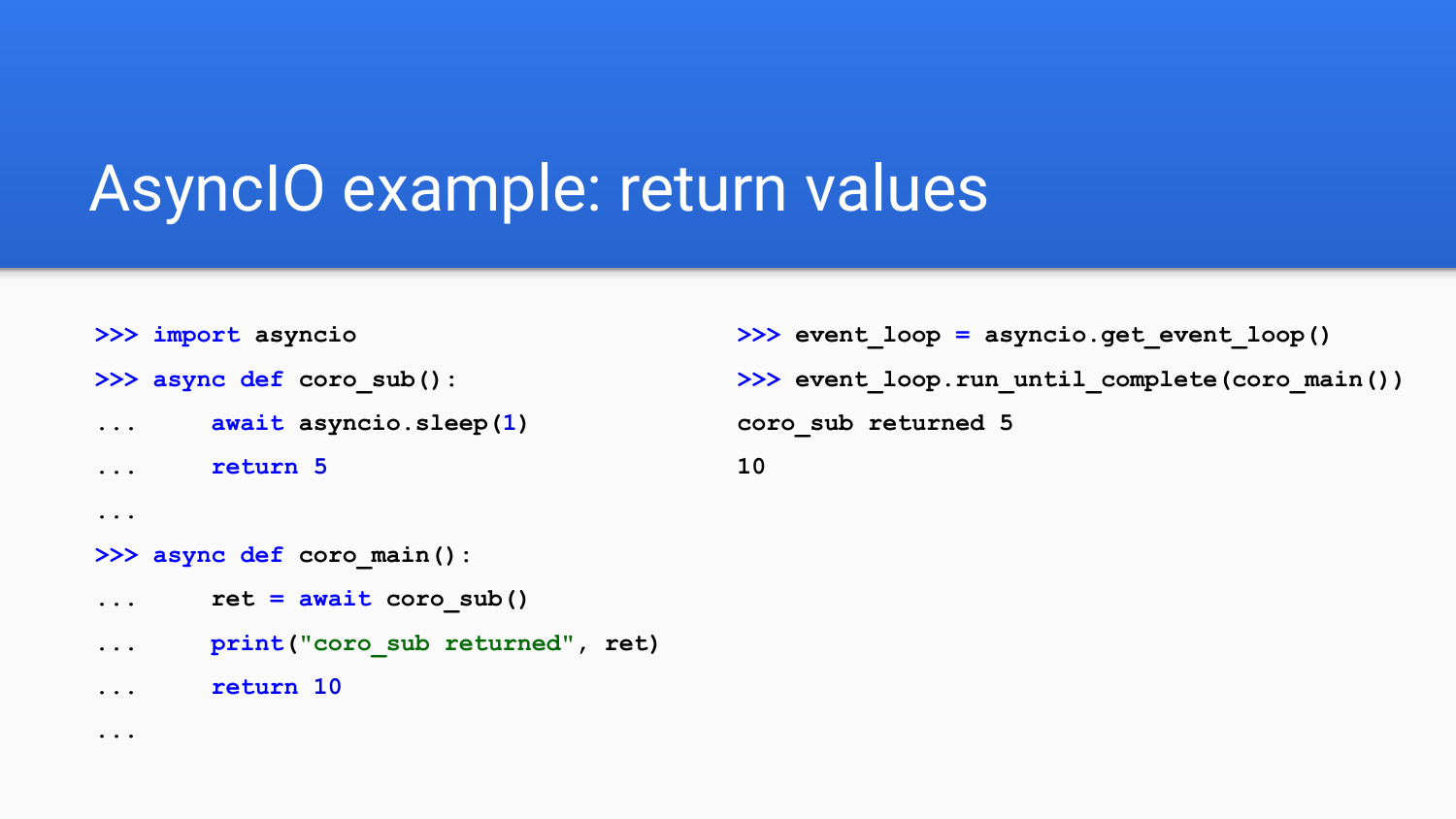### AsyncIO example: web development

● A real code snippet I've written recently. Using **sanic** as the webserver, **airspeed** as the templating engine and **aiopg** to interact with the database.

```
@app.route("/")
@outputs_html
@with_template("frontpage.vm")
async def GET_frontpage(request, template):
     session = await get_session(request)
     user = await database.get_user(session)
     return template.merge(locals())
```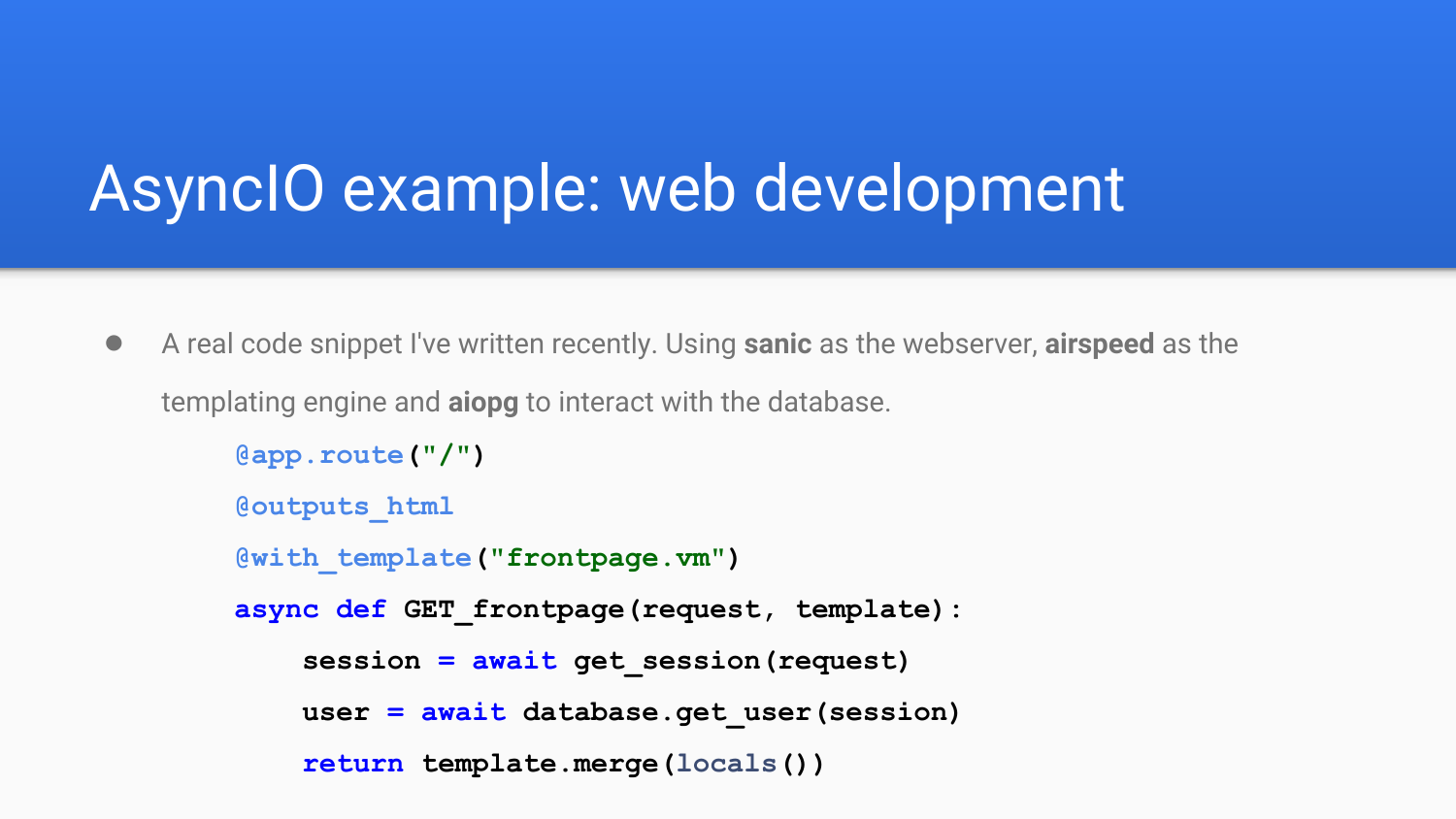### Why use asyncio?

- It's new, hip and cool, and built in
- It is way easier to develop and debug than other some of the asynchronous frameworks
- It utilizes the available resources more efficiently than threading
- There is an ever growing library of asyncio modules, capable of cooperating thanks to the common framework